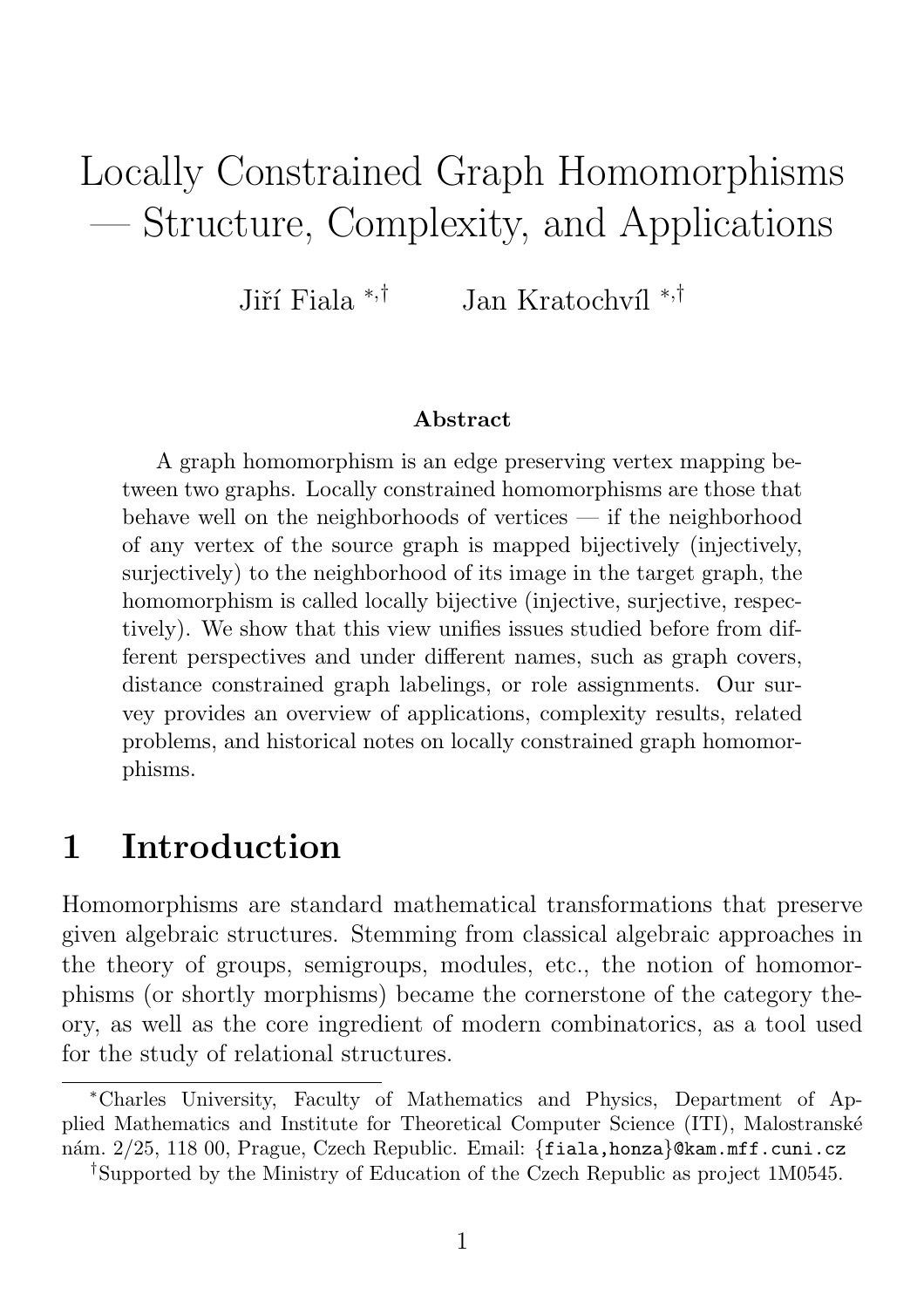In this paper we focus on graph homomorphisms. A *graph* is a pair  $G = (V_G, E_G)$  where  $V_G$  is the set of vertices of G and  $E_G$  is a set of pairs of vertices, referred to as the edges of G. We use a standard graph-theoretical notation. Namely, the edge containing vertices u and v is denoted by  $(u, v)$ . In most cases we consider *undirected graphs*, and then  $(u, v)$  denotes the unordered pair (i.e., two-element set)  $\{u, v\}$ . When considering *directed graphs*,  $(u, v)$  means an ordered pair, and then we talk about a directed edge starting in vertex  $u$  and ending in vertex  $v$ . Graphs are typically displayed graphically — drawn — in the plane so that vertices are represented by points (or disks or boxes to allow better distinguishing them) and edges are drawn as simple curves joining their endvertices. Drawings are also convenient when displaying multigraphs, i.e., when multiple edges joining the same pair of vertices and loops (edges whose endvertices are identical) are allowed. In most of this paper we deal with simple undirected graphs, and any deviation to directed graphs or multigraphs is properly announced (and happens mainly in Section 3.5). The number of edges a vertex  $u$  is incident with is called the *degree* of the vertex (beware — loops are counted twice) and it is denoted by  $deg_G(u)$ . In an undirected graph G, two vertices are called *adjacent* if  $(u, v) \in E_G$ . The set of vertices adjacent to u is called the *(open)* neighborhood of u and it is denoted by  $N_G(u)$ . A sequence of vertices such that any two consecutive ones are adjacent is called a walk. A walk is a path if it passes through every vertex at most once. A closed walk (i.e., the first and last vertices are also adjacent) which passes through every vertex at most once is called a cycle. When *loops* (i.e., edges with identical starting and ending vertices) are allowed, a loop counts as a cycle of length 1. A tree is a connected graph that contains no cycles. A matching is a disjoint union of edges.

We mostly consider finite graphs, i.e., graphs with finite vertex sets. We will especially announce when allowing infinite graphs, but often stress the finiteness requirement when we find this useful to avoid possible confusion.

Graph homomorphisms are mappings between sets of vertices of two graphs having the following property: If two vertices form an edge of the source graph then their images form an edge in the target graph (which may be the same graph). In the paper we mostly keep the symbols so that  $G$ stands for the source graph and  $H$  for the target one. Then a mapping  $f: V_G \to V_H$  is a graph homomorphism if and only if  $(f(u), f(v)) \in E_H$  for all pairs  $(u, v) \in E_G$ . We write  $G \to H$  if a graph homomorphism from G to H exists.

The following two general questions related to graph homomorphisms are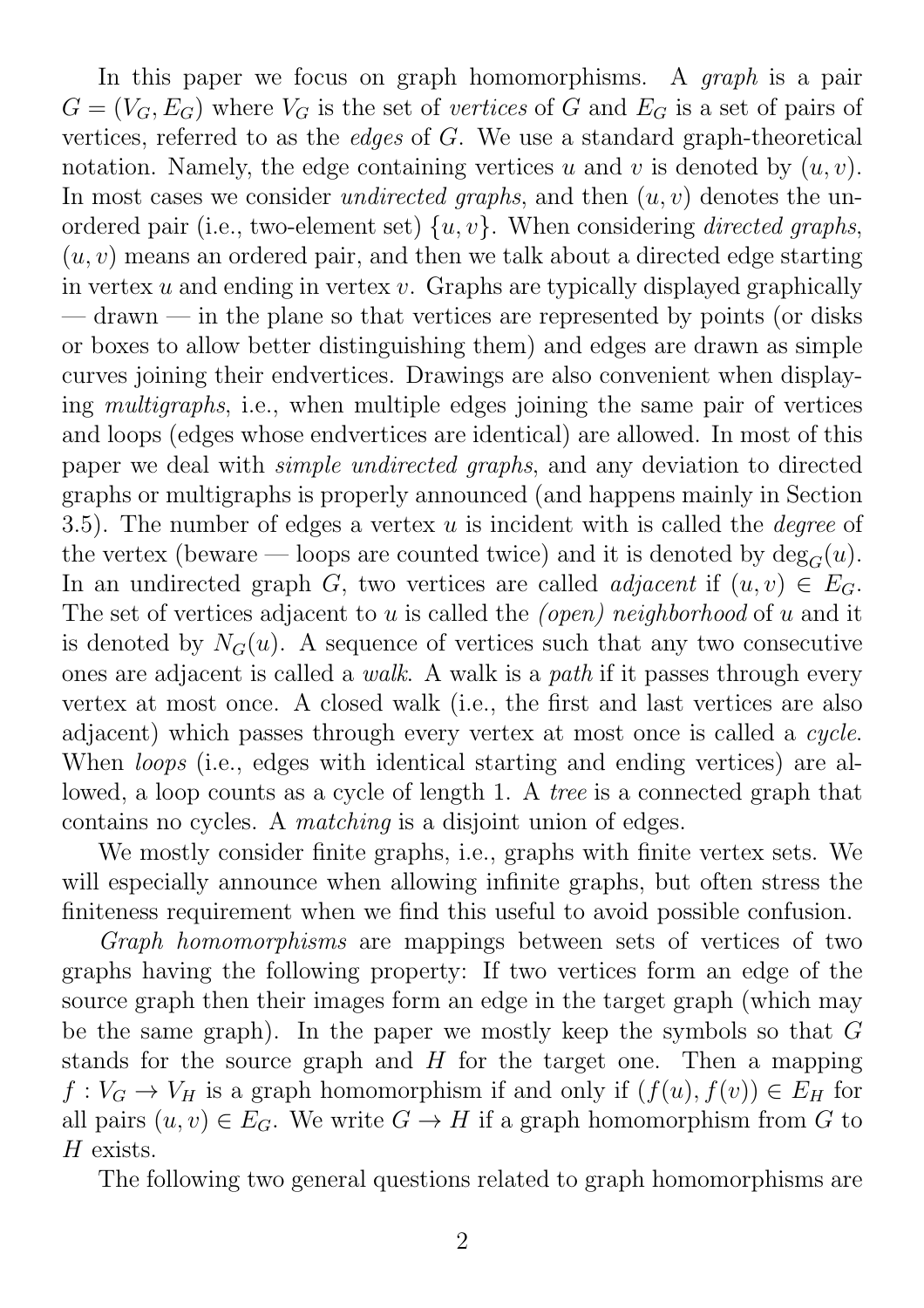the leitmotifs of the recent monograph by Hell and Nešetřil [33]:

- the existence of a homomorphism between two graphs and the computational complexity of the associated decision problem (which could be parameterized by various restrictions on both graphs),
- the structure of the quasioner determined by the existence of such homomorphisms.

In our survey we follow these two major approaches on more specific graph homomorphisms, namely on locally constrained graph homomorphisms. The introduction of the following definition is motivated by the fact that  $f(N_G(u)) \subseteq N_H(f(u))$  holds for every vertex  $u \in V_G$  whenever  $f: V_G \longrightarrow V_H$ is a homomorphism from  $G$  to  $H$  (i.e., the image of the neighborhood of a vertex of the source graph is contained in the neighborhood of the image of this vertex in the target graph). Thus locally constrained graph homomorphisms are those that act well between the neighborhood of every vertex of the source graph and the neighborhood of its image. We distinguish three types of locally constrained homomorphisms:

**Definition 1.** A graph homomorphism  $f: V_G \to V_H$  is called *locally bijective* if for every vertex  $u$  of  $G$ , the restriction of the mapping  $f$  to the domain  $N_G(u)$  and range  $N_H(f(u))$  is a bijection.

Analogously, a graph homomorphism is *locally injective* (*locally surjec*tive) if its restriction to any  $N_G(u)$  and  $N_H(f(u))$  is injective (surjective, respectively).

In accordance with the notation used for ordinary graph homomorphisms we write  $G \stackrel{B}{\to} H$ ,  $G \stackrel{I}{\to} H$  and  $G \stackrel{S}{\to} H$  when a homomorphism with a particular local constraint exists. Examples of these three kinds of homomorphisms are depicted in Fig. 1.

Though the classification of locally constrained homomorphisms looks as a very natural extension of the theory of graph homomorphisms as a whole, it is quite interesting to note that all three kinds of them have been intensively studied under different names and in different connections. Our survey brings this unifying view, as well as an overview of applications, related problems, and historical notes.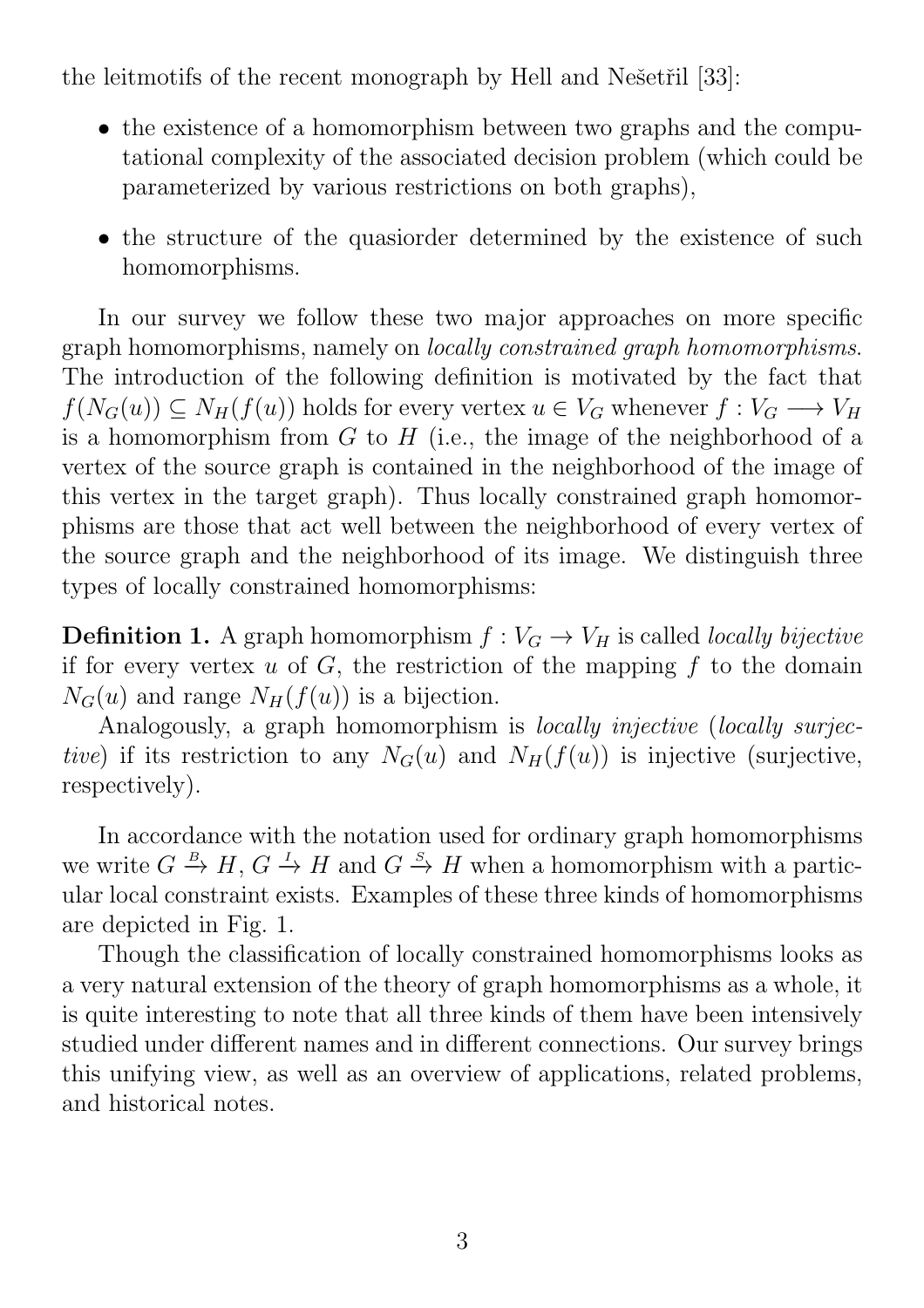

Figure 1: Examples of locally constrained homomorphisms. Homomorphisms are indicated by vertex shapes. E.g., all white circles on the lefthand side are mapped on the white circle on the righthand side, etc.

# 2 Genealogy of locally constrained homomorphisms

# 2.1 Locally bijective homomorphisms as graph covers

The concept of locally bijective homomorphisms is well established in combinatorial topology. Reidemeister in his classical monograph from 1932 [56, pages  $109-114$ <sup>1</sup> shows several basic facts about locally bijective homomorphisms (called here "Isomorphismus von Streckenkomplex C zu Streckenkomplex  $\mathfrak{C}^*$ "). Among others we find the following propositions.

Proposition 2 (Reidemeister [56]). Every locally bijective homomorphism between two trees is an isomorphism.

*Proof.* We proceed by a contradiction: If two vertices u and v of the source tree G had the same image in  $f: G \stackrel{B}{\to} H$ , then the image of the unique path

<sup>&</sup>lt;sup>1</sup>See also a more accessible paper by Bodlaender [8].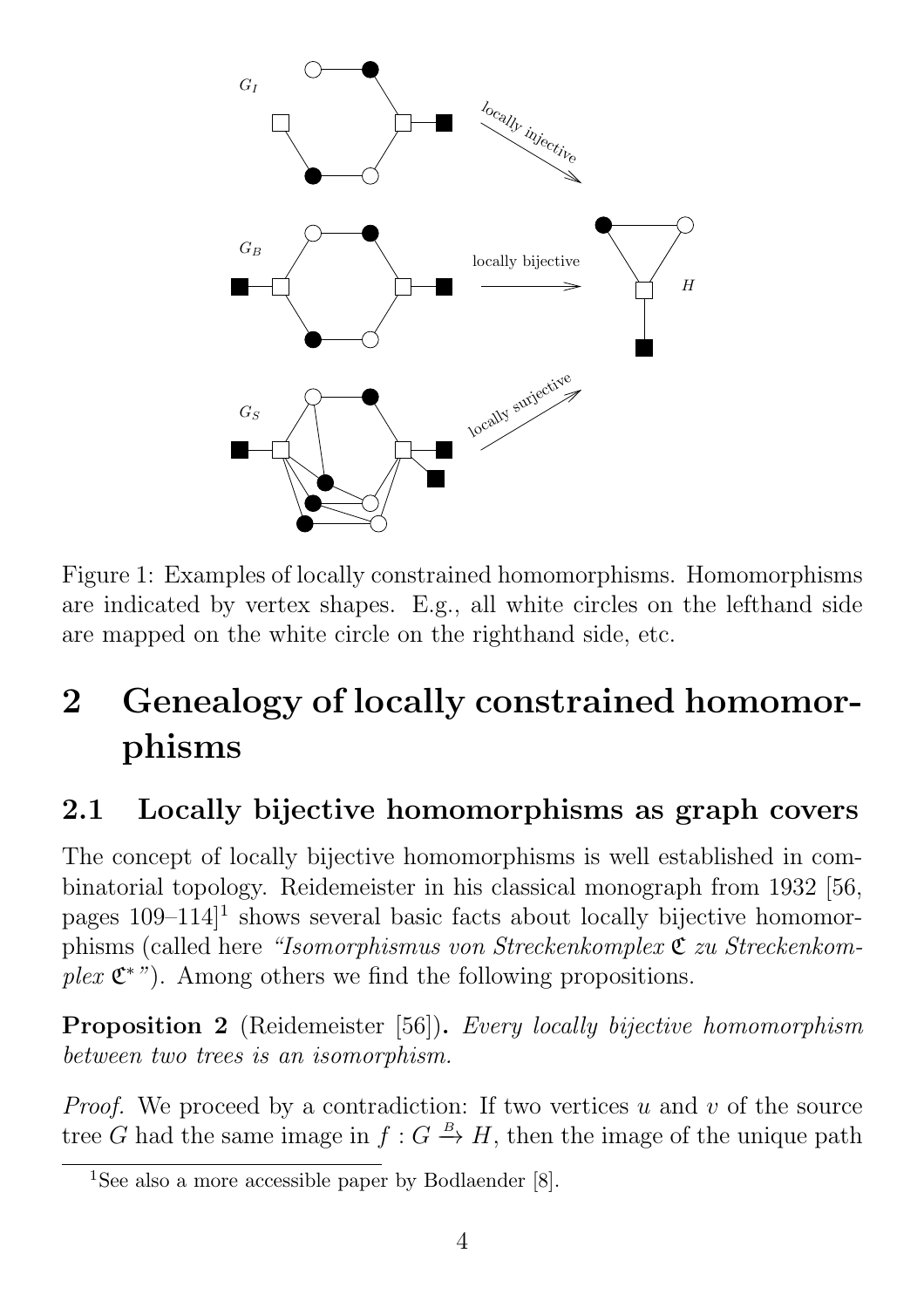from  $u$  to  $v$  would induce a closed walk in  $H$ , i.e. a cycle. This contradicts the assumption that  $H$  is a tree. Hence  $f$  is globally injective.

Now take any u from G and consider an arbitrary vertex x of  $H$ . Take preimage of the path from  $f(u)$  to x is a path from u to a uniquely determined vertex v, which moreover satisfies that  $f(v) = x$ . Hence f is also globally surjective, i.e., a bijection between the vertex sets of  $G$  and  $H$ .

Now, every edge of G has a unique image under  $f$ , i.e., the mapping is an isomorphism.  $\Box$ 

Note that it suffices to assume either that  $G$  is a tree, or that  $H$  is a tree and G is connected to obtain the same result. Note also that the result holds true even for infinite trees.

**Proposition 3** (Reidemeister [56]). If the graph  $H$  is connected, then every graph G allowing a locally bijective homomorphism to H has the property that the cardinality of  $V_G$  is a multiple of  $|V_H|$ .

In this context it is often written that  $G$  is a  $k$ -fold cover of  $H$ , where  $k$ is the (integer) ratio  $\frac{|V_G|}{|V_H|}$ .

*Proof.* Let  $f: G \stackrel{B}{\to} H$  and consider an arbitrary edge  $e = xy$  of H. Then the preimage of e induces (in  $G$ ) a matching between the sets of vertices that map onto x and those that map onto y. Since H is connected, we get that the preimage of any vertex has the same cardinality and the claim follows.  $\Box$ 

Reidemeister gave also a construction of all k-fold covers of a fixed connected graph in terms of permutations over edges not belonging to a spanning tree of H. (This construction was independently rediscovered in 1977 by Gross and Tucker [31] in terms of permutation voltage assignments in a symmetric group of  $k$  elements.)

The construction is illustrated in Fig. 2. The preimage of the fixed spanning tree of  $H$  is a spanning forest of identical trees, each determining a single layer of  $G$ . Every edge  $e$  in  $H$  outside the spanning tree is assigned a direction, say xy, and a permutation  $\pi_{xy}$  from the permutation group  $S_k$ . The preimage of such e in G is the bipartite graph of  $\pi_{xy}$ , i.e., the graph where the *i*-th copy of x is joined to the  $\pi(i)$ -th copy of y.

Locally bijective homomorphisms are a natural discrete variant of the notion of covering spaces in topology. In topological terms, a covering projection is a mapping that is continuous and also bijective on a suitable small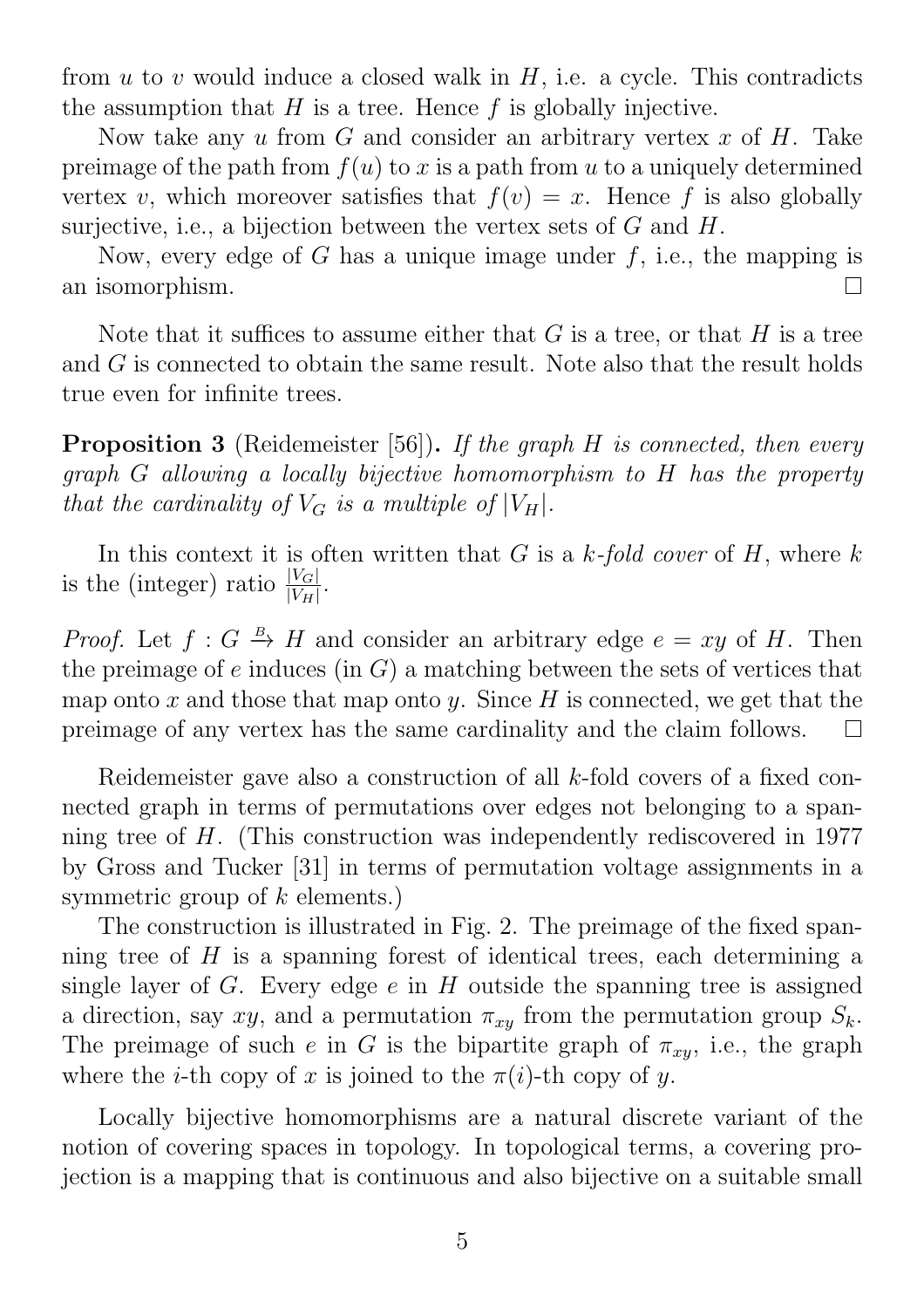

Figure 2: A construction of a 3-fold cover of the graph  $K_4$ . The spanning tree of  $K_4$  and its preimage in G are indicated by dashed edges.

neighborhood of any point of the domain set. A prime example of a covering projection is the mapping that identifies the antipodal points of the two-dimensional sphere — the resulting space is the projective plane.

Intuitively, any graph can be viewed as the set of points of its drawing with no edge crossing. Observe that in such a point set the vertices of degree two are topologically irrelevant — they cannot be distinguished from the inner edge points, because their surroundings are topologically identical. In contrary, the other vertices can be easily identified in the point set as well as their degrees.

Moreover, any covering projection between point sets of two graphs without vertices of degree two translates straightforwardly to a locally bijective homomorphism between the same graphs  $-$  it is enough to restrict the mapping only onto vertices. In the opposite direction, any locally bijective homomorphism transforms to many covering projections — there are uncountably many ways to define the mapping along curves representing edges, even though these mappings are homeomorphically equivalent.

Boldi and Vigna [9] traced the first occurrence of locally bijective homomorphisms to Grothendieck [32], who — under the name of graph fibration — in late 1950's translated the notion of fibration in homotopy theory to categorical terms.

Sachs [58] established in 1964 the notion of graph divisor. In our current terminology  $G \stackrel{B}{\to} H$  is equivalent with Sachs's definition of H being a divisor of G. The name was chosen to reflect the property of division of the associated characteristic polynomials:

**Theorem 4** (Sachs [58]). If H is a divisor of G, then the characteristic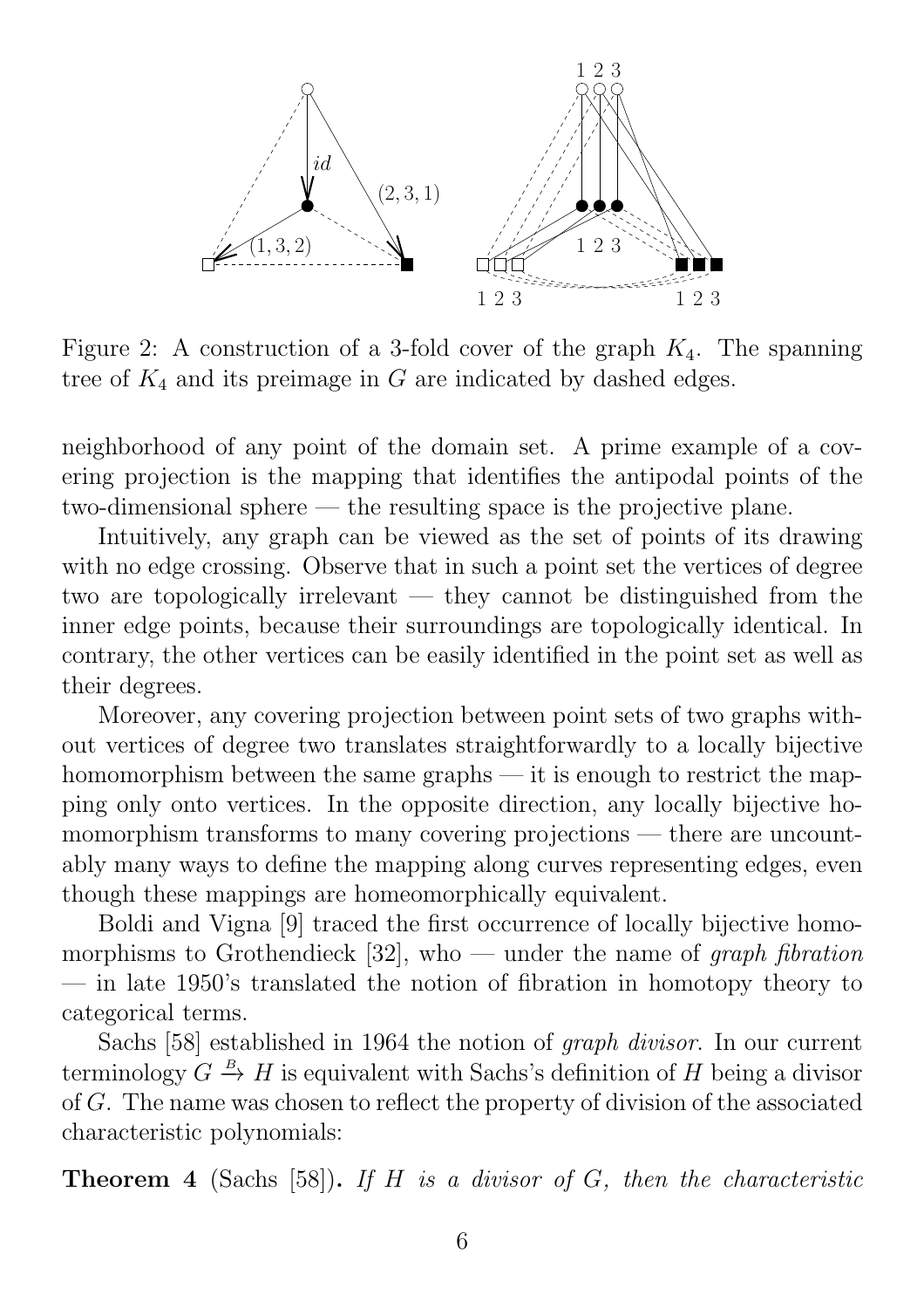polynomial of H divides the characteristic polynomial of G.

Idea of the proof. Recall that the characteristic polynomial of a graph G is the characteristic polynomial of its adjacency matrix  $A_G$ .

The idea is to transform an eigenvector  $y$  of  $A_H$  to an eigenvector  $x$  of  $\mathbf{A}_G$  as follows: Let us denote the vertices of G by  $u_1, \ldots u_n$  and those of H by  $v_1, \ldots v_k$ . If  $u_i$  maps onto  $v_j$  in  $G \stackrel{B}{\to} H$ , then we set  $x_i = y_j$ . The dependency between these eigenvectors of  $A_G$  is the same as between the original ones for  $A_H$ , which implies the statement for characteristic polynomials. See e.g. a textbook of Godsil and Royle [29, page 197] for a formal proof. П

The concept of graph divisors was then intensively used in the study of characteristic polynomials of various graph classes, see e.g. a monograph of Cvetković, Doob and Sachs [14].

Another occurrence of the notion of locally bijective homomorphisms can be found in the monograph of Biggs [7, page 130]. Here he credits Conway for a construction of an infinite family of connected 5-transitive cubic graphs. In 1974 Djoković  $[15]$  extended this construction and obtained an infinite class of finite 4-regular 7-arc-transitive graphs. In the same year Gardiner [28] used a similar approach involving locally bijective homomorphisms to construct antipodal distance-regular graphs.

## 2.2 Negami's conjecture

An interesting role of locally bijective homomorphisms appeared in a classification of projective planar graphs. A graph  $G$  is called *projective planar* if it can be drawn in the projective plane with no edge-crossings. With a little help of the definition of the projective plane mentioned earlier we get an alternative description: projective planar graphs are the graphs that can be drawn in the plane in such a way that the only edge-crossings appear in a single disc and every pair of edges that pass through this disc cross exactly once. Such a disc is called a crosscap.

In 1988, Negami [53] observed that for every projective planar graph it is possible to construct a 2-fold cover which itself is a planar graph. He then conjectured that the corresponding two graph classes are equal:

Conjecture 5 (Negami [53]). A finite graph H can be embedded in the projective plane if and only if it has a finite planar cover, i.e., if there exists a finite planar graph G such that  $G \stackrel{B}{\to} H$ .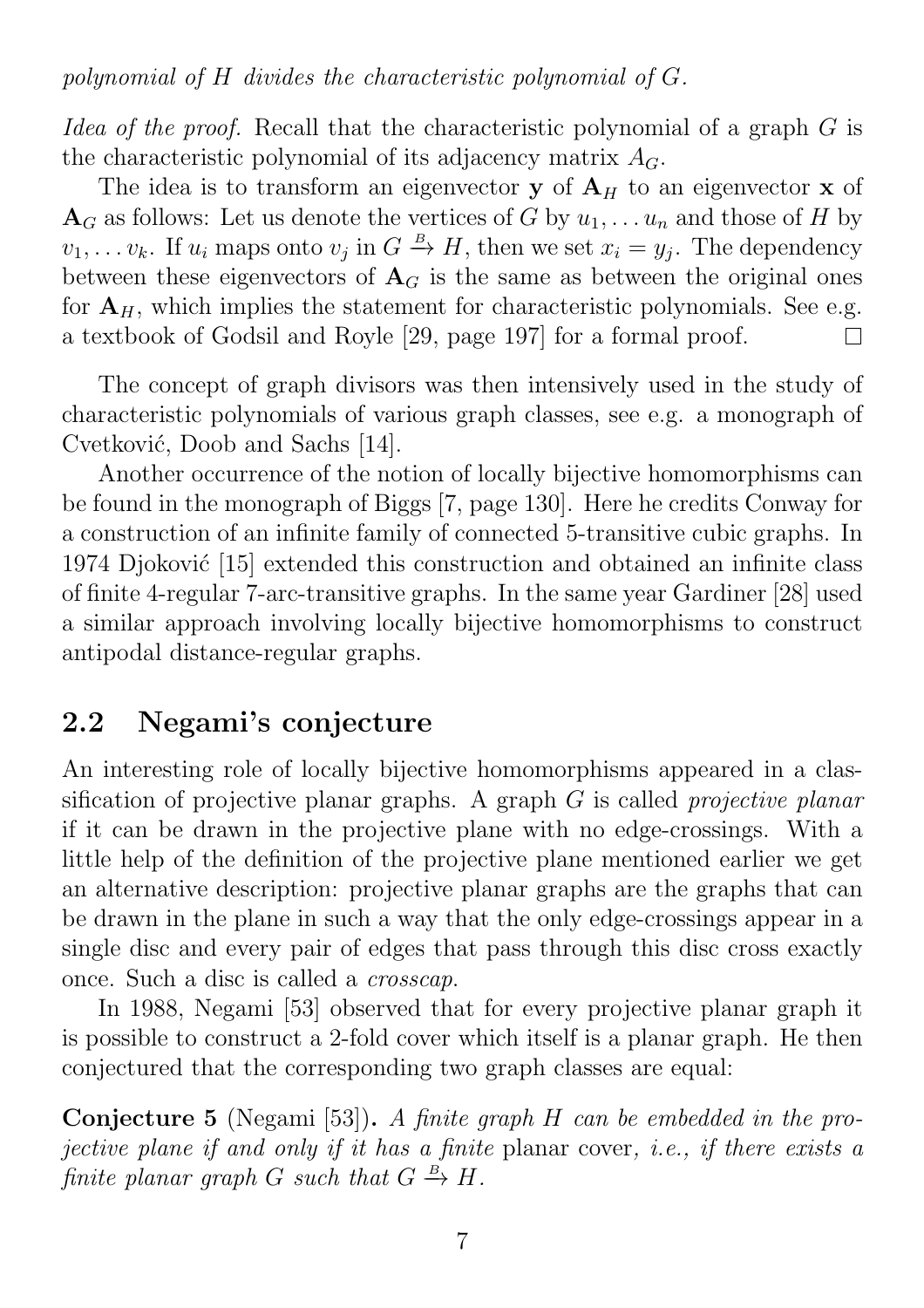

Figure 3: The icosahedron as a 2-fold cover of the Petersen graph. On the righthand side the dashed circle indicates the crosscap. On the lefthand side it marks the circle where the outer parts of two Petersen graphs are glued together.

For example, Mohar and Thomassen [52, page 201] pointed out that both the Petersen graph and  $K_6$ , the complete graph on six vertices, have planar covers. These are e.g. the icosahedron and the dodecahedron. The locally bijective homomorphism from the icosahedron to the Petersen graph is depicted in Fig. 3. Note that this particular homomorphism has the property that it identifies the antipodal pairs of vertices; an analogous mapping on the dodecahedron gives  $K_6$ . Hence, according to Negami's conjecture, the Petersen graph as well as  $K_6$  should be projective planar, and they indeed are.

The inclusion

 ${H \text{ is projective planar}} \subseteq {H \text{ has a finite planar cover}}$ 

is simple. It suffices to take two drawings of the projective planar graph, remove both crosscaps, invert one copy inside the disc of the crosscap and finally glue these two parts along the boundary of the crosscap as indicated in Fig. 3 for the Petersen graph.

The opposite inclusion seems difficult, and is still not settled. However, the theory of graph minors and minor closed graph classes gives a promising approach<sup>2</sup>. The class of projective planar graphs is minor closed, as any class

<sup>&</sup>lt;sup>2</sup>A graph  $H$  is a minor of a graph  $G$  if an isomorphic copy of  $H$  can be obtained from a subgraph of G by a sequence of edge-contractions. A class of graphs is minor closed if it contains all minors of all of its graphs. In their Graph Minor project [57], Robertson and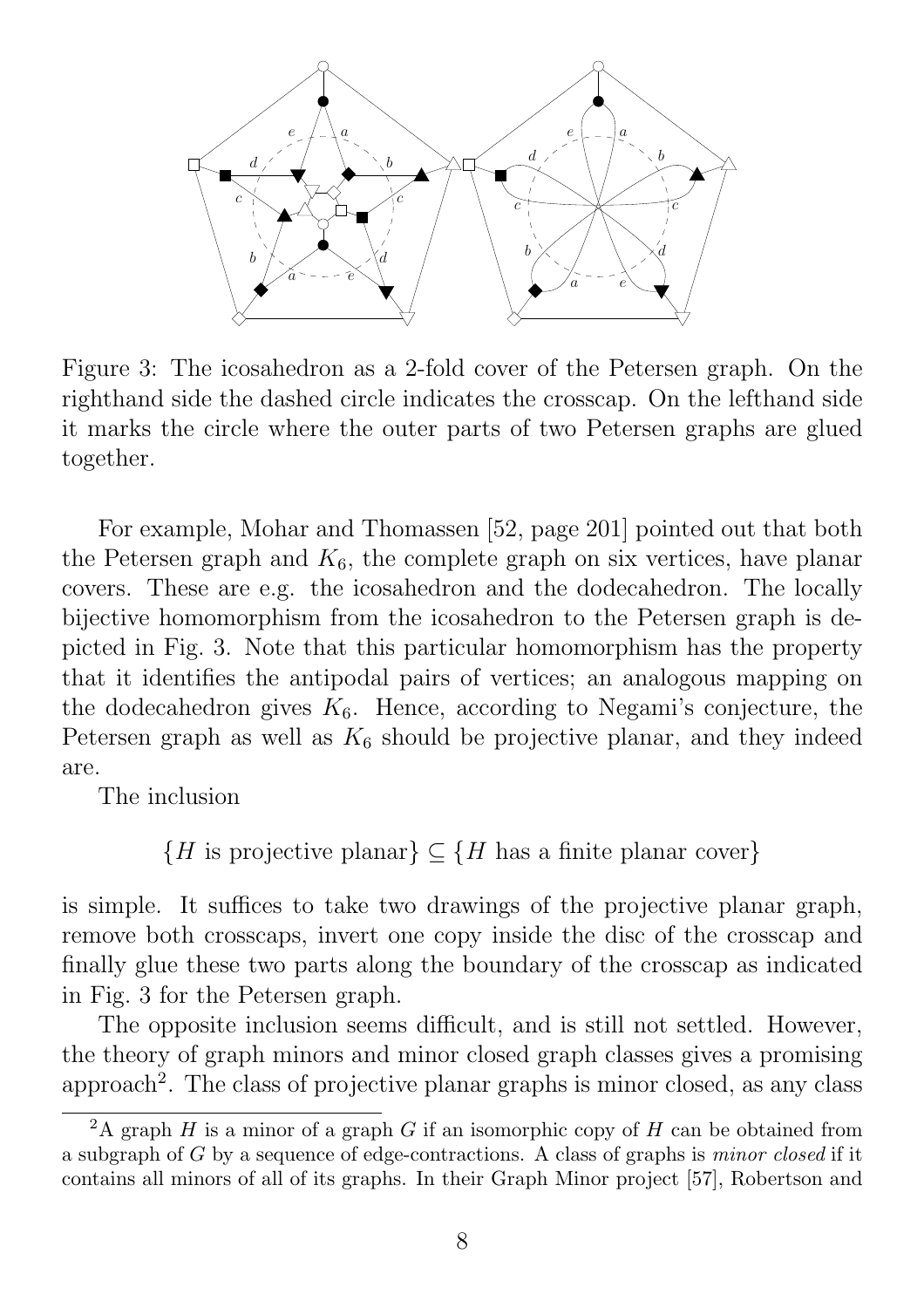

Figure 4: The unresolved forbidden graph  $K_{1,2,2,2}$ .

of graphs embeddable in a fixed surface. For the other class we get the same property:

Proposition 6. The class of graphs with finite planar covers is minor closed.

*Proof.* If H allows a finite k-fold planar cover  $G \stackrel{B}{\to} H$ , it is enough to consider whether this property is maintained for  $H \circ e$ , i.e., for the graph obtained from  $H$  by the contraction of some edge  $e$ .

In G we contract  $k$  edges in the preimage of  $e$ . If  $e$  was contained in no triangle, then the resulting graph  $G'$  is a planar cover of  $H \circ e$ .

In the other case, we identify all vertices  $z$  adjacent to both endpoints of the edge  $e = xy$  in H and for each such z we proceed as follows: Observe that the preimage of the triangle  $x, y, z$  induces in G a disjoint union of cycles, and the length of every cycle is divisible by three. Consequently, in  $G'$  every third edge of these cycles was contracted, so now the cycles have even length. When we remove every second edge from the contracted cycles, we get a matching (a set of disjoint edges) of size  $k$ . By repeating this procedure for all z we obtain the desired finite planar cover of  $H \circ e$ . П

Hence to prove Negami's conjecture it is possible to involve the Robertson-Seymour theory of graph minors. Archdeacon showed in 1981 that the class of projective planar graphs can be characterized by 35 forbidden minors [4]. Hence it would be enough to show that none of these 35 forbidden graphs has a finite planar cover.

Following this idea, a joint effort of Negami [53], Fellows [18], and Archdeacon [5] led in 1989 to a proof that 33 of the forbidden minors for

Seymour proved the so called Wagner conjecture, stating that every minor closed class of graphs can be described by a finite number of non-isomorphic minor-minimal forbidden graphs.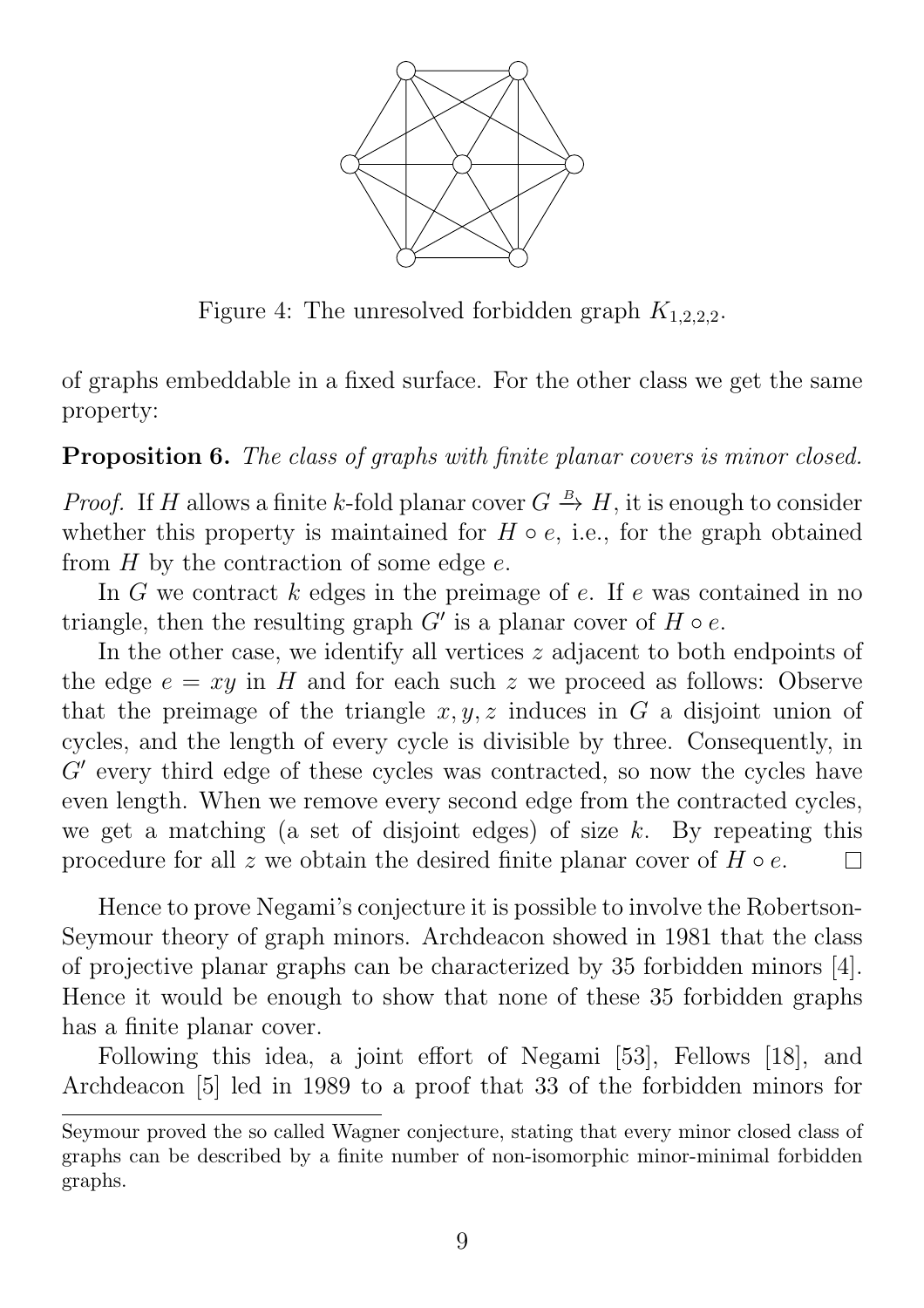the class of projective planar graphs have no planar cover (though the results of Archdeacon have only been published in 2002). Hence, it remained to verify this property for only two graphs, namely for  $K_{4,4} - e$  and  $K_{1,2,2,2}$ .

Hliněný found an affirmative argument for  $K_{4,4} - e$  in 1998 [34]. Since then, only a single forbidden minor — namely the graph  $K_{1,2,2,2}$  — resists to be shown that it allows no planar cover. As the conjecture is not proved yet, Hliněný and Thomas [35] showed in 2004 that the conjecture can allow at most 16 possible counterexamples (upto obvious constructions).

If Negami's conjecture is proved, it will provide an alternative definition of projective planar graphs as those graphs that have a 2-fold planar cover.

### 2.3 Distributed networks and common covers

Locally bijective homomorphisms have several applications in computer science.

The first one appeared in early 1980's in the problem of recognizing uniform synchronous computer networks. In such networks, computers are placed on the nodes of the network and all are of the same type. It means that they execute the same algorithm in a synchronized way. Communication between computers is done along the edges of the network. The recognition problem asks, whether there exists an algorithm, that  $-$  if run on the nodes of the network — recognizes the topology of the network, i.e., determines the underlying graph.

Angluin [2] and also Angluin and Gardiner [3] observed that whenever  $G \stackrel{B}{\rightarrow} H$ , then these two graphs can not be recognized by such algorithms. The intuitive reason is simple  $-$  the state of each computer placed on a vertex  $u \in V_G$  is the same as the state of the computer placed on  $f(u)$  in H, where f is the assumed locally bijective homomorphism. In fact they proved in a slightly more general setting that classes of graphs closed under taking covers cannot be recognized with a finite fixed set of processor types. To prove the complete characterization of graphs which cannot be recognized in this way, Angluin and Gardiner conjectured that two graphs have a finite common cover if and only if they have the same degree refinement matrix, which will be discussed in more detail in the next section.

The conjecture of Angluin and Gardiner was proved by Leighton in 1982 in the affirmative way. As its statement requires further concepts we will state and discuss it in more detail later in Section 3.4.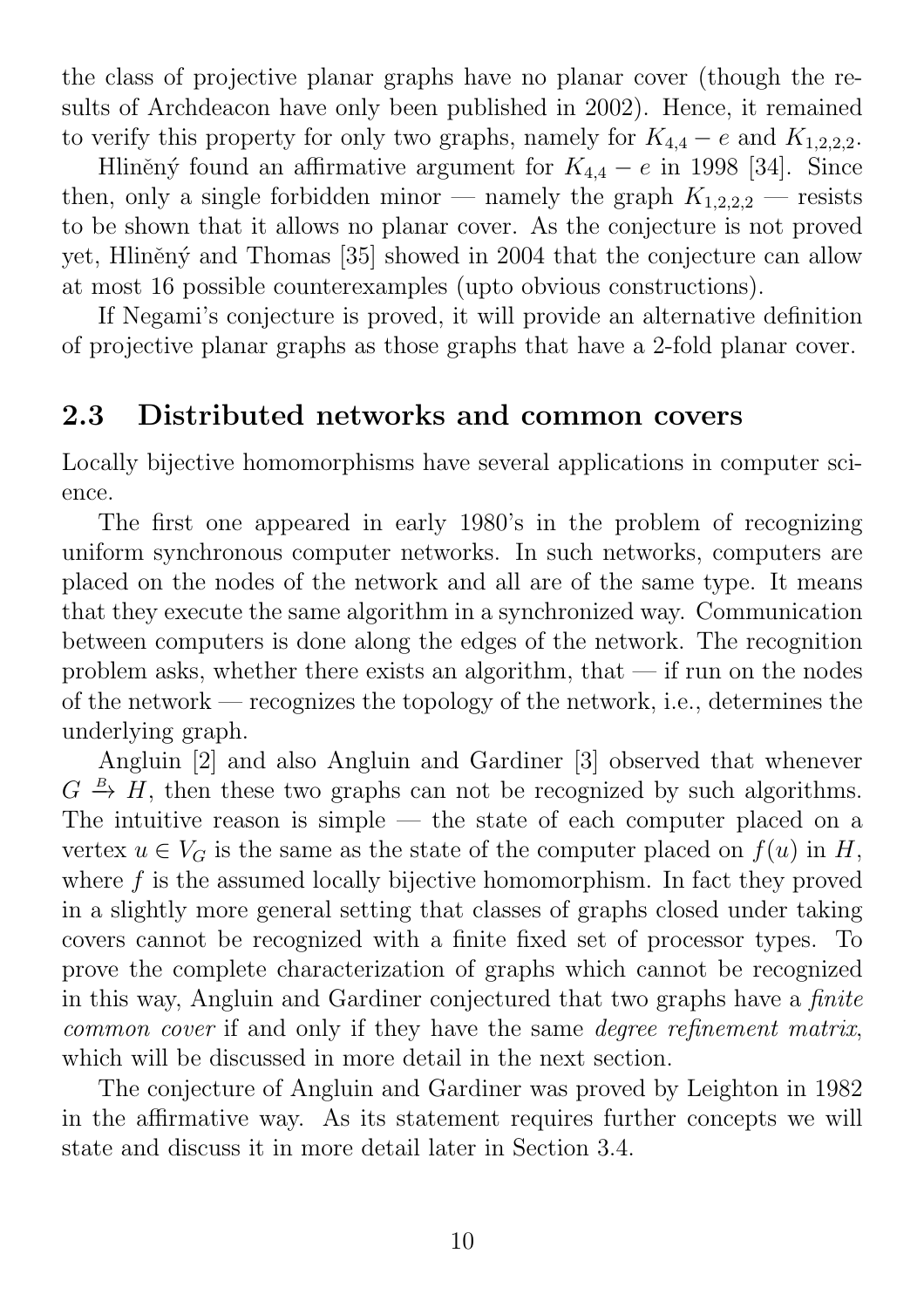In 1986 Mohar [51] adjusted Leighton's construction to classify the surfaces where the common covers can be embedded (depending on the surfaces hosting the underlying graphs).

Following the work of Angluin [2], Litovsky, Métivier and Zielonka [45] showed in 1993 that the families of series parallel graphs and planar graphs cannot be recognized by means of local computations. Courcelle and Métivier [13] proved in 1994 that the only nontrivial minor-closed graph classes that can be recognized by local computations are those that are formed from graphs with at most one cycle in each component.

Further models of local computations involving also locally injective and locally surjective homomorphisms were considered by Chalopin and Paulusma [10] in 2006.

# 2.4 Locally injective homomorphisms and the Frequency Assignment Problem

The other two kinds of local constraints have also interesting history and provide a wide spectrum of applications.

Nešetřil [54] showed already in 1971 that every locally injective mapping  $G \stackrel{I}{\rightarrow} G$  of a connected finite graph G to itself is an isomorphism of G.

In his tutorial from 1983, Stallings [59] mentioned that every locally injective homomorphism  $G \stackrel{I}{\rightarrow} H$  can be extended to a locally bijective homomorphism  $G' \stackrel{B}{\rightarrow} H$  for  $G'$  being a supergraph of G.

Locally injective homomorphisms were applied in a hardness proof for the existence of distance constrained labelings of graphs [23], a notion stemming from a highly practical problem of interference-free frequency assignment for wireless networks. The classical concept of  $L(p,q)$ -labeling introduced by Roberts (according to Griggs and Yeh [30]) asks for an assignment  $l: V_G \rightarrow$  $\{0, 1, \ldots\}$  of labels to the vertices of a given graph G such that:

- if u and v are adjacent then  $|l(u) l(v)| \geq 2$ ,
- if u and v share a common neighbor then  $l(u) \neq l(v)$ .

The difference between the smallest and the largest label used is the span of the labeling.

Observe that an  $L(2, 1)$ -labeling of span k can be also viewed as a locally injective homomorphism to the complement of the path of length  $k$ , see Fig. 5 for an example. In particular, the second condition of the definition of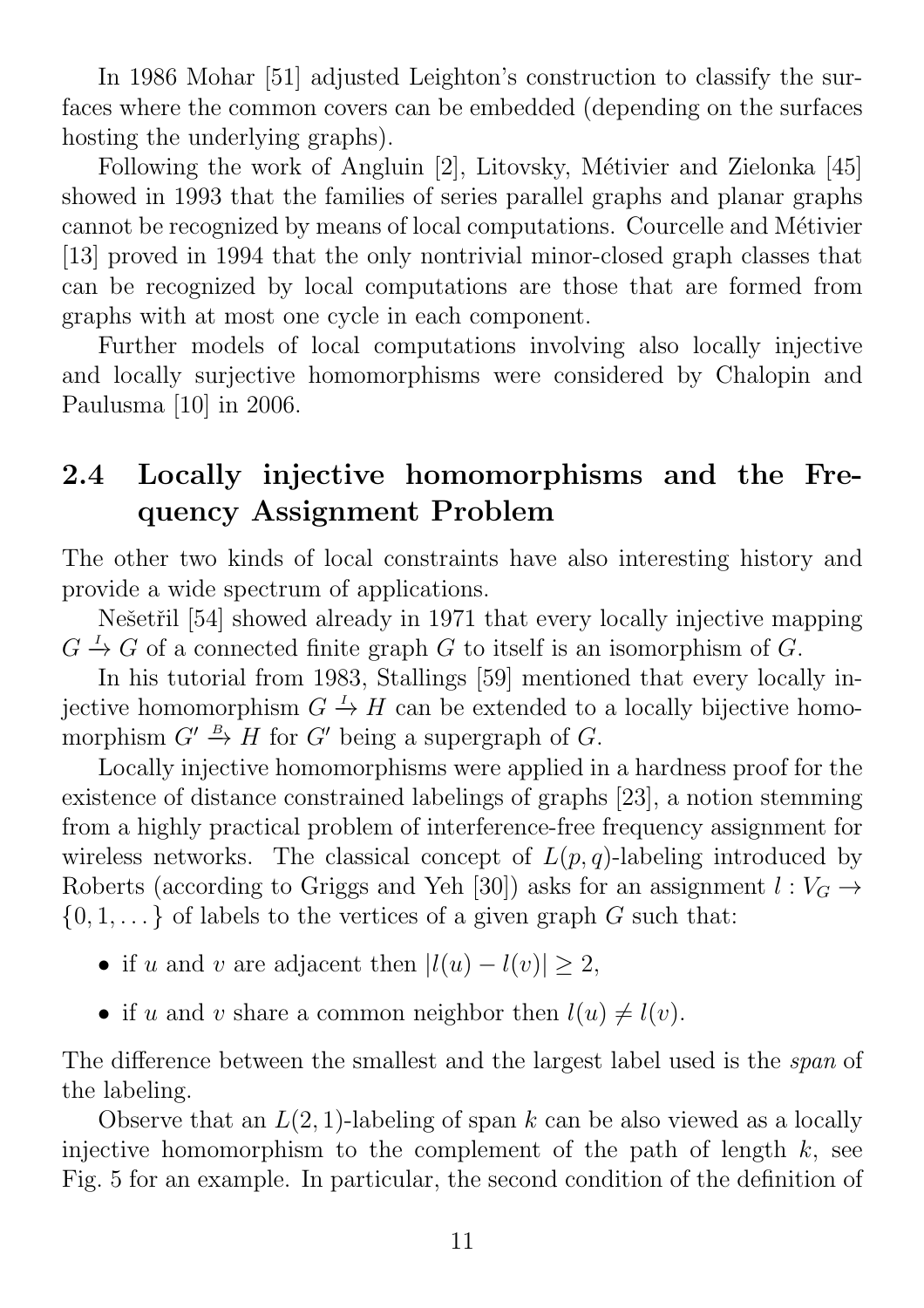

Figure 5: An  $L(2, 1)$ -labeling of span five viewed as a locally injective homomorphism  $G \stackrel{I}{\rightarrow} \overline{P_5}$ .

the  $L(2, 1)$ -labeling forces that the homomorphism is locally injective. This gives us an opportunity to explore this labeling as well as similar labelings (e.g., those with circular metric) in the framework of locally constrained homomorphisms.

This observation also leads to a natural generalization of  $L(2, 1)$ -labelings. If the interference metric in the frequency space can be modeled by a graph, say H, then an  $H(2, 1)$ -labeling of G is a mapping  $f: V_G \to V_H$  such that  $dist_H(f(u), f(v)) \geq 2$  whenever  $(u, v) \in E_G$ , and  $f(u) \neq f(v)$  whenever  $dist_G(u, v) = 2$  (here dist denotes the distance of vertices measured by the length of a shortest path between them). It is easy to see that an  $H(2, 1)$ labeling of a graph G is exactly a locally injective homomorphism from G to H, the complement of  $H$  — if  $f(u) \neq f(v)$ , then requiring  $dist_H(f(u), f(v)) \geq$ 2 is equivalent to saying that  $(f(u), f(v)) \in E_{\overline{H}}$ . Apart from the linear metric  $(i.e., L(2, 1)-labelings)$ , circular metric (which is equivalent to locally injective homomorphisms into complements of cycles) has been considered by Leese and Noble [42], and by Liu and Zhu [46].

## 2.5 Locally surjective homomorphisms and the Role Assignment Problem

Locally surjective homomorphisms were introduced by Everett and Borgatti [16], who called them role colorings. They originated in the theory of social behavior. The target graph  $H$ , called in this case the *role graph*, models roles and their relationships in a society. The source graph G represents relations between particular individuals of some group. The task is to assign roles to individuals so that each person given a particular role has, among its neighbors, every role prescribed by the role graph at least once, while no other roles may appear in the neighborhood.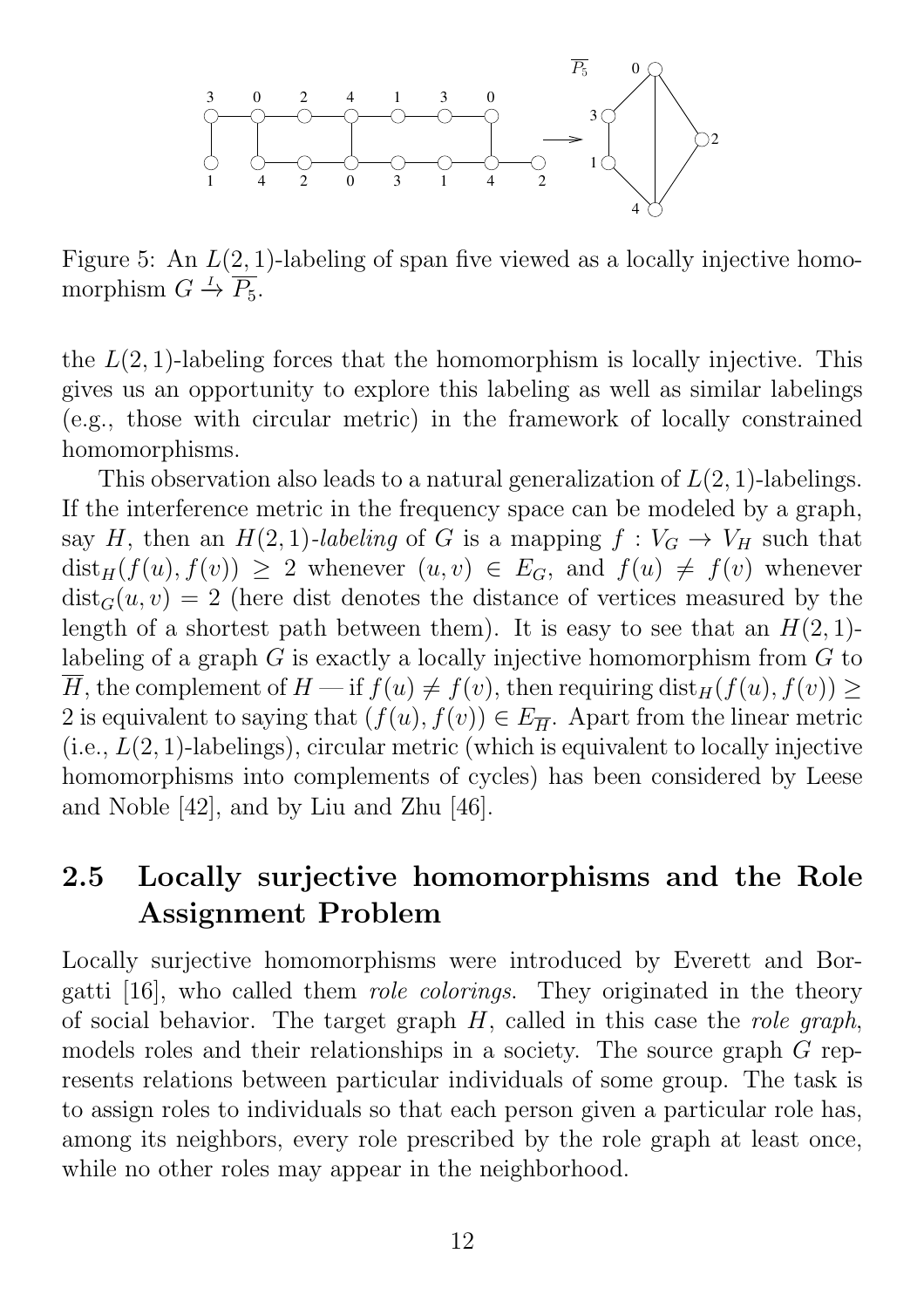For example take the role graph  $H$  as the path on three vertices with roles "producer", "reseller" and "consumer". We now ask whether these three roles can be assigned to the vertices of the source graph such that the neighbors of each producer and each consumer are only resellers and each reseller is adjacent to at least one producer and at least one consumer but to no reseller.

By nature of this motivation it is reasonable to consider also cases when the role graph contain some loops, while the source graph is usually assumed to be simple.

From the above description it is clear that role assignments are equivalent to locally surjective homomorphisms. In addition to classical problems of asking whether some role assignment exists (when the role graph is known), a related problem asks whether a given graph G admits a role assignment using at most  $k$  roles (i.e., the role graph has to be determined). Not very surprisingly both these problems are computationally difficult as it will be discussed later.

A wider class of role assignments and vertex partitions analogous to equitable partitions (e.g., for directed graphs) was considered in 1994 by Everett and Borgatti for further models in social network theory. A recent survey on results in this direction was given by Lerner [44] in 2005.

# 3 Structural aspects

# 3.1 Degree matrices

Other structural properties can be captured by equitable partitions and degree matrices mentioned already in the previous section.

Similarly as graph isomorphisms, any locally bijective homomorphism must maintain the degree of a vertex as well as the degrees of its neighbors, the degrees of neighbors of neighbors, etc. Hence, it is natural to look for an equivalence relation on the vertex set of a given graph such that the vertices in the same class cannot be distinguished by their degrees, the degrees of their neighbors, etc.

**Definition 7.** A partition of the vertex set of a graph  $G$  into disjoint classes is called an equitable partition if vertices in the same class have the same numbers of neighbors in all classes of the partition.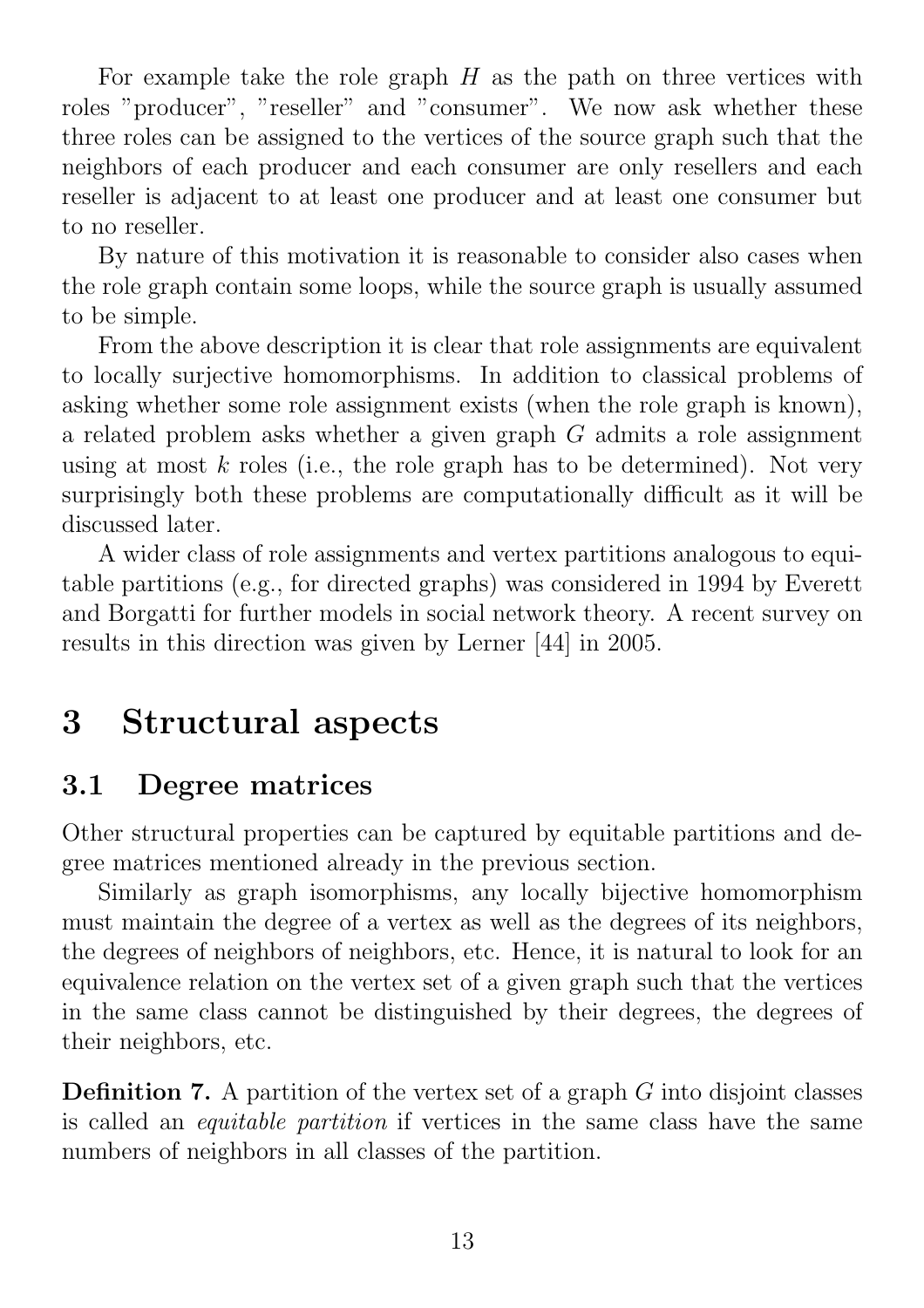

Figure 6: An example of a minimal equitable partition and the corresponding degree refinement matrix.

Any equitable partition is characterized by the associated *degree matrix* whose rows and columns are indexed by the blocks of the partition, and the entry in the  $i$ -th row and  $j$ -th column describes how many neighbors a vertex from the *i*-th block has in the *j*-th block.

Every finite graph admits a unique minimal equitable partition. In this case a canonical ordering can be imposed on the blocks, so the corresponding degree matrix, called the *degree refinement matrix*, is also defined uniquely. See Fig. 6 for an example of a degree refinement matrix obtained from the minimal equitable partition of a graph.

Corneil introduced the notion of equitable partition in his PhD. thesis in 1968 [12, 11] as a heuristic for the graph isomorphism problem. It is worth mentioning that it was independently discovered by McKay [49] in 1976 in his master's thesis but with giving credits to Hopcroft's paper [36] from 1971 for the routine for minimizing the number of states of a finite automaton.

The notion of equitable partitions has soon become a folklore, and so it frequently appears without any reference [2, 43, 38, 29]. It was later implemented by McKay as a subroutine of a graph isomorphism software called Nauty [50, 48].

It can be decided efficiently whether a given matrix M is a degree matrix by solving a set of linear equations with variables describing the block sizes. If some entry satisfies  $m_{i,j} \neq 0$  then also  $m_{j,i} \neq 0$  and the fraction  $\frac{m_{i,j}}{m_{j,i}}$ determines the ratio of the sizes of the *i*-th and the *i*-th blocks. It is enough to verify whether these conditions allow a nontrivial solution of block sizes. In the affirmative case a suitable graph can be constructed explicitly.

It is not hard to observe that a single graph may allow several equitable partitions yielding distinct degree matrices. In particular, any partition of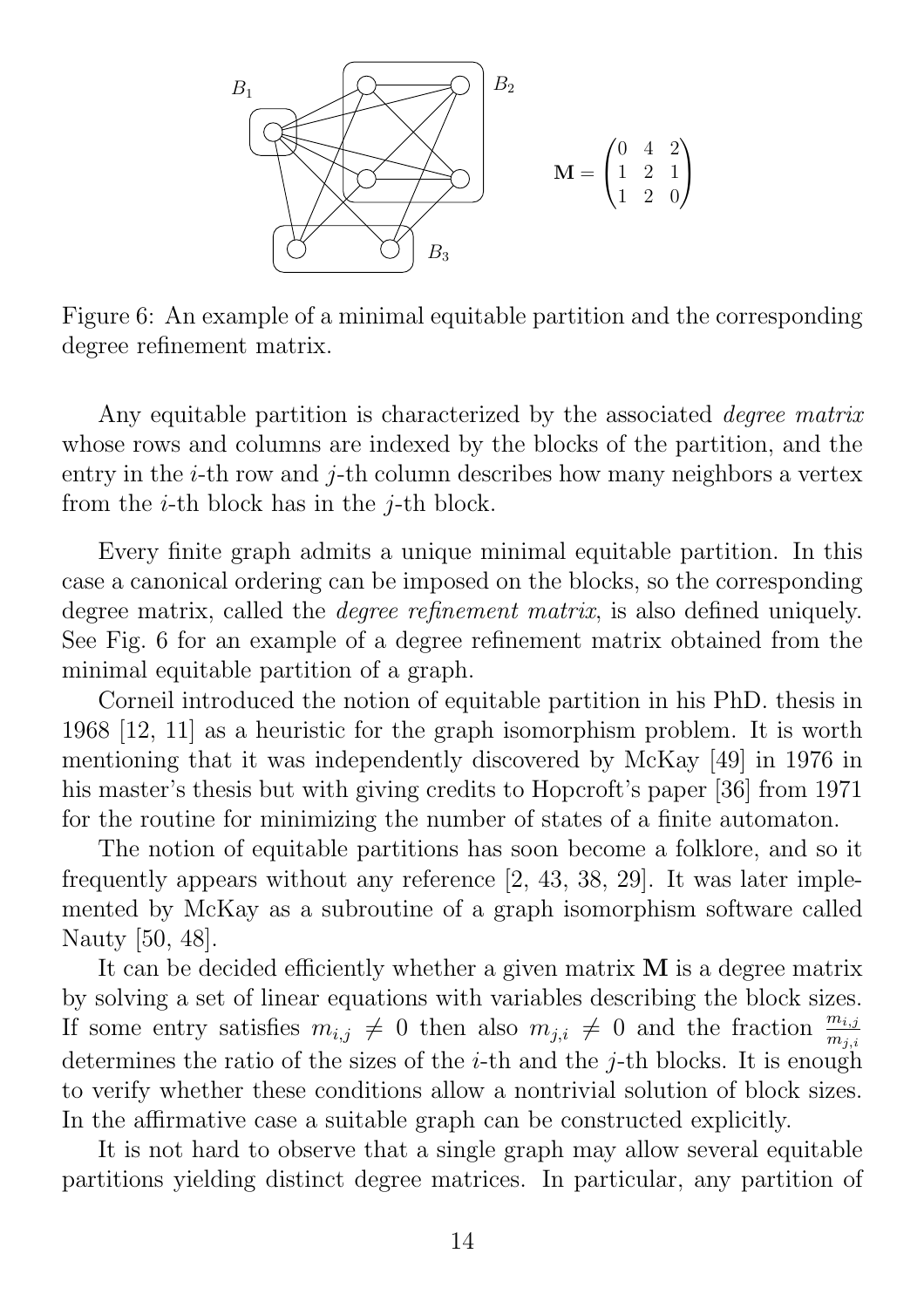

Figure 7: Two equitable partitions of the same graph, the left one is finer than the right one.

the complete graph is an equitable partition, hence complete graphs allow exponentially many degree matrices.

An equitable partition is said to be *finer* than another one when every class of the first partition is a subset of some class of the latter one. E.g., the partition into singletons is finer than any other equitable partition of the same graph.

According to our knowledge, the proof of the fact that the relation "being finer" defines a lattice on the set of all equitable partitions of a fixed graph was first published by Everett and Borgatti [16] in 1991. On the other hand, this has been already mentioned as 'well known' by McKay [50] in 1981. The proof follows a classical approach of forming intersection and union of algebraic structures.

The relation of being finer can be directly translated onto the class of degree matrices as follows:

**Definition 8.** For two degree matrices **M** of order k and **N** of order l we write  $\mathbf{M} \to \mathbf{N}$ , and say that M is above N, if there exists a partition  $R_1, \ldots, R_l$  of the index set  $\{1, 2, \ldots, k\}$  such that

$$
\sum_{j \in R_s} m_{i,j} = n_{r,s}
$$

for every  $i \in R_r$  and for every  $s = 1, \ldots, l$ .

The meaning is straightforward — vertices in blocks with indices in  $R_r$ cannot be distinguished in the new partition with fewer blocks.

For example, the degree matrices of the partitions from Fig. 7 can be compared as follows: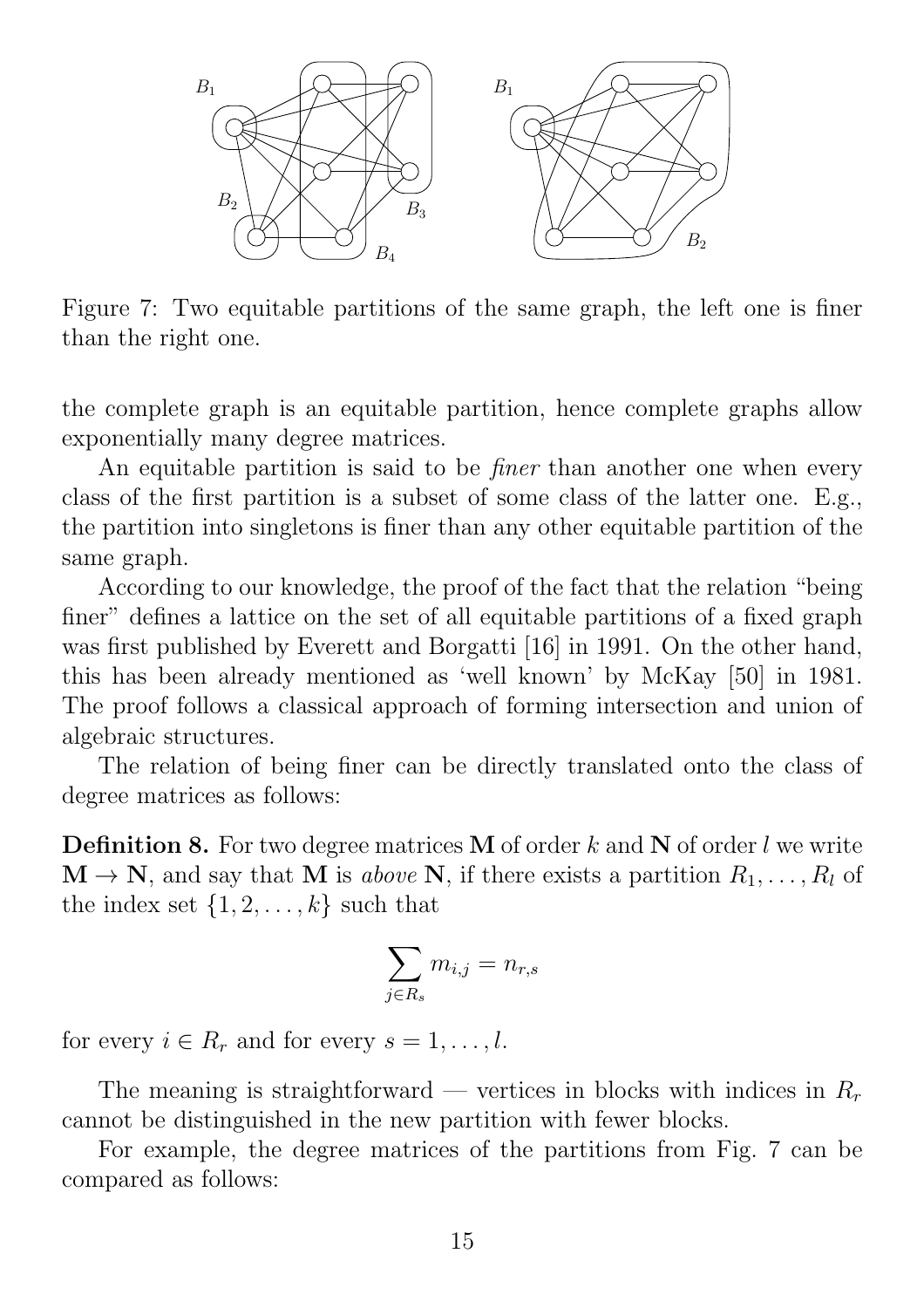

Figure 8: An example of the universal cover and a locally bijective homomorphism  $T_H \stackrel{B}{\to} H$ .

$$
\mathbf{M} = \begin{pmatrix} 0 & 1 & 2 & 3 \\ 1 & 0 & 0 & 3 \\ 1 & 0 & 0 & 3 \\ 1 & 1 & 2 & 0 \end{pmatrix} \xrightarrow[\{1\},\{2,3,4\}]{R_{1},R_{2}=} \begin{pmatrix} 0 & 6 \\ 1 & 3 \end{pmatrix} = \mathbf{N}
$$

Besides its natural definition, this matrix order has several interesting properties closely tied to the existence of locally bijective homomorphisms:

- Every connected component of the matrix order  $\rightarrow$  has exactly one minimum element, which is a degree refinement matrix.
- The lower ideal consisting of the matrices lying below the adjacency matrix of a graph  $H$  contains all degree matrices of  $H$ .
- Only adjacency matrices may occur above the adjacency matrix of a graph  $H$ .
- These matrices are the adjacency matrices of graphs G that allow locally bijective homomorphisms  $G \stackrel{B}{\to} H$ . In other words this *matrix* order contains as a suborder the graph order defined by existence of locally bijective homomorphisms.

#### 3.2 Universal cover

The notion of *universal cover* is well established in topology of continuous spaces. In the discrete case, the universal cover of a graph  $H$  is the only (possibly infinite) tree  $T_H$  that allows a locally bijective homomorphism to  $H: T_H \xrightarrow{B} H$ . See Fig. 8 for an example.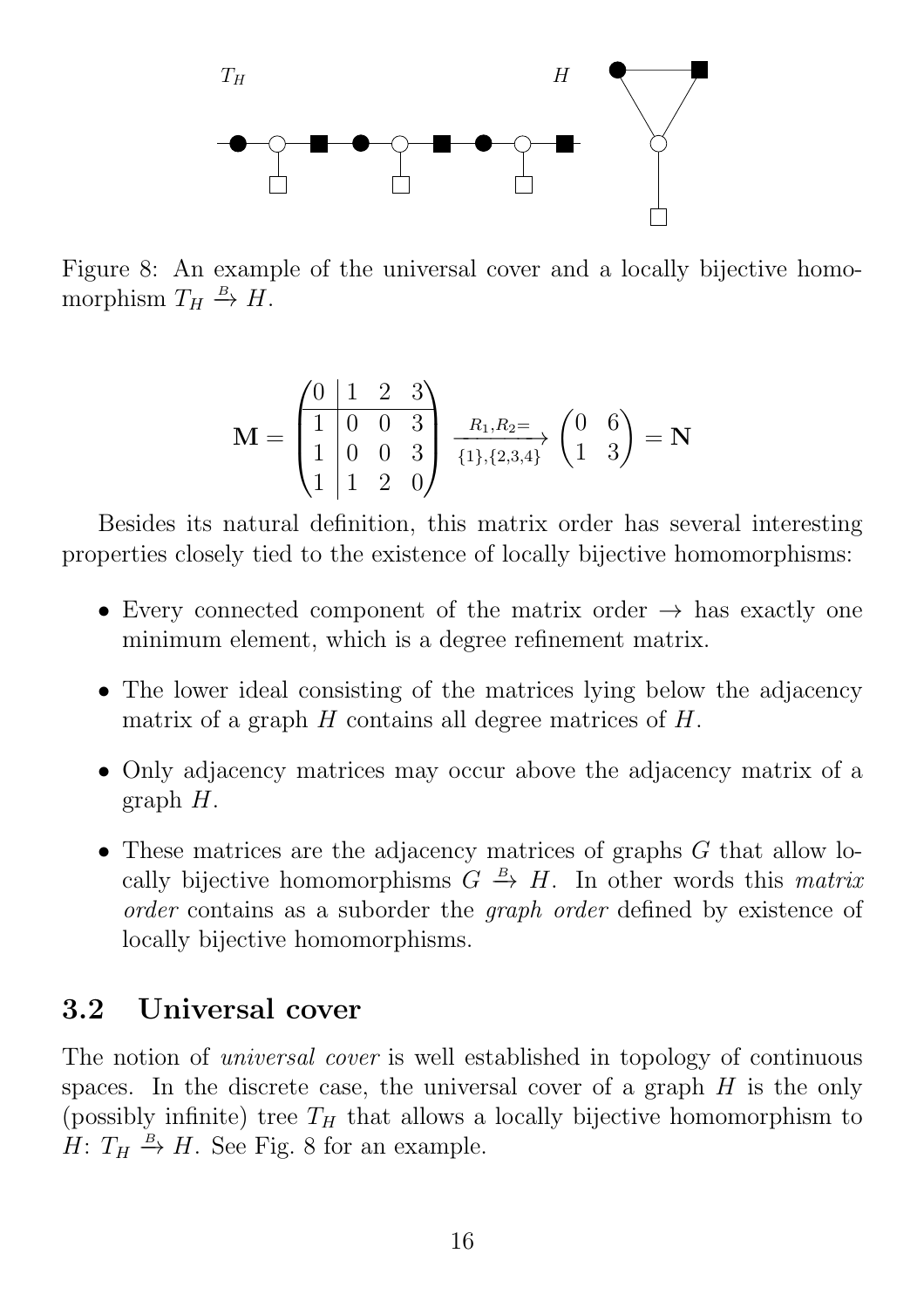The universal cover  $T_H$  can be constructed explicitly as follows: First, choose an arbitrary vertex  $u_1 \in V_H$ . For the vertex set of  $T_H$  take the set of all finite walks starting from  $u_1$  that do not traverse the same edge in two consecutive steps. Two such walks form an edge in  $T_H$  of one is an extension of the other by a single edge. Observe that any different choice of the initial vertex  $u_1$  provides an isomorphic tree, hence the universal cover is unique upto an isomorphism. Note further that the universal cover of a graph can be straightforwardly constructed from any of its degree matrices.

Obviously, the mapping that assigns every vertex of  $T_H$  the last vertex of the corresponding path in H, is a locally bijective homomorphism  $T_H \stackrel{B}{\rightarrow} H$ .

More can be seen when such homomorphisms act between different graphs. When a graph  $G$  admits a locally constrained homomorphism  $f$ into a connected graph  $H$ , we can lift this homomorphism to a homomorphism  $f'$  acting between the associated universal covers  $T_G$  and  $T_H$ : Simply the image of a walk is the walk formed by the images of the vertices of the original walk:

$$
f'(u_1,\ldots,u_k):=(f(u_1),\ldots,f(u_k)).
$$

Moreover, the local constraint of  $f$  is maintained by  $f'$  as well. As locally constrained homomorphisms between trees provide their inclusion, we get in particular that:

- if f is locally injective, then the tree  $T_G$  is a subtree of  $T_H$ ;
- if f is locally surjective, then  $T_H$  is a subtree of  $T_G$ ;
- if f is locally bijective, then  $T_G$  and  $T_H$  are isomorphic.

### 3.3 Cantor-Bernstein type theorem

With the help of universal covers one can derive interesting structural properties of locally constrained homomorphisms. For example, Fiala and Maxová proved in 2006 an analogue of the classical theorem from the set theory due to Cantor and Bernstein:

**Theorem 9** (Fiala, Maxová [25]). If a graph G admits a locally injective homomorphism f to a finite and connected graph H as well as a locally surjective homomorphism g to H, then all locally constrained homomorphisms between G and H are locally bijective.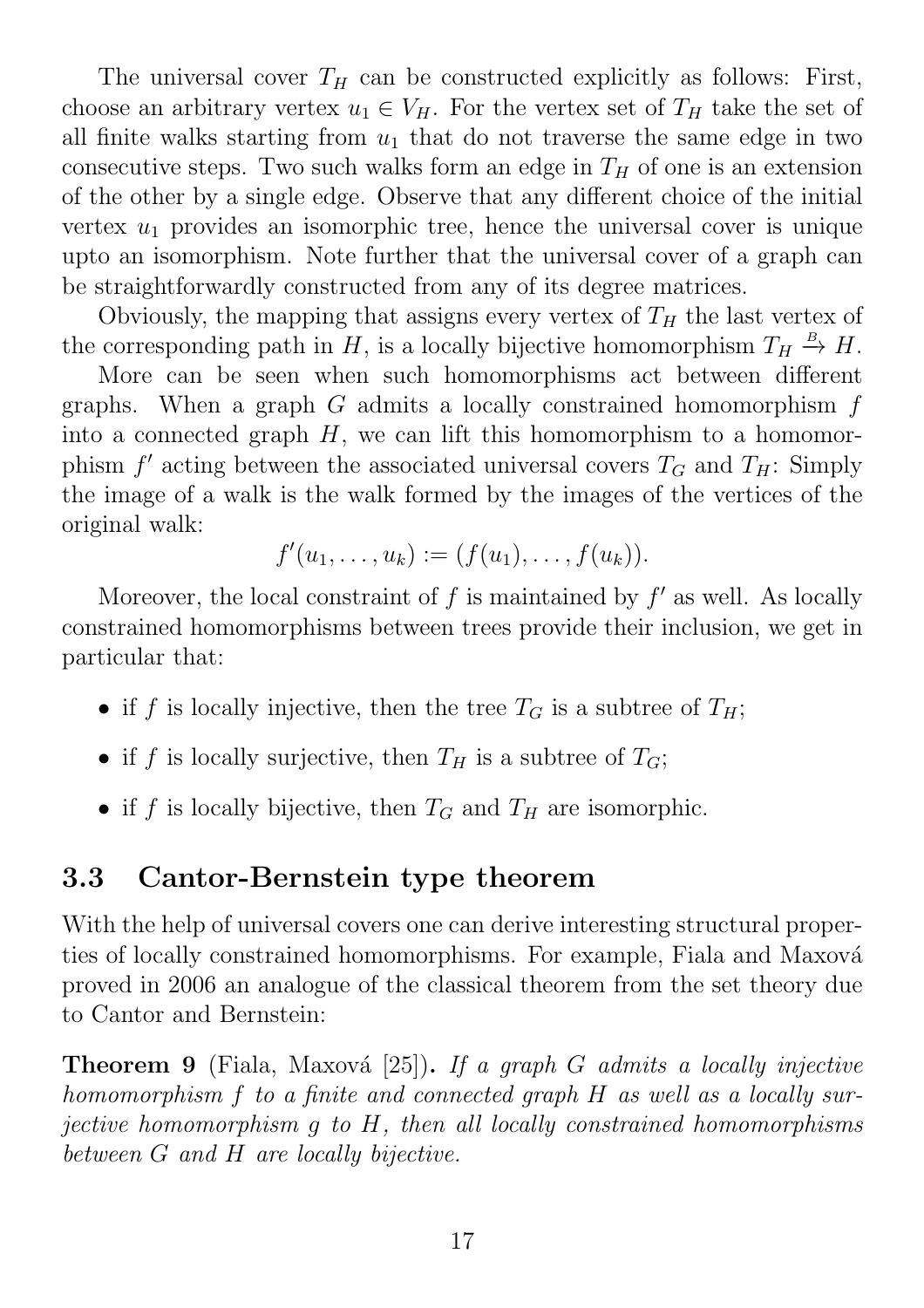Note that this result is not just a direct consequence of Cantor-Bernstein theorem, since the two assumed locally constrained homomorphisms may act (injectively/surjectively) between a neighborhood in G but different neighborhoods in H.

Idea of the proof of Theorem 9. Let  $\text{diam}(H)$  be the diameter of the graph H, i.e., the maximum distance in H. Assume that the universal cover  $T_H$  is initiated in a vertex x chosen such that the first diam( $H$ ) + 1 levels of  $T_H$ contain as many vertices as possible. Denote by A the set of vertices of the first diam(H) + 1 levels of  $T_H$ . In the graph G, pick an arbitrary vertex u such that  $q(u) = x$  and denote by B the vertices of the first diam(H) + 1 levels of  $T_G$  initiated in the vertex u. Finally let C contain the vertices of the first diam( $H$ ) + 1 levels of  $T_H$  initiated in  $f(u)$ .

We get that

$$
|A| \le |B| \le |C| \le |A|.
$$

The first inequality follows from the fact that the derived mapping  $g'$  is surjective, the second one holds because  $f'$  is injective, and the last one by the choice of A.

Hence both  $f'$  and  $g'$  are bijections and consequently the original mappings f and g must be locally bijective.  $\Box$ 

The statement can be weakened in the way that either f or q might be assumed to be locally bijective. The proof can be slightly adjusted so that it suffices to assume that the graphs  $G$  and  $H$  have the same universal cover or the same degree (refinement) matrix.

In particular, as a special case we get the following two theorems that play an important role in the classification of the computational complexity of locally constrained homomorphisms.

**Theorem 10** (Fiala, Kratochvíl [21]). If two graphs G and H share the same degree matrix, then every locally injective homomorphism is locally bijective.

Theorem 11 (Kristiansen, Telle [41]). If two graphs G and H share the same degree matrix, then every locally surjective homomorphism is locally bijective.

#### 3.4 Common covers

We have already mentioned the following theorem of Leighton: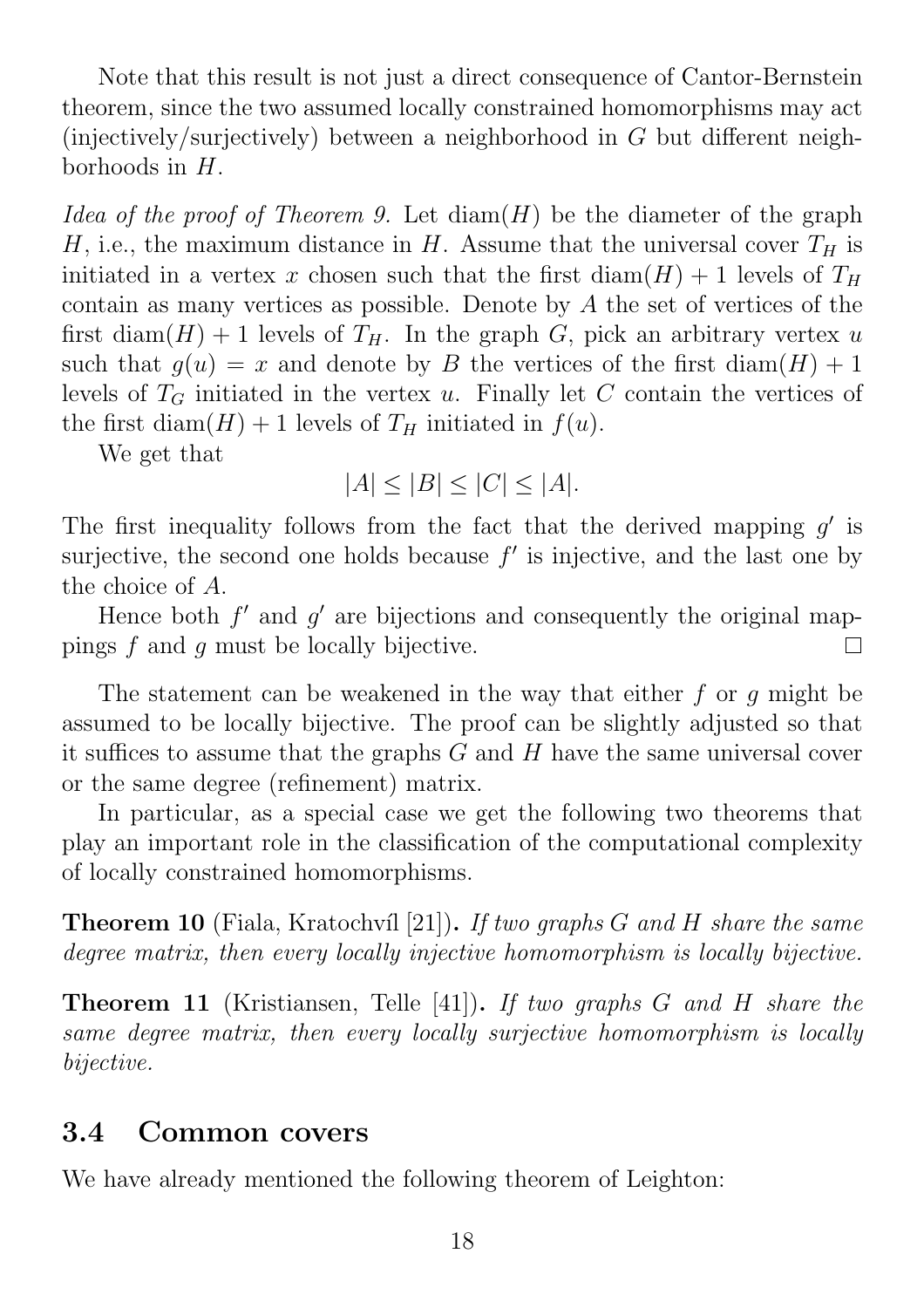**Theorem 12** (Leighton [43]). For connected finite graphs  $H$  and  $H'$ , the following conditions are equivalent:

- 1. H and  $H'$  share a common finite cover,
- 2. H and  $H'$  have the same universal cover,
- $3.$  H and H' share a common (possibly infinite) cover,
- $4.$  H and H' have the same degree refinement matrix.

Idea of the proof. The first three implications are straightforwardly obtained from the definitions:

 $1 \Rightarrow 2$ : If  $G \stackrel{B}{\rightarrow} H$ , then G and H have the same universal cover.

 $2 \Rightarrow 3$ : The universal cover is a particular choice of a cover.

 $3 \Rightarrow 4$ : If  $G \stackrel{B}{\rightarrow} H$ , then G and H have the same degree refinement matrix.

The only difficult implication is  $4 \Rightarrow 1$  and it is, indeed, rather technical for the general case. For illustration we include here a proof for the case when the graphs  $H$  and  $H'$  are k-regular, i.e., both share the same degree refinement matrix  $\mathbf{M}_G = \mathbf{M}_{G'} = (k)$  of order one.

Without loss of generality we may assume that both graphs are  $k$ -edge colorable, with the color set  $\{1, 2, \ldots, k\}$ . Otherwise we take the categorical product with a single edge which results in a k-regular bipartite graph  $H \times K_2$ which is  $k$ -edge colorable. The projection to the first coordinate guarantees that  $H \times K_2 \stackrel{B}{\to} H$ .

For the vertex set of the common cover G we take the Cartesian product  $V_H \times V_{H'}$  and for the edges we choose the pairs  $((u, u'), (v, v'))$  such that the edges  $(u, v) \in E_H$  and  $(u', v') \in E_{H'}$  are of the same color. In other words, the edge set of  $G$  is the union of  $k$  matchings, where the  $i$ -th matching is obtained as the categorical product of the matchings of  $H$  and  $H'$  induced by the edges of color  $i$ .

The projection to the first coordinate witnesses that  $G \stackrel{B}{\to} H$ , while the projection to the second one implies  $G \stackrel{B}{\to} H'$ .

For graphs with more complex degree refinement matrices, an analogous construction for edges between pairs of blocks is presented in [43]. It requires some more effort to show that these parts can be combined together.  $\Box$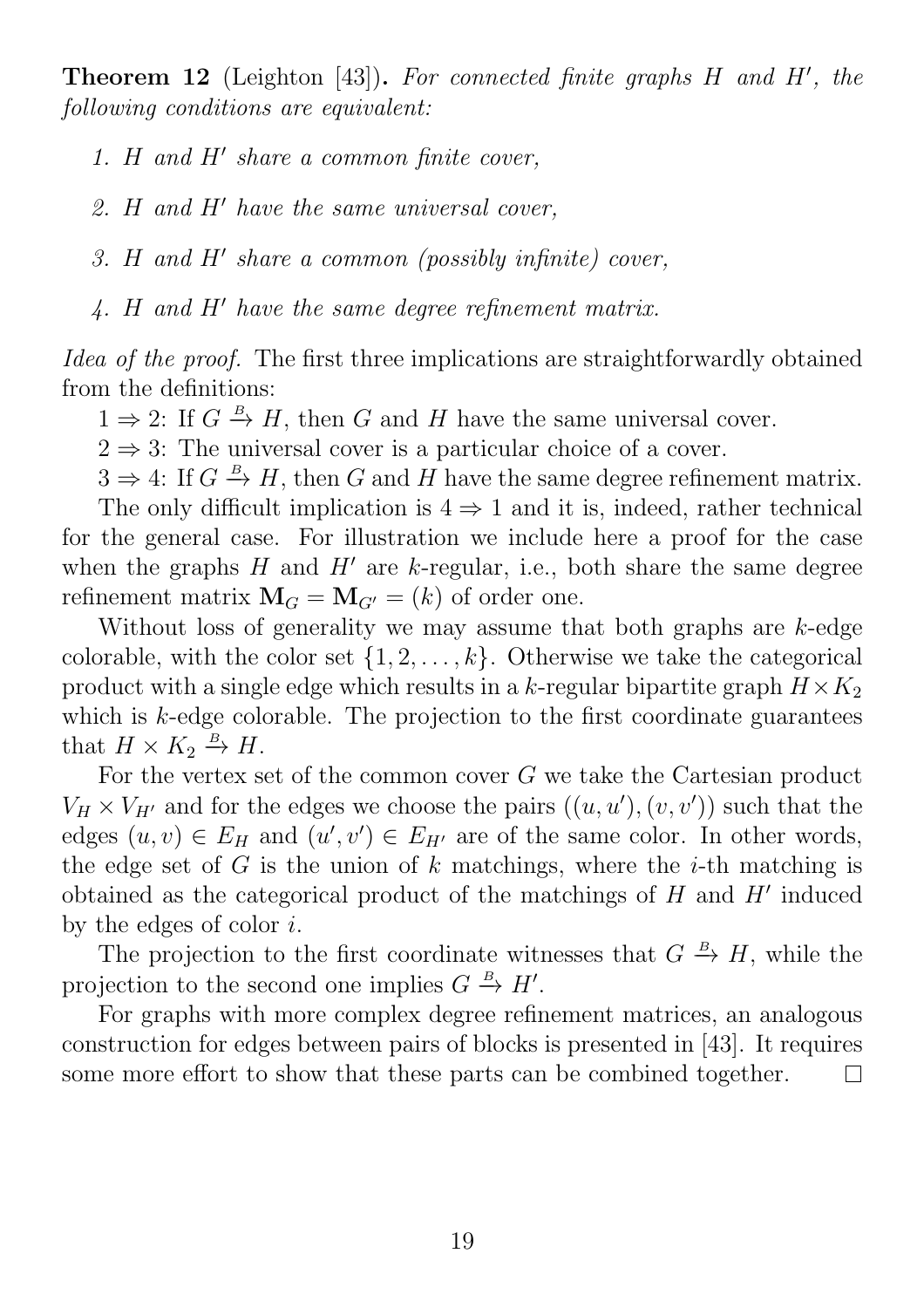### 3.5 Colored directed multigraphs

The notion of locally constrained homomorphisms can be extended to similar structures: directed graphs, multigraphs or even to hypergraphs. For the classification of locally bijective homomorphisms, the extension to colored directed multigraphs plays an important role. A *multigraph* is a graph which is allowed to have multiple edges and loops. In a directed one, some edges are directed, while some may be undirected. The 'colored' attribute means that vertices and edges come with an extra information about their color. Multigraphs still correspond to simplicial complexes, but for their covering projections we need an extra information about mapping of the edges. We formally define locally bijective homomorphisms as vertex mappings that preserve the colored degrees. Obviously, every covering projection gives rise to a locally bijective homomorphism. And it is a neat consequence of old and celebrated Petersen theorems that the converse is also true — every locally bijective homomorphism can be extended to a covering projection.

To be able to present the arguments in more details, we need to be more precise with the definitions.

**Definition 13.** A colored directed multigraph is a triple  $G = (V_G, E_G \cup$  $L_G \cup D_G$ ,  $\phi_G$ ,  $c_G$ , where  $V_G$  is the set of vertices,  $E_G$  is the set of proper (undirected) edges,  $L_G$  is the set of (undirected) loops,  $D_G$  is the set of directed edges,  $\phi_G : E_G \cup L_G \cup D_G \longrightarrow \binom{V_G}{2}$  $\binom{G}{2} \cup V_G \cup V_G \times V_G$  is the indicator function (such that  $\phi_G(E_G) \subseteq {V_G \choose 2}$  $\psi_2^{G}$ ,  $\phi_G(L_G) \subseteq V_G$ , and  $\phi_G(D_G) \subseteq V_G \times V_G$ , and  $c_G : V_G \cup E_G \cup L_G \cup D_G \longrightarrow C$  is a coloring of vertices and edges, C being the set of colors.

The *colored degree* of a vertex u is

$$
\deg_G^{b-}(u) = |\{e \in D_G : c_G(e) = b, \phi_G(e) = (u, \_)\}|
$$
and  

$$
\deg_G^{b+}(u) = |\{e \in D_G : c_G(e) = b, \phi_G(e) = (\_ , u)\}|
$$

if b is a color of directed edges, and

$$
\deg_G^b(u) = \left| \{ e \in E_G : c_G(e) = b, u \in \phi_G(e) \} \right|
$$
  
+2 $\left| \{ e \in L_G : c_G(e) = b, \phi_G(e) = u \} \right|$ 

when b is a color of undirected edges and loops.

Note that directed loops are simply counted as directed edges with the same starting and ending vertices. However, undirected loops are distinguished, because they contribute by a different amount to the degrees of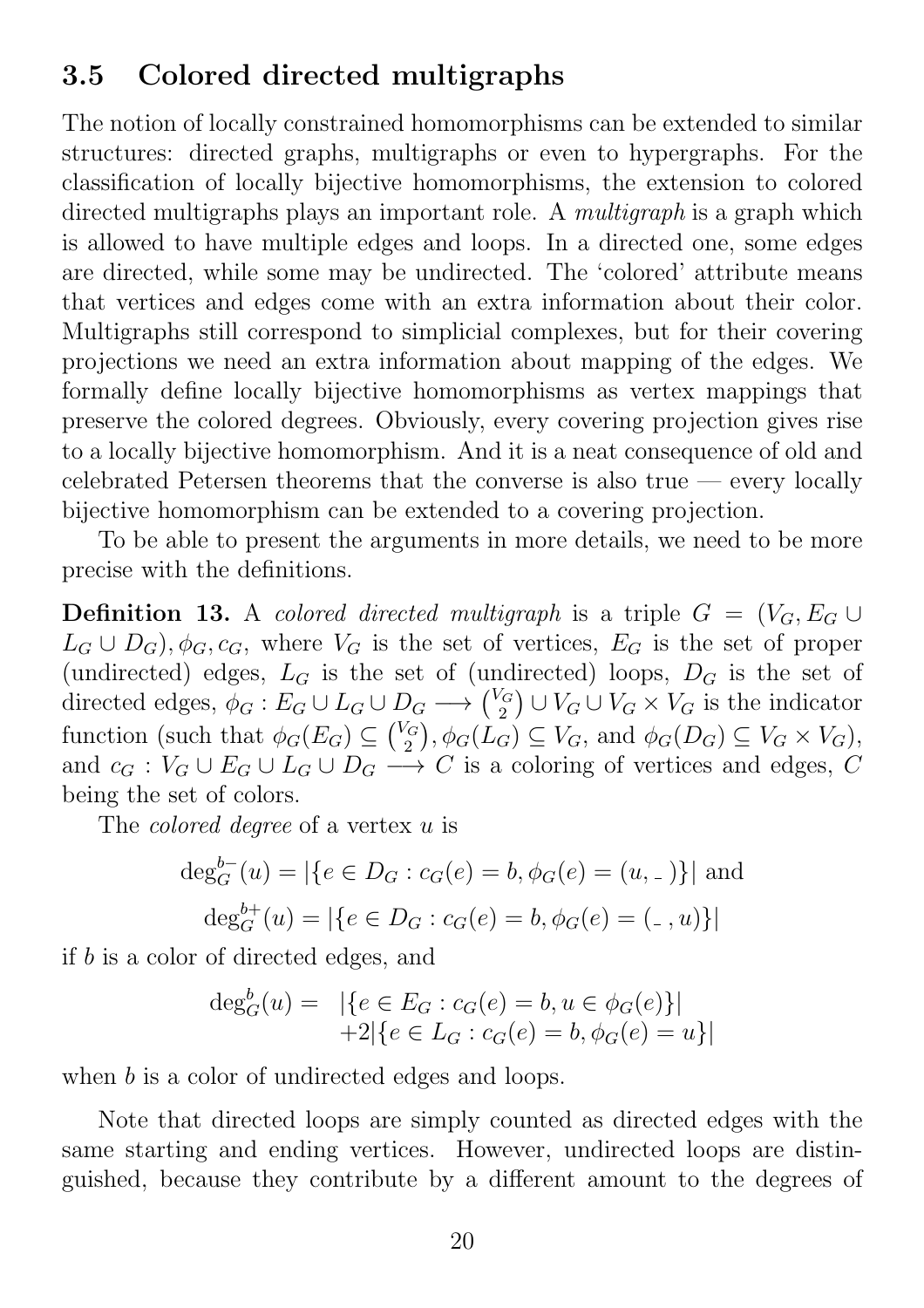their vertices, but also because of different behavior with respect to covering projections (as defined below).

**Definition 14.** (Covering projection) Let G and H be colored directed multigraphs with the same set C of colors. A mapping  $g: V_G \cup E_G \cup L_G \cup D_G \longrightarrow$  $V_H \cup E_H \cup L_H \cup D_H$  is a cdm-covering projection if  $g(V_G) \subseteq V_H$ ,  $g(E_G) \subseteq$  $E_H \cup L_H$ ,  $g(L_G) \subseteq L_H$ ,  $g(D_G) \subseteq D_H$ , and the following conditions are fulfilled

- $c_G(x) = c_H(g(x))$  for all  $x \in V_G \cup E_G \cup L_G \cup D_G$ ,
- $\phi_H(g(e)) = g(\phi_G(e))$  for all  $e \in E_G \cup L_G \cup D_G$ ,
- the preimage of every proper edge  $e \in E_H$  such that  $\phi_H(e) = \{x, y\}$  is a matching containing all vertices of  $G$  that  $q$  maps to  $x$  or  $y$ ,
- the preimage of every undirected loop  $e \in L_H$  such that  $\phi_H(e) = x$  is a disjoint union of cycles containing all vertices of  $G$  that  $q$  maps to  $x$ ,
- the preimage of every directed non-loop edge  $e \in D_H$  such that  $\phi_H(e) =$  $(x, y)$  is a matching containing all vertices of G that q maps to x or y, and
- the preimage of every directed loop  $e \in D_H$  such that  $\phi_H(e) = (x, x)$ is a disjoint union of directed cycles containing all vertices of  $G$  that  $g$ maps to  $x$ .

**Definition 15.** (Locally bijective homomorphism) Let  $G$  and  $H$  be colored directed multigraphs with the same set C of colors. A mapping  $f: V_G \longrightarrow V_H$ is a locally bijective homomorphism if

- $c_G(u) = c_H(f(u))$  for all  $u \in V_G$ ,
- $|\{e \in E_G : c_G(e) = b, \phi_G(e) = \{u, x\} \text{ with } f(x) = v\}| = |\{e \in E_H :$  $c_H(e) = b, \phi_H(e) = \{f(u), v\}$  for every  $u \in V_G$ , every  $b \in C$  and all  $v \in V_H, v \neq u$ ,
- $|\{e \in E_G : c_G(e) = b, \phi_G(e) = \{u, x\} \text{ with } f(x) = f(u)\}| + 2|\{e \in L_G : c_G(e) = \{u, x\}\}|$  $c_G(e) = b, \phi_G(e) = u\}| = 2|\{e \in L_H : c_H(e) = b, \phi_H(e) = f(u)|$  for every  $u \in V_G$  and every  $b \in C$ ,
- $|\{e \in D_G : c_G(e) = b, \phi_G(e) = (u, x) \text{ with } f(x) = v\}| = |\{e \in D_H :$  $c_H(e) = b, \phi_H(e) = (f(u), v)$  for every  $u \in V_G$ , every  $b \in C$  and all  $v \in V_H$ , and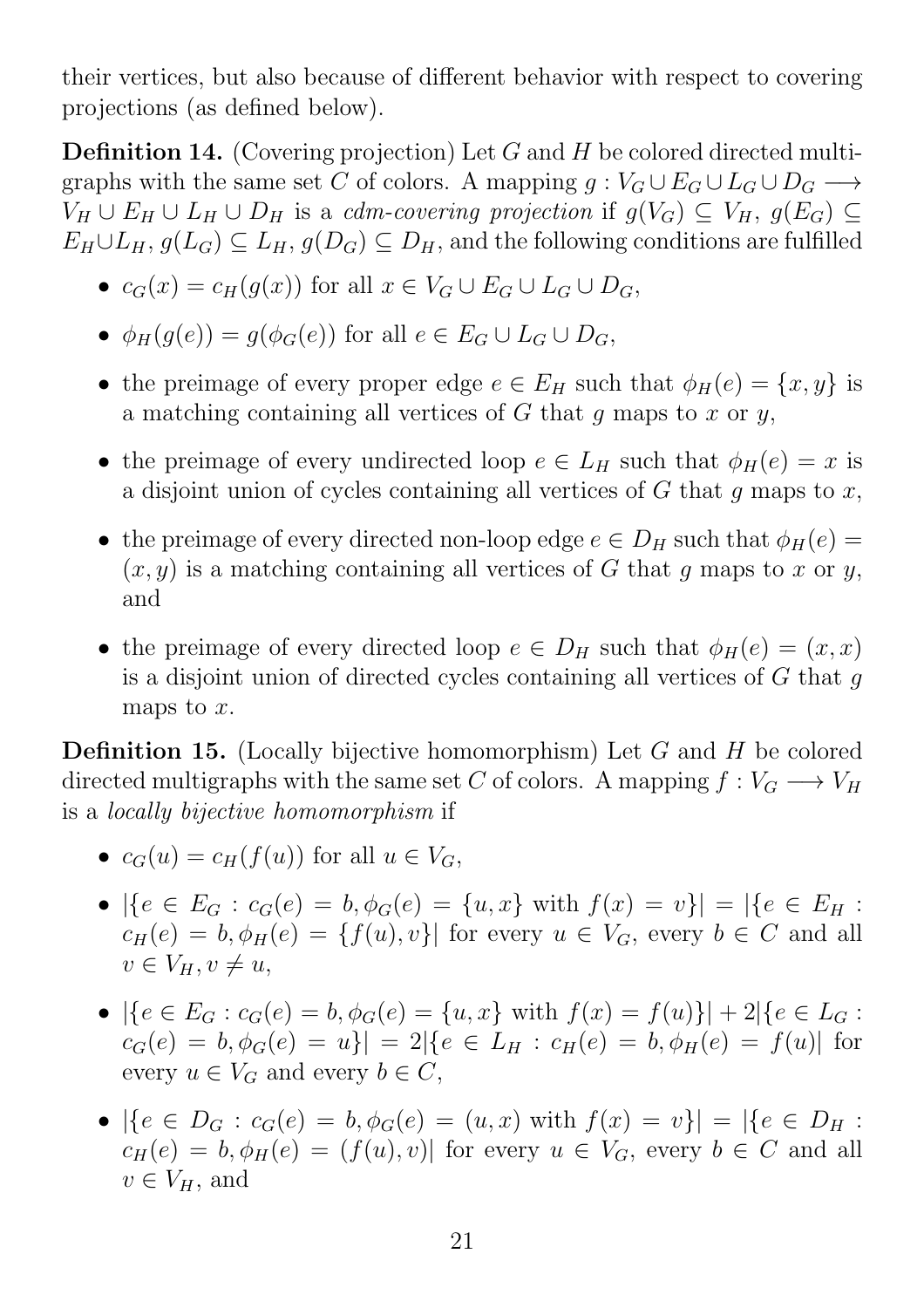•  $|\{e \in D_G : c_G(e) = b, \phi_G(e) = (x, u) \text{ with } f(x) = v\}| = |\{e \in D_H :$  $c_H(e) = b, \phi_H(e) = (v, f(u))$  for every  $u \in V_G$ , every  $b \in C$  and all  $v \in V_H$ .

Obviously the restriction of a cdm-covering projection to the vertex sets of the multigraphs is a locally bijective homomorphism in the sense of the previous definition. This obvious necessary condition is also sufficient, as it is shown by the following theorem.

**Theorem 16** (Kratochvíl, Proskurowski, Telle [37]). Let G and H be colored directed multigraphs with the same set  $C$  of colors. Every locally bijective homomorphism  $f: V_G \longrightarrow V_H$  can be extended to a cdm-covering projection of G to H.

*Proof.* Suppose  $f: V_G \longrightarrow V_H$  is a locally bijective homomorphism. We define  $g(x) = f(x)$  for all vertices  $x \in V_G$ . We need to extend this definition to edges of G.

Let  $e \in E_G$  be a proper edge of G such that  $\phi_G(e) = \{u, x\}$  and  $c_G(e) = b$ . Let k be the number of edges of color b that connect  $f(u)$  to  $f(x)$  in H, and assume  $f(u) \neq f(x)$ . Consider the subgraph of G induced by the vertices that map onto  $f(u)$  or  $f(x)$ , and by the edges of color b that connect them. By the assumption, this subgraph is  $k$ -regular and bipartite. It follows from König-Hall theorem (and was proved earlier by Petersen [55] in 1891) that the edges of this bipartite (multi)-graph can be properly colored by  $k$  colors, i.e., partitioned into k perfect matchings. Now we map all edges of one matching onto one of the k edges connecting  $f(u)$  and  $f(x)$  in H.

If  $f(u) = f(x)$  (this covers also the case of  $e \in L_G$  being a loop), the subgraph of G induced by the vertices that map onto  $f(u)$ , and by the edges of color b that connect them is not necessarily bipartite, but it is surely 2k-regular. It follows from Petersen theorem [55] that this subgraph can be partitioned into 2-factors, i.e., into  $k$  collections of disjoint cycles, each collection covering all of its vertices. Again, map the edges of each collection to one loop of color b around the vertex  $f(u)$  in H.

The arguments for directed edges are similar, even simpler.

Let us now return to simple graphs. Observe that whenever  $G \stackrel{B}{\to} H$ , then every leaf (i.e., a vertex of degree one) has to be mapped only on a leaf in H. Hence, it is enough to encode in both graphs the numbers of leaf-neighbors of the vertices of higher degree and prune all leaves. This process can be

 $\Box$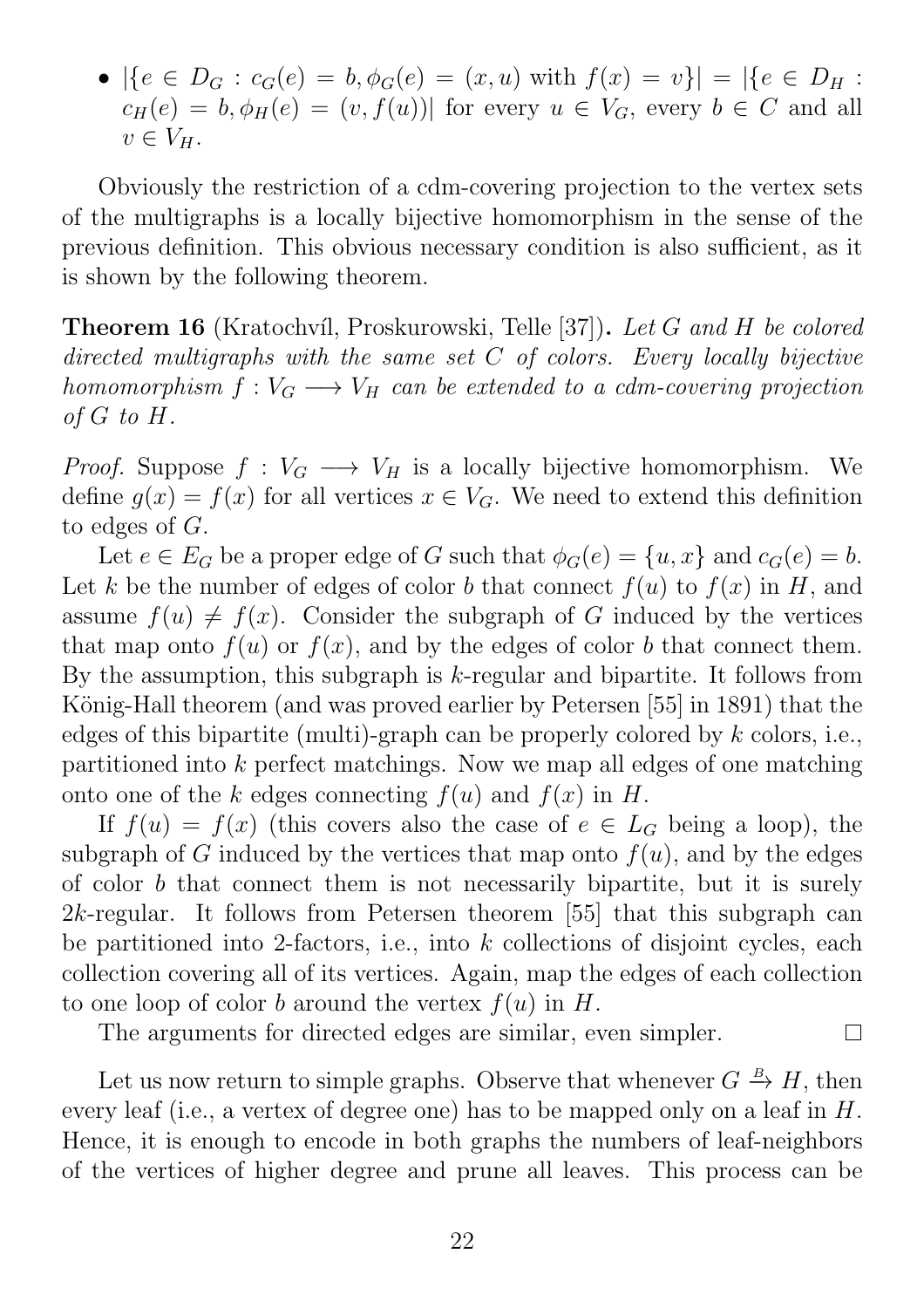iterated until there is no leaf in either of the graphs. At the end we get at each vertex  $u$  of  $G$  and  $H$  an extra information that encodes the structure of the tree that was attached to the rest of the graph in  $u$  and that was removed during the pruning procedure. We view this code as the color of the vertex. Clearly, only vertices with the same color can be mapped onto one another by a locally bijective homomorphism (cf. Theorem 2).

Obviously, locally bijective homomorphisms between the original graphs are in one-to-one correspondence with the color respecting locally bijective homomorphisms of the resulting colored graphs (upto automorphisms of the removed trees).

We can extend this reduction rule to vertices of degree two as follows: Any path of length k between vertices of degree at least three which contains only vertices of degree two must be mapped onto a path of the same length and the same color pattern under any locally bijective homomorphism. Hence each such path can be replaced by a single edge, with an extra information about the color pattern. Analogously to the case of vertices, this can be viewed as a color of the edge. Since the pattern may not be symmetric, the direction in which the pattern was encoded provides also the direction of the edge. As some pairs of vertices might be connected by several paths, multiple edges or loops may appear by this construction. (See Fig. 9.)

Every locally bijective homomorphism between the original graphs translates to a covering projection between the resulting multigraphs, in the sense of the definition above, and vice versa. But as we have already seen, the existence of a covering projection is equivalent to existence of a locally bijective homomorphism between the resulting colored directed multigraphs. Hence we have shown:

Proposition 17 (Kratochvíl, Proskurowski, Telle [37]). Let G and H be  $simple\ graphs\ and\ let\ G'\ and\ H'\ be\ colored\ directed\ multigraphs\ obtained$ from G and H by the above described procedure. Then  $G \stackrel{B}{\rightarrow} H$  if and only if  $G' \stackrel{B}{\rightarrow} H'.$ 

What we gained by the transformation to colored directed multigraphs is the fact that both  $G'$  and  $H'$  have minimum total degree greater than two. It is hoped that this fact may help avoid simple polynomially solvable cases and could allow a more concise description of the borderline between polynomially solvable and NP-complete instances of the problem of testing existence of locally bijective homomorphisms to fixed parameter graphs.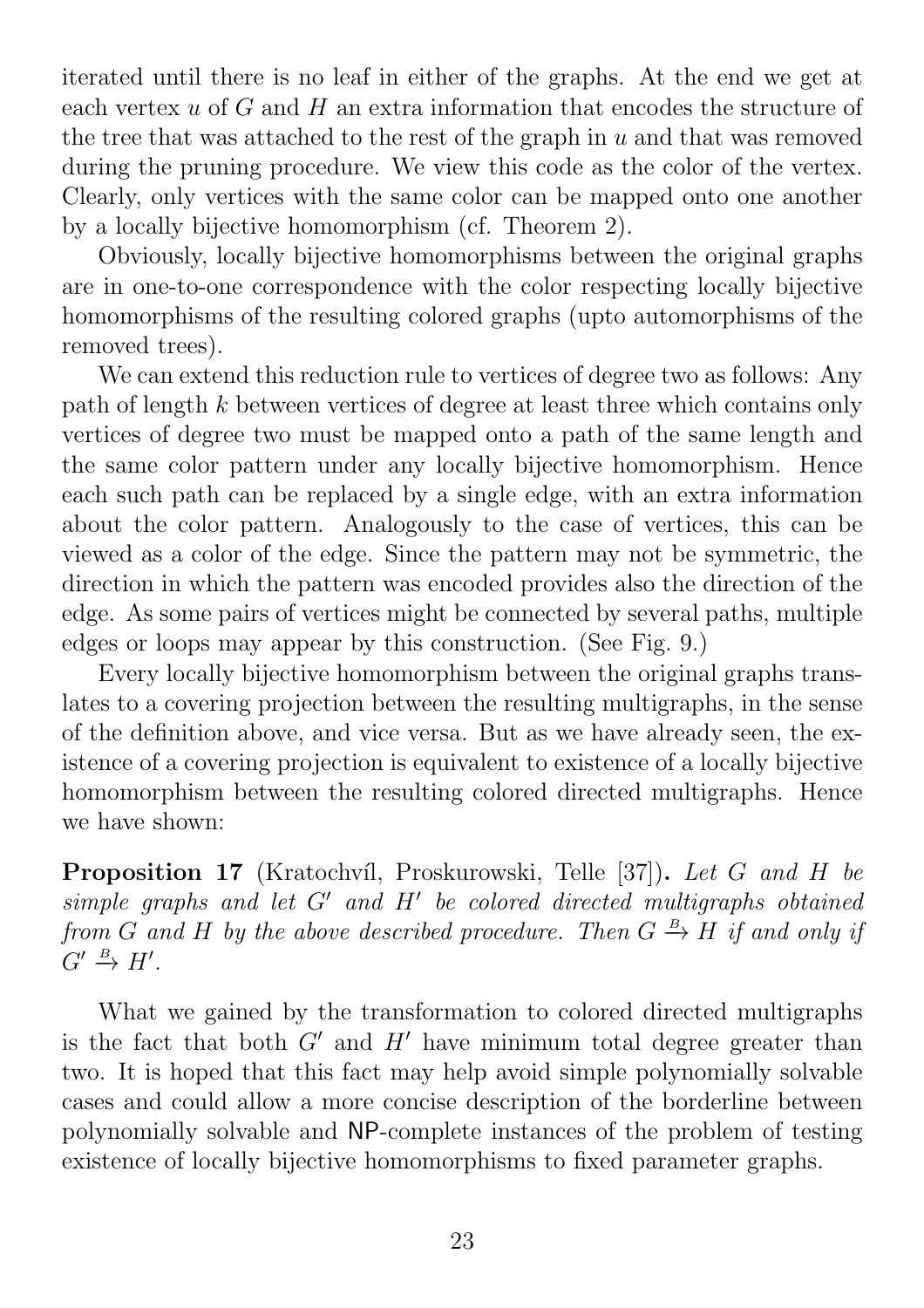

Figure 9: Conversion of a simple graph into a colored directed multigraph of minimum degree three.

It may seem that introduction of colors, multiedges, loops, and directed edges is a bit high price for a reduction to (multi)graphs of minimum degree at least three. However, the process can easily be reversed. For every colored directed multigraph  $H'$ , one can construct a simple graph  $H$  so that the problems of deciding existence of locally bijective homomorphisms onto H (for simple graphs) and onto  $H'$  (for colored directed multigraphs) are polynomially equivalent.

#### 3.6 Locally constrained homomorphisms as CSP

The recently intensively studied Constraint Satisfaction Problem is, in its general formulation, the question of existence of a homomorphism between two relational structures of the same type. A famous dichotomy conjecture of Feder and Vardi [17] states that for every fixed target structure (called usually the template), the CSP problem is either polynomially solvable or NP-complete. Similar dichotomy is hoped for in the case of locally con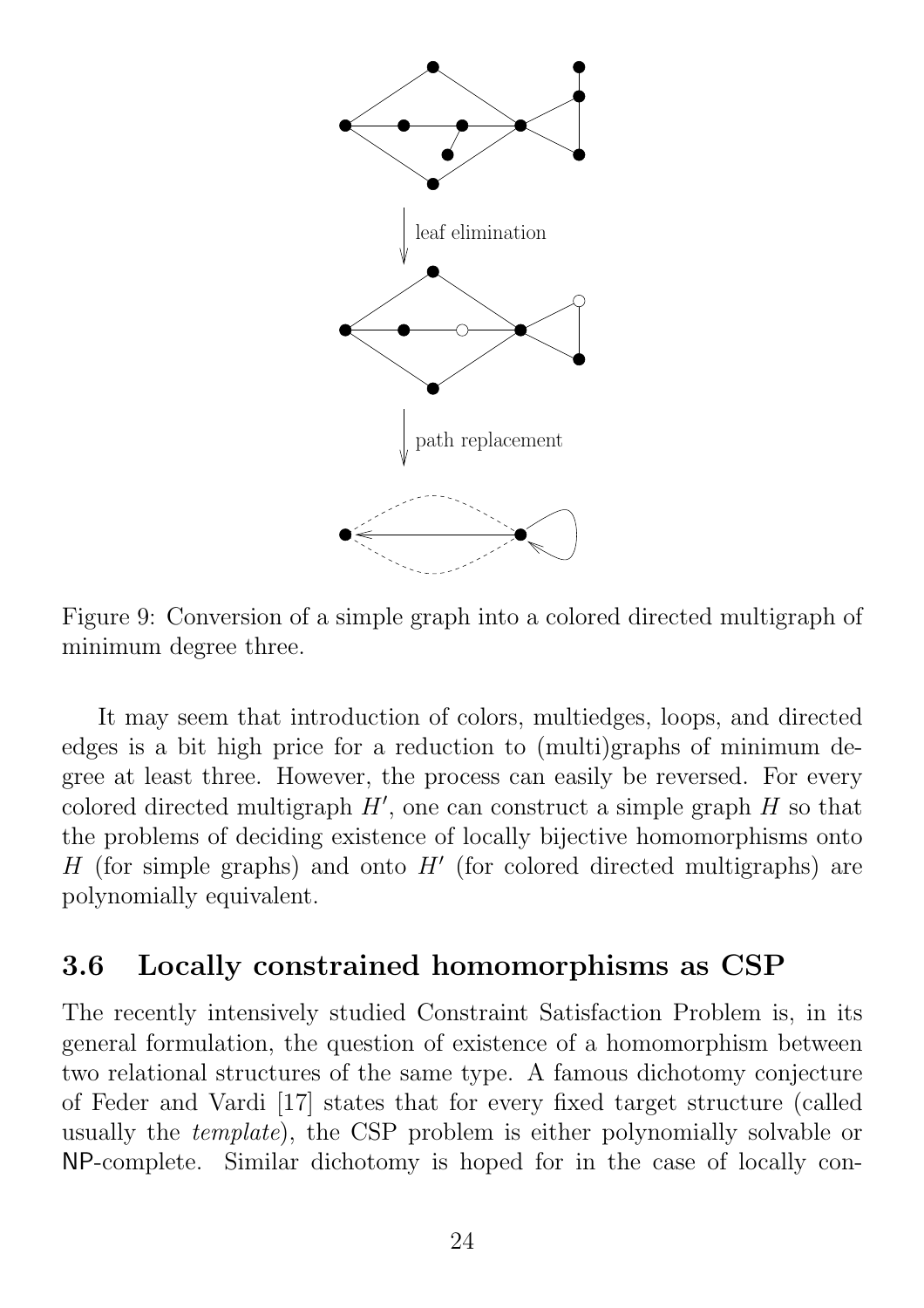strained homomorphisms, and (mostly partial) results are presented in the next chapter. In this section we show that two of our three homomorphism types can be straightforwardly reformulated as CSP.

For locally injective homomorphisms, we can reduce as follows. Given two graphs G and H, we introduce two binary relations — E and D. We set  $E_H$ to be the edges of H (more precisely, for every edge  $(x, y)$  of H, we put both ordered pairs  $(x, y), (y, x)$  in the template relation  $E_H$ ), and  $E_G$  will be the edges of G. For the other relation, we put in  $D_H$  all pairs of distinct vertices of H, and in  $D_G$  all pairs of vertices of G that share a common neighbor. A relational homomorphism of these structures then directly corresponds to a locally injective homomorphism of the graphs  $-$  the  $E$  relation controls that edges are mapped onto edges (i.e., that we have a homomorphism), while the D relation controls the required local injectivity.

For locally bijective homomorphisms, we add  $d$  unary relations  $B^1, \ldots, B^d$ , where d is the maximum degree in H. Then  $B_H^i$  will contain all vertices of degree i in  $H$ , and  $B_G^i$  will contain all vertices of degree i in  $G$ . Adding these constraints will guarantee that the resulting homomorphism is degree-preserving, and hence locally bijective.

It is interesting to note that though also locally surjective homomorphisms can be polynomially reduced to CSP (CSP is NP-complete and existence of locally surjective homomorphisms is clearly in NP), a simple direct reduction is not obvious and in fact not known.

It is, however, important to realize that the presented reductions to CSP do not guarantee dichotomy of the computational complexity. And they would not guarantee it even if the Feder-Vardi conjecture for CSP were proved. Only the polynomial cases of CSP would translate, but if the resulting CSP problem is NP-complete, we cannot deduce anything for the original locally constrained homomorphism one. This is because the CSP problem may be hard on inputs that do not arise from the locally constrained homomorphism problem. And indeed, this is the case. The D relation encodes graph coloring, and so the CSP formulation becomes NP-complete as soon as  $H$  has at least three vertices. However, many larger graphs  $H$  allow polynomial time algorithms (both for locally bijective and for locally injective homomorphisms), as we will see in the next chapter. Somewhat surprisingly it is the case of locally surjective homomorphisms where dichotomy is known.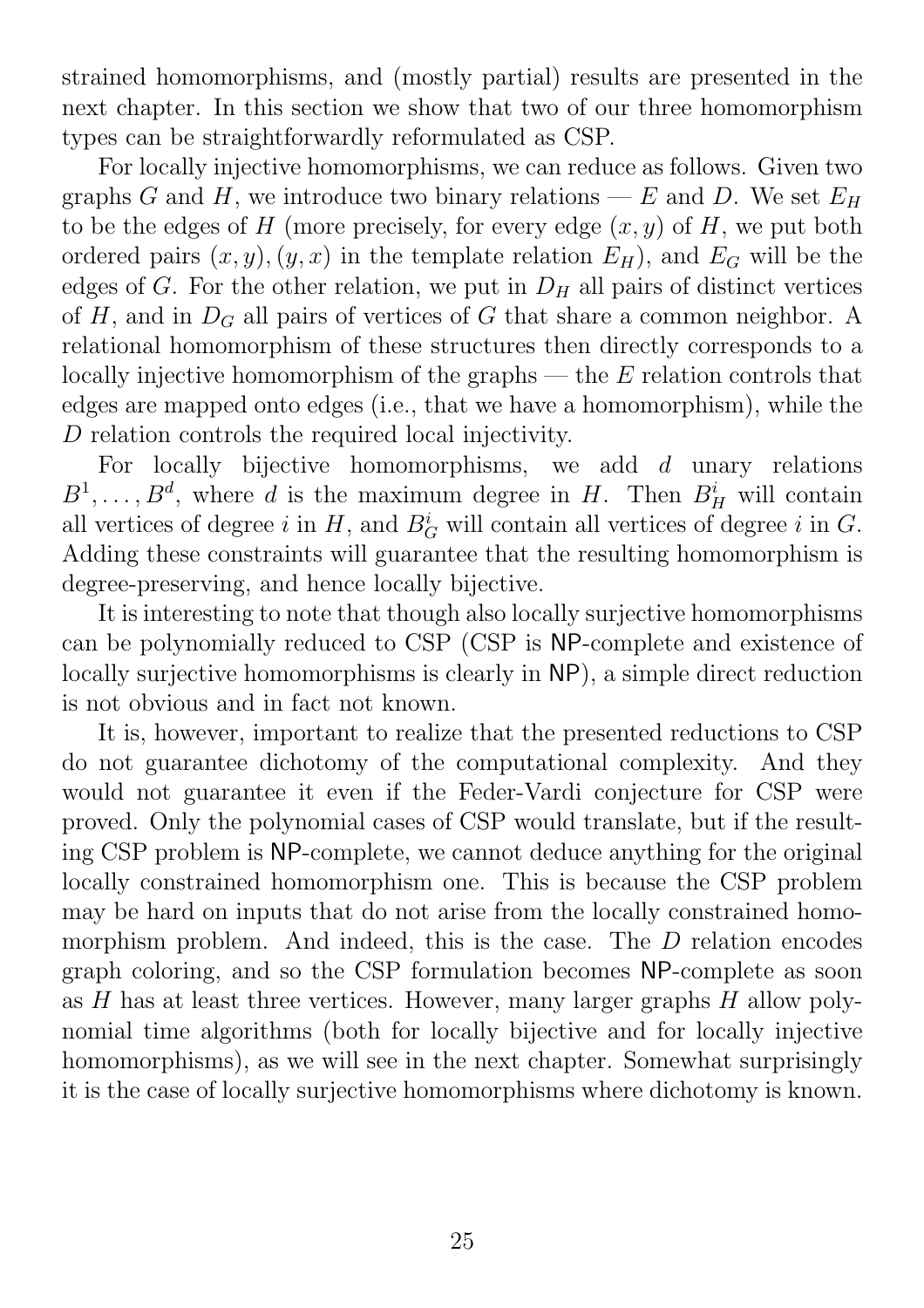# 4 Computational complexity

# 4.1 Locally bijective homomorphisms

Bodlaender [8] proved in 1989 that every cover  $G$  of a connected graph  $H$  is a uniform emulation, that means that a parallel algorithm designed for the processor network G can be emulated on H where each node of H corresponds to a constant number of nodes of G. The same paper provided the complete characterization of covers of the ring, the grid, the cube, the cube connected cycles, the tree and the complete graphs. Moreover it is shown there that the decision problem whether a graph  $G$  covers a graph  $H$  is at least as hard as the graph isomorphism problem, even if the ratio  $\frac{|V_G|}{|V_H|}$  is fixed.

In the concluding remarks Bodlaender asked the computational complexity of the following decision problem:

| H-LOCALLY BIJECTIVE HOMOMORPHISM                     | $H$ -LBIHOM |
|------------------------------------------------------|-------------|
| <i>Parameter:</i> A graph <i>H</i> .                 |             |
| <i>Instance:</i> A graph $G$ .                       |             |
| Question: Does $G \stackrel{B}{\rightarrow} H$ hold? |             |

Abello, Fellows and Stillwell [1] showed in 1991 that there are both polynomially solvable and NP-complete cases. Since then a considerable effort was devoted to the attempts to fully characterize the computational complexity of H-LBiHom, but the goal is still not at sight. Only partial results have been achieved so far, but we find at least some of them interesting both for relative generality of the results and for the proof techniques. We will provide an overview of them in this chapter. Unless stated otherwise, we assume that all graphs are simple, i.e., without loops or multiple edges.

Proposition 18. The H-LBiHom problem is solvable in polynomial time if the only degree partition of H is the partition into singletons.

*Proof.* According to Theorem 12, the graphs  $G$  and  $H$  must have the same degree refinement matrix in order to have a chance for the existence of a locally bijective homomorphism, as this is a necessary condition. Hence we start by checking this condition.

The degree refinement matrix of the graph G can be constructed in time  $O(|V_G|^4)$  from the minimum equitable partition obtained by the following iterative algorithm: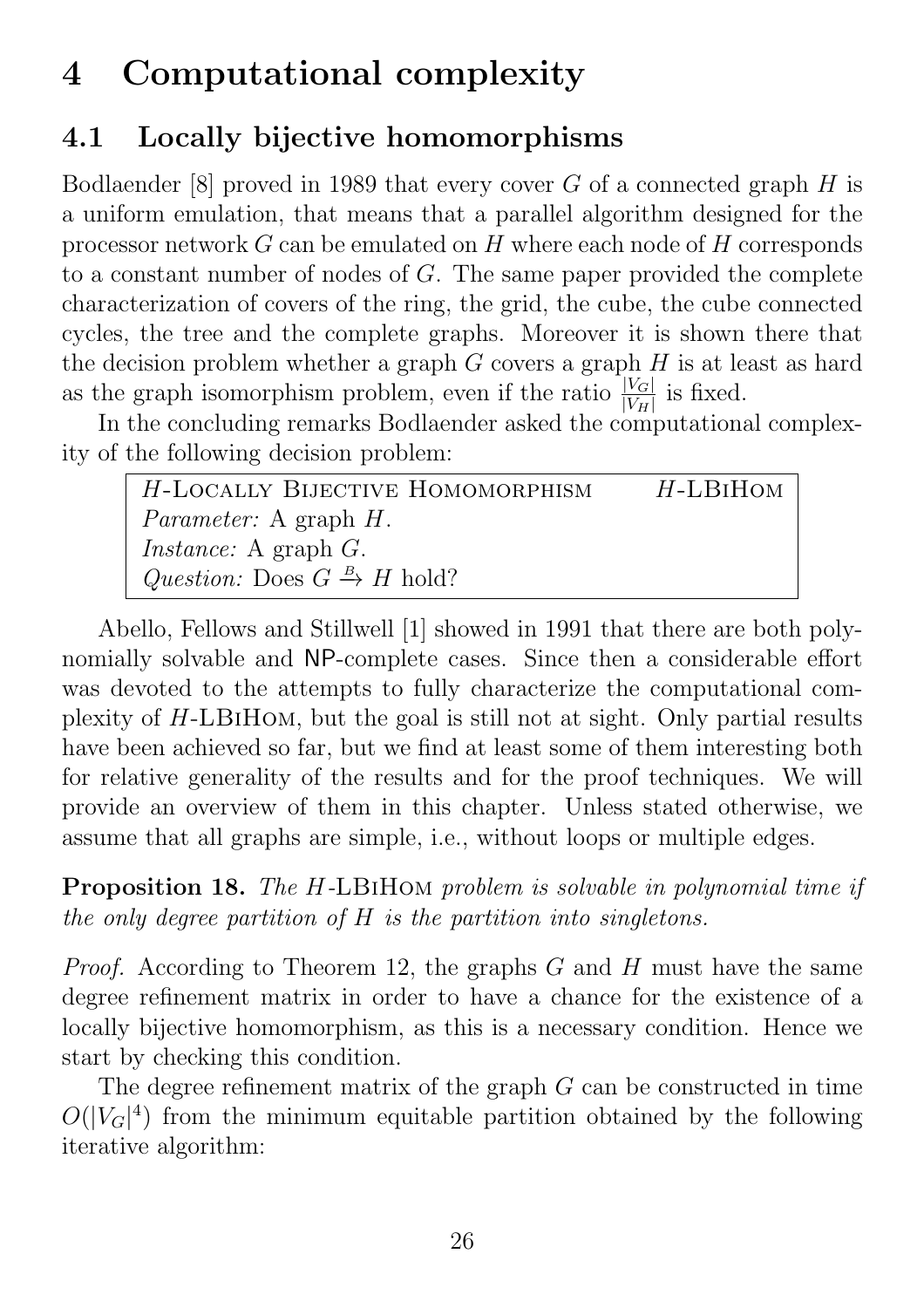#### Algorithm 1: The minimum equitable partition

**Input:** A graph  $G$ . **Output:** The minimum equitable partition  $\beta$  of  $G$ . Initialize  $\mathcal{B}_1 := (B_{1,1}) = (V_G)$ ,  $k_1 := 1$ ,  $t := 1$ . repeat For every  $u \in V_G$ , compute its degree vector  $\mathbf{d}(u)$  defined by  $\mathbf{d}(u)_i := |N(u) \cap B_{i,t}| \text{ for } i \in [1, k_t].$ Increment  $t := t + 1$ . Sort the degree vectors lexicographically and define the partition  $\mathcal{B}_t$  such that each class  $B_{i,t}$  consists of the vertices whose degree vector is the *i*-th in the sorted order. Set  $k_t$  to be the number of classes of  $\mathcal{B}_t$ . until  $k_t = k_{t-1}$ ; return  $\mathcal{B}_t$ 

On the other hand, the equality of the degree refinement matrices is also a sufficient condition. Any locally bijective homomorphism  $f: G \stackrel{B}{\to} H$ maps vertices from the  $i$ -th block of the partition of  $G$  onto the vertices from the *i*-th block of  $H$ . Hence, the mapping  $f$  is uniquely defined when each block of H consists of only one vertex. In addition, the images of neighbors of any vertex are determined, hence this mapping  $f$  is a locally bijective homomorphism. П

The above proposition can be extended to the case when the target graph has at most two vertices in each class of the minimum equitable partition [38]. The existence of a locally bijective homomorphism can be expressed by a Boolean formula with at most two literals in each clause (the 2-SAT problem) which is well known to be solvable in linear time [6]. The transformation goes as follows:

For every block of H with two vertices we regard one of them as the true value and the other as false. For every vertex  $u$  in  $G$  that should be mapped onto such pair, we introduce a Boolean variable  $x_u$ .

If a block of  $G$  contains two vertices  $u$  and  $v$  connected by an edge or if these two vertices share a common neighbor, we introduce clauses  $(x_u \vee x_v) \wedge$  $(\neg x_u \lor \neg x_v).$ 

Whenever blocks of size two in  $H$  are connected by a matching we introduce for every edge  $(u, v) \in E_G$  between the corresponding two blocks a collection of clauses according to the following rule: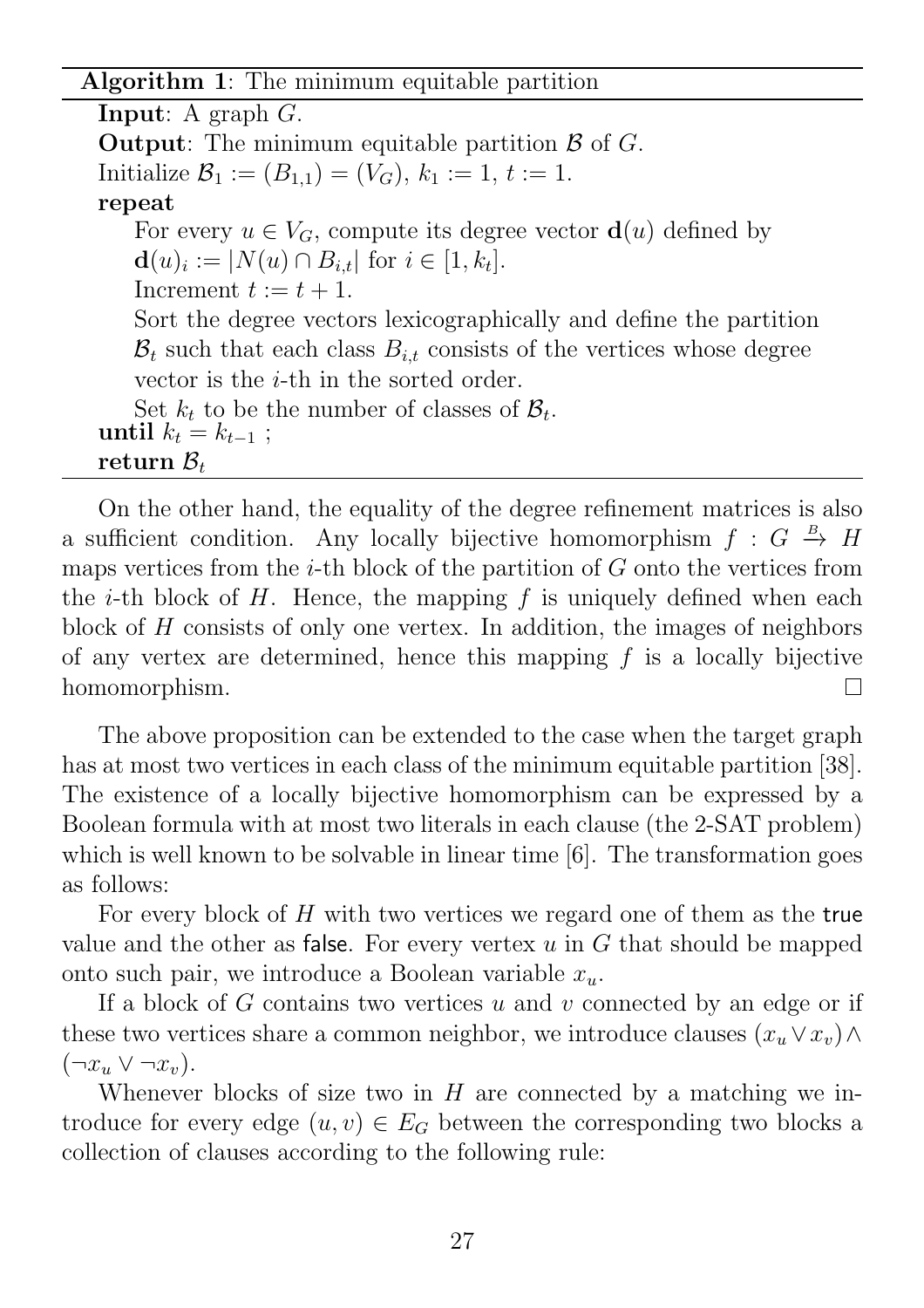- $(x_u \vee \neg x_v) \wedge (\neg x_u \vee x_v)$  if the matching in H connects vertices of the same value (true–true and false–false),
- $(x_u \vee x_v) \wedge (\neg x_u \vee \neg x_v)$  if vertices of opposite values (true–false and false–true) are joined in  $H$ .

Observe that satisfying evaluations of the formula are in one-to-one correspondence with homomorphisms that are locally bijective: The value of the variable  $x_u$  determines which of the two possible vertices shall be used as the image of  $u$ , and the clauses encode both the homomorphism requirements and the local constraints.

We focus for the moment on the colored directed multigraphs defined in the previous section. If the resulting multigraph  $H$  consists of only a single vertex, the  $H$ -LBIHOM problem becomes easily solvable by the same arguments as were used to prove Proposition 18. The situation becomes more interesting when  $H$  has two vertices. In such a case the complete characterization is known:

**Theorem 19** (Kratochvíl, Proskurowski, Telle [37]). If H is a colored directed multigraph on two vertices, then the H-LBIHOM problem is NPcomplete if and only if the following conditions are satisfied:

- the two vertices of H form a class of an equitable partition,
- there is a color c such that the two vertices are connected by an edge of color c and both have a loop of the same color, and if the edges of this color c are directed, then each of the vertices is incident with at least three outgoing edges of color c.

In all other cases the H-LBiHom problem for colored directed multigraphs H on two vertices is solvable in polynomial time.

Proof. If the minimum equitable partition can distinguish the two vertices, the locally bijective homomorphism is obtained by Proposition 18.

Denote by u and v the two vertices of  $H$ . In the remaining polynomial cases every color c induces either

- only a multiedge between  $u$  and  $v$  or
- only two multiloops on  $u$  and  $v$  of the same multiplicity.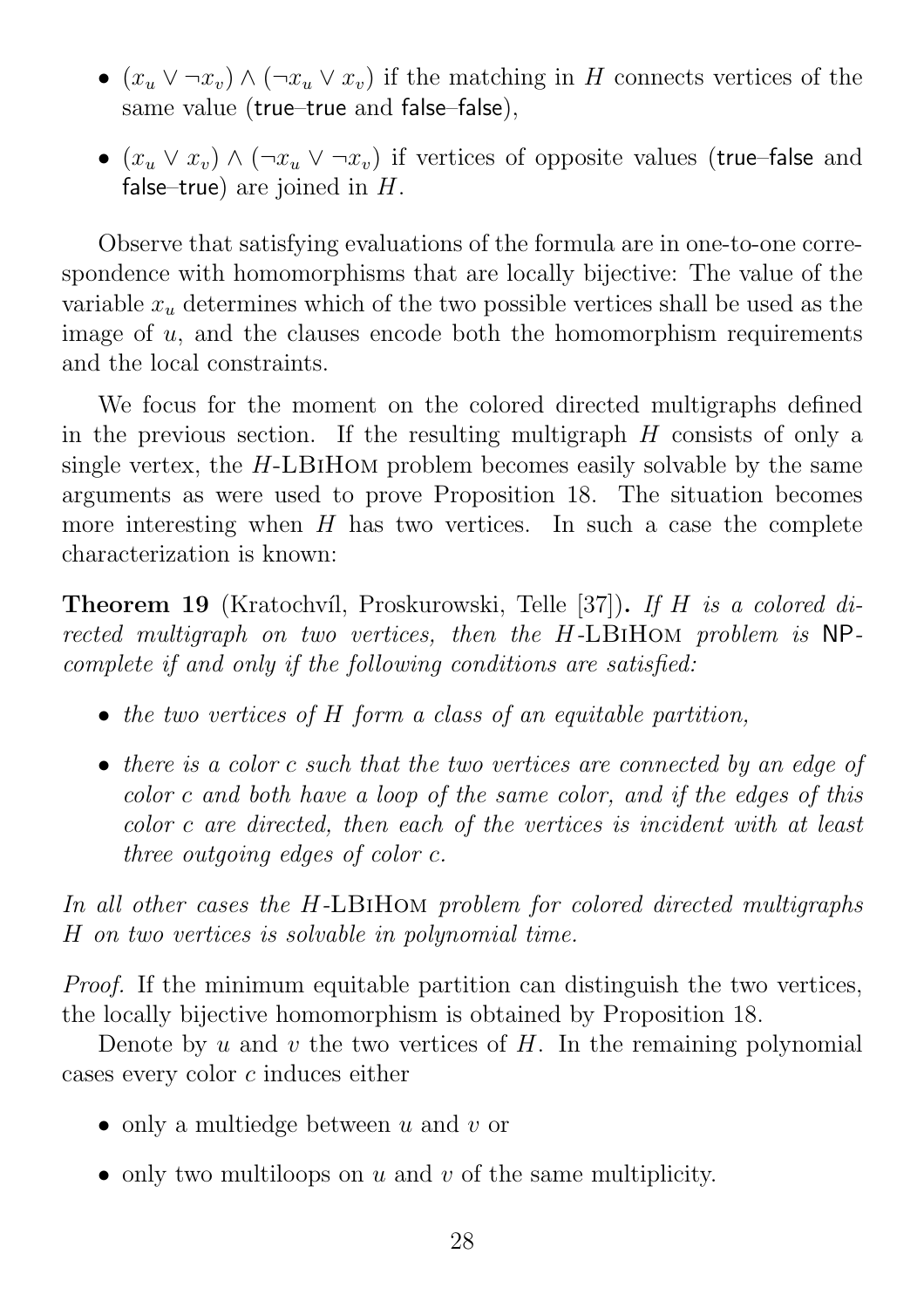

Figure 10: Undirected and directed multigraphs H that present the base cases in the characterization of Theorem 19. The top one is the smallest undirected multigraph defining an NP-complete instance, while the bottom one is largest connected monochromatic directed multigraph that defines a polynomially solvable variant of the H-LBiHom problem.

• a single directed loop on u and on v together with a pair of oppositely directed arcs between u and v (See Fig. 10).

Then the 2-SAT technique used above can be employed again. The two vertices of  $H$  encode the values true and false. Every edge of the first type will give rise to clauses that would ensure that the variables assigned to its vertices get different values, while every edge of the second type will give rise to clauses that would ensure the same value for the variables. For edges of the third type, each vertex of  $G$  has two incoming and two outgoing edges of this color. For the two in-neighbors, as well as for the two out-neighbors, we add clauses to ensure that the corresponding variables get different values.

For the NP-hardness part assume first that the color c induces in  $H$ unoriented edges and loops. Let  $k$  be the multiplicity of the edge between  $u$ and  $v$  and  $l$  the multiplicity of the two loops.

The idea is to reduce the following  $BW-(i, j)$  problem, which has been proven NP-complete by Kratochvíl, Proskurowski and Telle [39] for all pairs of positive integers i, j such that  $i + j \geq 3$ .

BLACK & WHITE  $(i, j)$ -COLORING BW- $i, j$ Parameters: Integers  $i, j$ . *Instance:* An  $(i + j)$ -regular graph G. Question: Does G allow a coloring by two colors such that every vertex has  $i$  neighbors of the same color and  $j$  neighbors of the other color?

Let G be an instance of the BW- $(2l, k)$  problem. We construct a colored directed multigraph  $\tilde{G}$  as follows: take two disjoint copies of G, call them  $G'$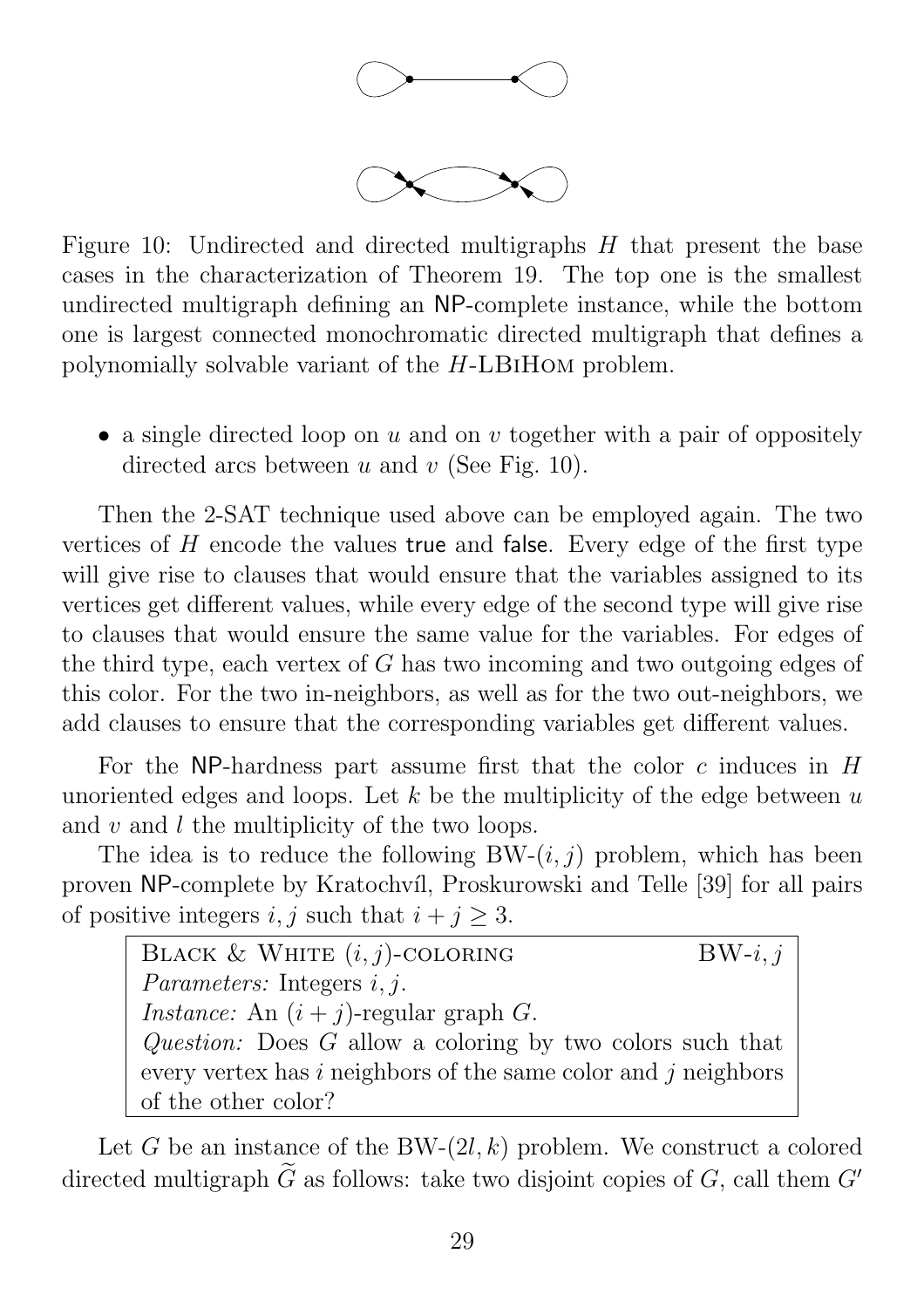and  $G''$ , and give all their edges color c. In the sequel let  $x'$  and  $x''$  denote the copies of the vertex  $x \in V_G$  in G' and G'', respectively. Let  $H^{\overline{c}}$  be the submultigraph of  $H$  arising by deleting all edges and loops of color  $c$ . Now for any  $x \in V_G$  we also add into  $\tilde{G}$  a copy of  $H^{\overline{c}}$  such that the two vertices of  $H^{\overline{c}}$  are identified with  $x'$  and  $x''$ .

Assume first that a locally bijective homomorphism  $f : \tilde{G} \stackrel{B}{\rightarrow} H$  exists. Then the partition of  $V_{G'}$  determined by  $f^{-1}(u)$  and  $f^{-1}(v)$  provides a valid black & white coloring of G as required by the BW- $(2l, k)$  problem.

In the other direction, fix a suitable black & white coloring of G. Define a mapping  $f : G \to H$  as follows: If  $x \in V_G$  is white, set  $f(x') = u$  and  $f(x'') = v$ . If x is black, set  $f(x') = v$  and  $f(x'') = u$ . Straightforwardly, this f is a locally bijective homomorphism.

In the other case — when the edge color c is assigned to directed edges — the construction is analogous, but more technical.

First one proves that the H-LBiHomproblem is NP-complete for the following two graphs:

- $H_1$  the graph consisting from one digon (two vertices joined by a pair of arcs directed in opposite ways) with two directed loops at each vertex, and
- $H_2$  consisting from a double digon with a single directed loop at each vertex.

When  $H_i$ ,  $i = 1, 2$ , is a proper subgraph of H, we take two copies of  $G_i$  — a graph that is difficult to decide the existence of a locally bijective homomorphism to  $H_i$  — and join every x' and x'' by  $H \setminus H_1$  as in the undirected case.  $\Box$ 

A rich family of parameter graphs H that determine computationally difficult variants of the H-LBiHom problem is described by the following theorem:

Theorem 20 (Kratochvíl, Proskurowski, Telle [39], Fiala [19]). The H-LBIHOM problem is NP-complete for all simple k-regular graphs with  $k > 3$ .

In fact this result disproved the conjecture of Abello et al. [1] stating that graphs H with trivial structure of the automorphism group (namely the rigid graphs, i.e., those who allow the identity to be the only automorphism) would provide polynomially solvable cases of the H-LBIHOM problem.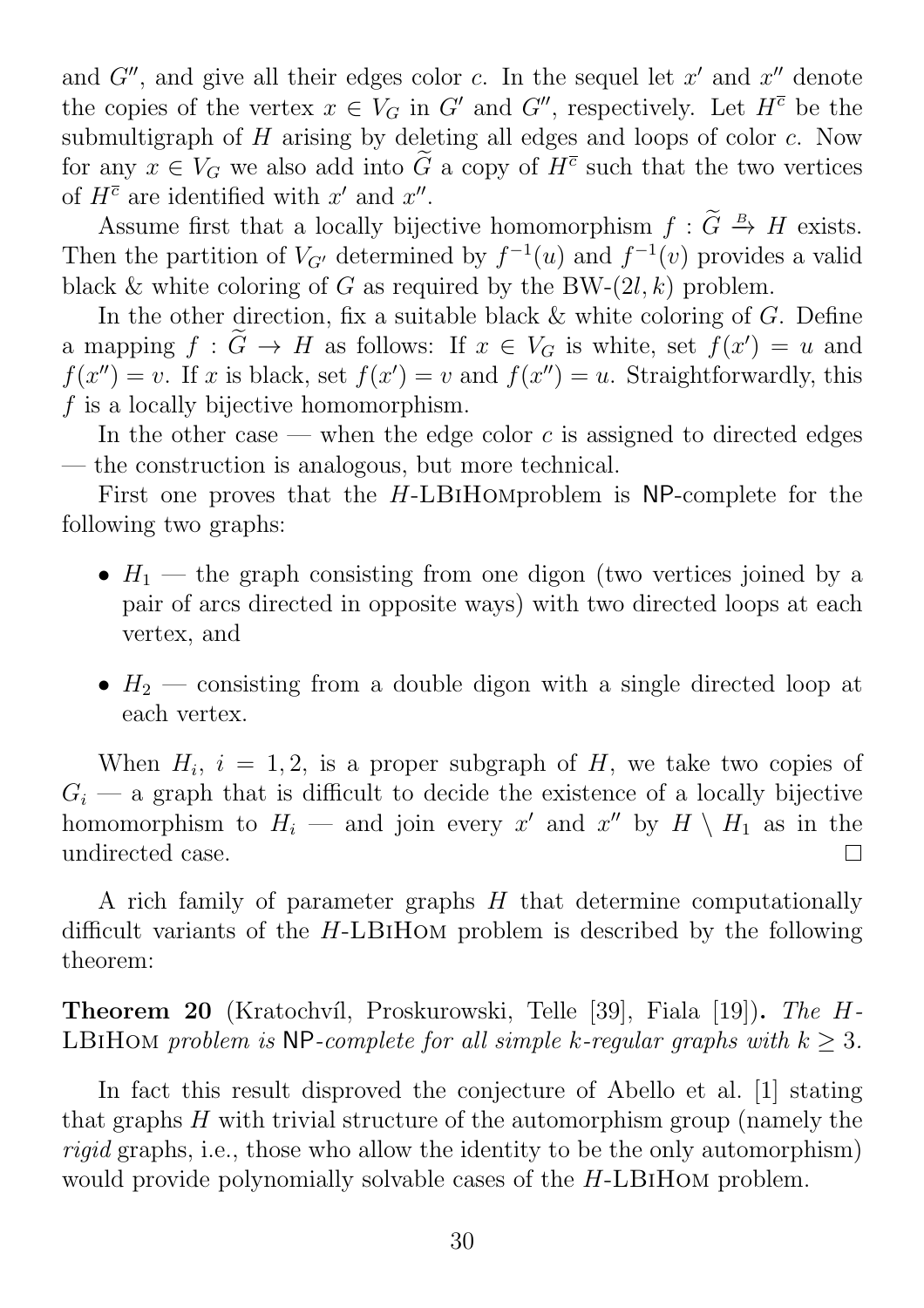The proof of the theorem itself required as a tool a construction of a graph that allows many locally bijective homomorphisms to H. A multicover of a regular graph  $H$  is a graph  $G$  with a distinguished vertex  $u$ , such that for any vertex  $v \in V_H$ , every bijection  $f' : N_G(u) \to N_H(v)$  between the neighborhoods of  $u$  and  $v$  can be extended to a locally bijective homomorphism  $f: G \stackrel{B}{\to} H$  satisfying  $f(u) = v$ . The construction of this multicover G involves an algebraic method that generalizes the construction of common covers used by Angluin and Gardiner [3] and Leighton [43].

The first paper of Kratochvíl, Proskurowski and Telle [39] provided the construction of multicovers for k-edge colorable and  $\lceil \frac{k+2}{2} \rceil$  $\frac{+2}{2}$ ]-edge connected *k*regular graphs  $H$  and the general NP-hardness reduction from a hypergraph coloring problem to show that for such graphs the H-LBiHomproblem is NPcomplete. Fiala [19] later observed that by using a double bipartite cover of  $H$  (which is always  $k$ -edge colorable) the NP-hardness result can be extended to all  $k$ -regular graphs.

The series of papers by Kratochvíl et al. [39, 37, 40, 38] from late 1990's exhibits these and also other approaches to establishing the most accurate boundary between the graphs for which the H-LBiHom problem is polynomially solvable or NP-complete. Besides the cases presented above, several nontrivial infinite classes of both polynomial and NP-complete instances were recognized. However, currently there is no plausible conjecture concerning the characterization of graphs  $H$  for which the  $H$ -LBIHOM problem is polynomially solvable (assuming, of course,  $P\neq NP$ ).

## 4.2 The other two local constraints

Analogously to the locally bijective homomorphisms, the following two decision problems arise naturally:

 $H$ -LOCALLY INJECTIVE HOMOMORPHISM  $H$ -LINHOM Parameter: A graph H. Instance: A graph G. Question: Does  $G \stackrel{I}{\rightarrow} H$  hold?

H-LOCALLY SURJECTIVE HOMOMORPHISM H-LSURHOM Parameter: A graph H. Instance: A graph G. Question: Does  $G \xrightarrow{S} H$  hold?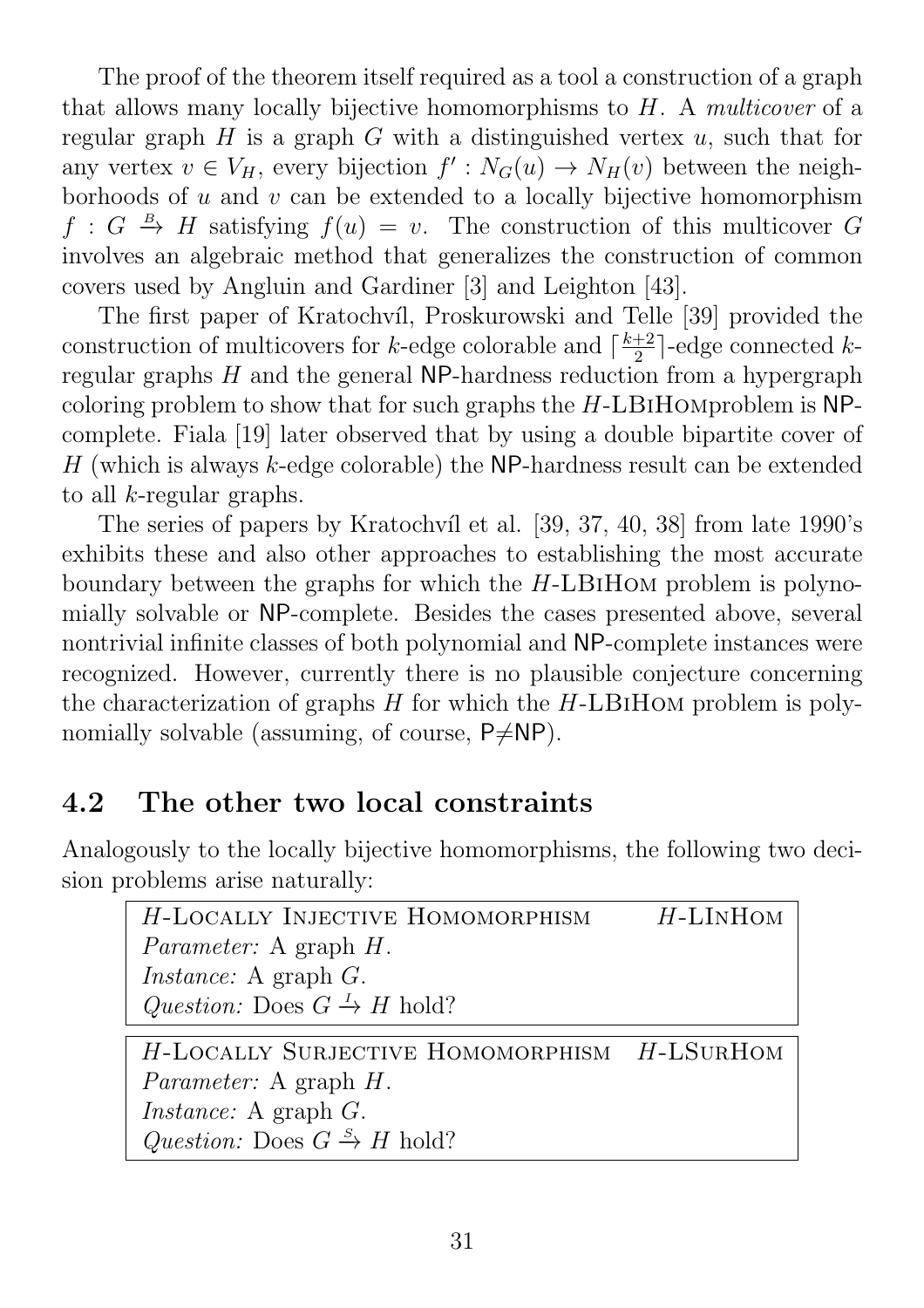Theorems 10 and 11 have an immediate consequence:

Corollary 21. If for some graph H the problem H-LBiHom is NP-complete, then both problems H-LInHom and H-LSurHom are NP-complete as well.

In the case of locally surjective homomorphisms the full classification implying dichotomy on the H-LSurHomproblems is known:

Theorem 22 (Fiala, Paulusma [26]). For a connected simple graph H, the H-LSurHom problem is solvable in polynomial time if and only if H has at most two vertices. In all other cases it is NP-complete.

We note here that the dichotomy can be extended to possibly disconnected graphs with loops on some vertices, but the description of the polynomial cases is less trivial [26].

Corollary 21 has an interesting computational complexity consequence for the Frequency Assignment Problem. As it has been shown in Section 2.4, a graph has a circular  $C_{2,1}$ -labeling of span k if and only if it allows a locally injective homomorphism into  $\overline{C_k}$ , the complement of the cycle of length k. This complement is a  $(k-3)$ -regular graph, and so for every  $k \geq 6$ ,  $\overline{C_k}$ -LBIHOM and hence also  $\overline{C_k}$ -LINHOM are NP-complete (cf. Theorem 20).

### 4.3 Locally injective homomorphisms

No such simple characterization, as for the H-LSurHom problem, is known for the H-LInHom problem. The current knowledge is far from a full characterization, but the known results undoubtedly show that the H-LInHom problem provides a much more colorful tapestry of polynomial and NPcomplete instances.

According to Corollary 21 every NP-complete H-LBiHom problem translates the NP-hardness to the companion H-LInHom problem. The converse is, however, not true. Hence it is natural to study first those graphs  $H$  that are known to determine polynomially solvable instances of H-LBiHom. Let us illustrate this on the following two examples.

For positive integers  $a, b, c$ , let  $\Theta(a, b, c)$  be the graph consisting of two vertices of degree three joined by three paths of lengths a, b and c, respectively. If we reduce the vertices of degree two we get a loopless colored (undirected) multigraph on two vertices, hence the  $\Theta(a, b, c)$ -LBIHOM problem is solvable in polynomial time by Theorem 19.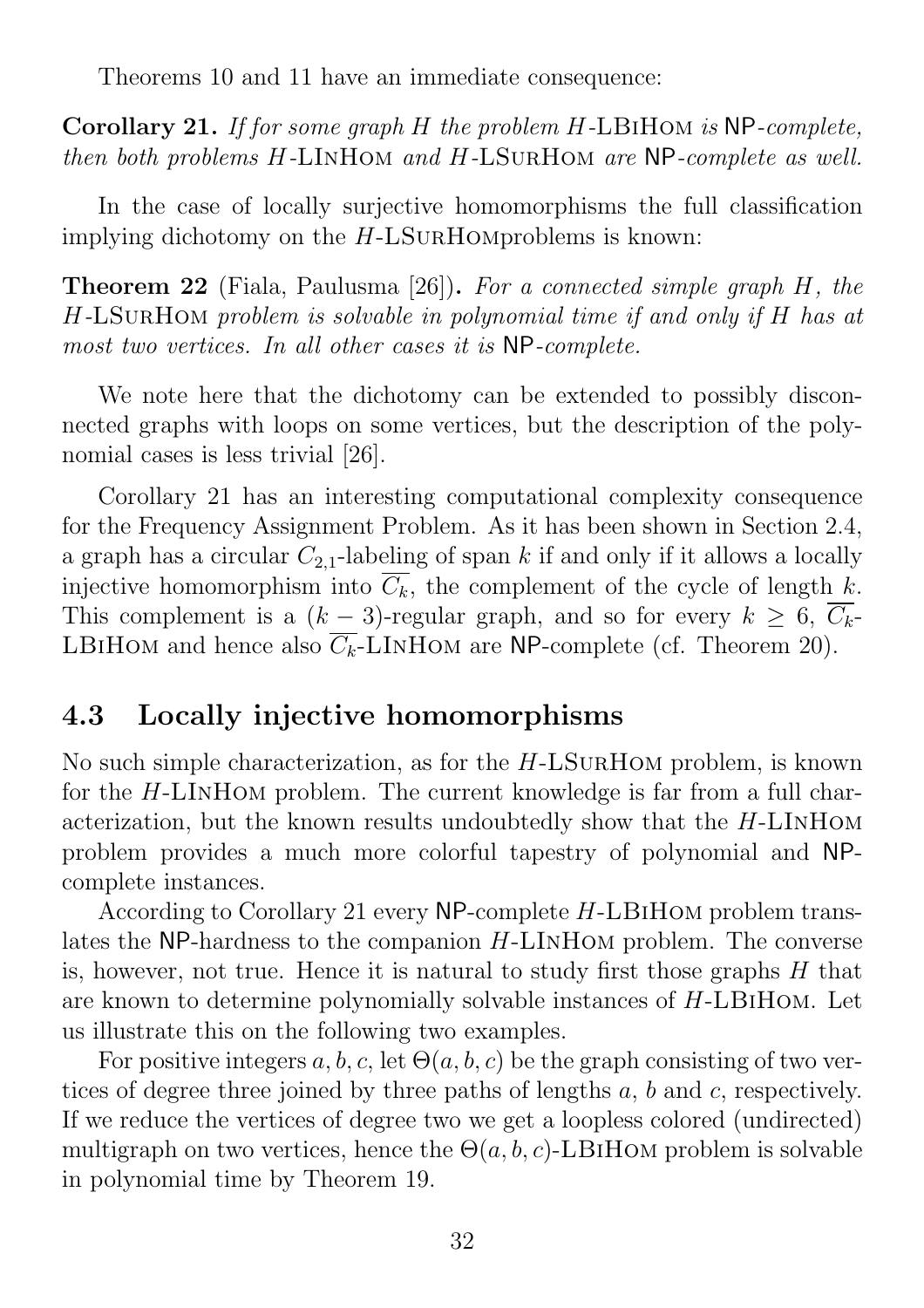

Figure 11: Example of a mapping of a path of length  $m = 11$  into  $\Theta(1,3,5)$ according to the pattern  $1+3+1+5+1=11$ .

On the other hand, the classification of the  $\Theta(a, b, c)$ -LINHOM problems is surprisingly nontrivial. So far the dichotomy was obtained only in the case if at least two of the three parameters are the same:

**Proposition 23** (Fiala, Kratochvíl [20]). For integers a and b,  $b > 2$ , the  $\Theta(a, b, b)$ -LINHOM problem is solvable in polynomial time if a and b are divisible by the same power of two. In all other cases the  $\Theta(a, b, b)$ -LINHOM problem is NP-complete.

Idea of the proof. We may assume that a and b are relatively prime, since the  $\Theta(a, b, b)$ -LINHOM and  $\Theta(ca, cb, cb)$ -LINHOM problems are polynomially equivalent for any positive integer c.

The first case is thus when both  $a$  and  $b$  are odd. Denote by  $u$  and  $v$  the two vertices of degree three of H.

Let G be an instance of the  $\Theta(a, b, b)$ -LINHOM problem. Every vertex of degree three must be mapped either to  $u$  or to  $v$ , so this decision is one of the two key tasks to be resolved. Since  $\Theta(a, b, b)$  is bipartite, so must be G and the answer for this task is (uniquely upto the automorphism of  $\Theta(a, b, b)$ ) given by the bipartition of G.

Secondly, it is necessary to determine how the paths between the vertices of degree three in G will be mapped onto walks starting and ending in u or v. Let m be the length of such a path. If  $m > ab$ , than any mapping pattern starting or ending with a segment traversing along the a-path in  $\Theta(a, b, b)$  or by a b-path is feasible, so the paths of such lengths provide no substantial constraints on the locally injective homomorphism.

However, all shorter paths have to be examined and for every length  $m \leq$ ab, it has to be decided whether there exists a locally injective homomorphism from the path to  $\Theta(a, b, b)$  such that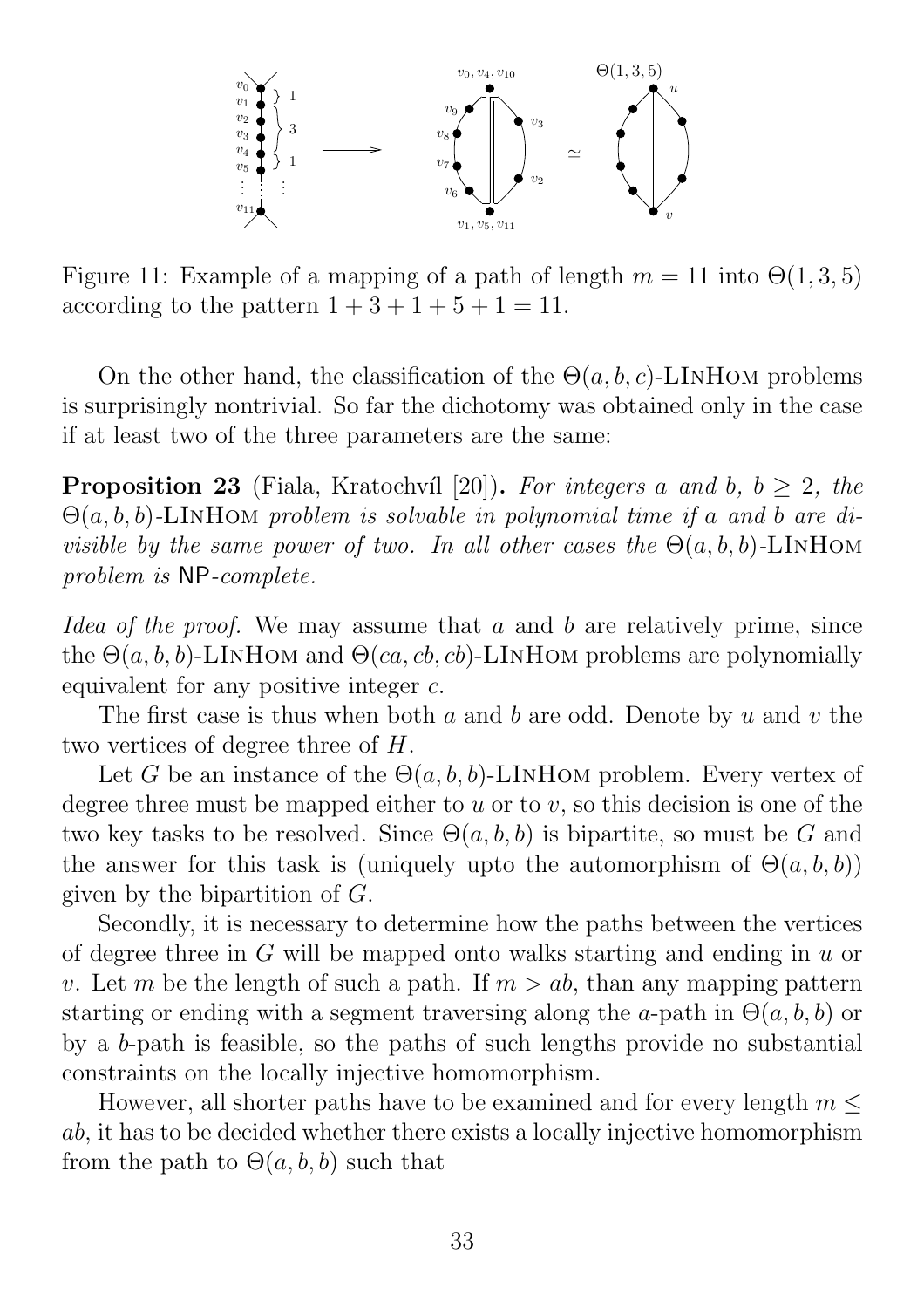- it starts and ends traversing along the a-path, or
- it starts along the a-path and ends along the b-path (then the opposite way is clearly possible as well), or
- it starts and ends along the b-paths.

Note that this is a finite problem as a and b are fixed.

Knowing this information we can reduce the task of path mapping to finding special kind of a factor graph. The factor will be a set of so called flags. Flags in this case are pairs  $(w, e) \in V_{G'} \times E_{G'}$  where  $w \in e$ , and  $G'$ is the graph arising from G by contracting all vertices of degree two. The chosen flags represent those starting segments of paths in G that will be mapped onto the  $a$ -path in  $H$ .

There are additional requirements such as:

- Every vertex of degree three should be incident with one flag.
- The possibilities which flags of some edge could be chosen are determined by the mapping patterns derived from the length  $m$  of the path.

This problem of finding such flag factor translates to the question of finding a factor in a graph with degrees prescribed by intervals which was studied by Lovász  $[47,$  problem  $7.19$ .

The NP-hardness of the  $\Theta(a, b, b)$ -LINHOMproblem when  $\Theta(a, b, b)$  is not bipartite is obtained by a reduction from the  $BW(1,2)$  problem. Here, the preimages of the two vertices  $u$  and  $v$  in any locally injective homomorphism determine a feasible black & white coloring analogously to the arguments used in the proof of Theorem 19.  $\Box$ 

The next proposition summarizes the known NP-hard instances of the  $\Theta(a, b, c)$ -LINHOM problem.

**Proposition 24** (Fiala, Kratochvíl, Pór [20, 24]). For integers a, b and c, the  $\Theta(a, b, c)$ -LINHOM problem is NP-complete if one of the following conditions holds

- $a = 1, b = 2, and c > 3$ ,
- $a = 1, b = 3, c \geq 4$  and c is even,
- $a + b$  divides c,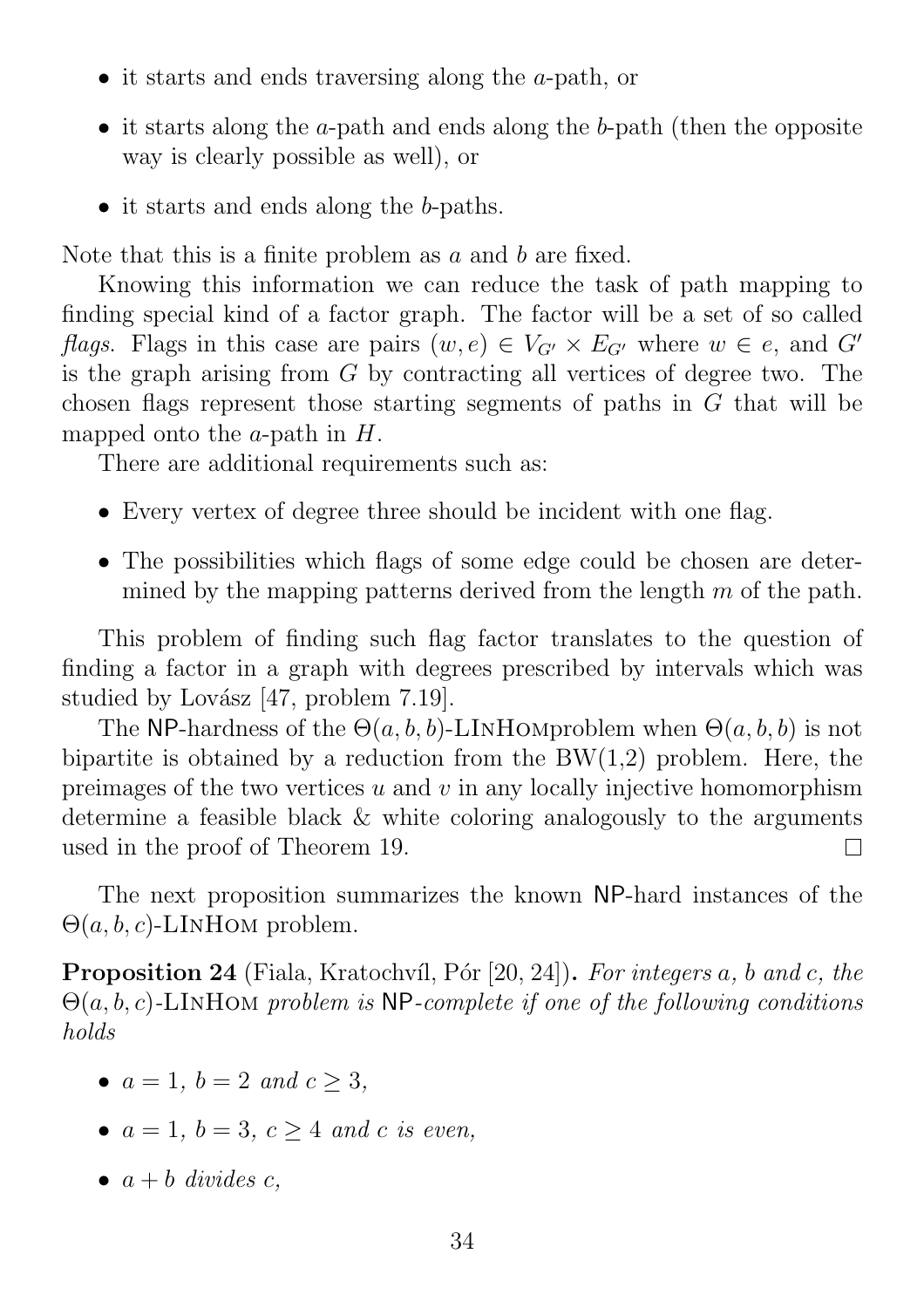#### • a, b and c are pairwise distinct and all three are odd.

As an immediate consequence of the first case we get that the existence of an  $L(2, 1)$ -labeling of span four is an NP-complete problem. It is enough to observe that  $\overline{P_5} = \Theta(1, 2, 3)$  as is depicted in Fig. 5.

The NP-hardness in all cases is obtained by reductions from the  $BW(i, j)$ coloring problem. Edges of a graph whose coloring is demanded are replaced by paths of suitable length  $m$  which guarantees that every locally injective homomorphism from the derived graph to  $\Theta(a, b, c)$  provides a valid coloring.

The suitable length  $m$  is described as a solution of a collection of linear equations with some uniqueness constraints, which is rather a number theoretic problem. In the last case of all parameters odd, the value of  $m$  was determined by further geometric arguments [24].

## 4.4 The list version of the H-LINHOM problem

Finally let us focus on the list version of the H-LInHom problem. In this version, the instance of the problem consists of a graph G together with a set  $L_u \subseteq V_H$  for each vertex  $u \in V_G$ . The sets  $L_u$ , called the *lists*, represent feasible images of the vertices. This is a natural setting from the Constraint Satisfaction Problem point of view since list represent unary relations on the domain  $V_G$ .

LIST H-LOCALLY INJECTIVE HOMOMORPHISM  $L-H-LINHOM$ Parameter: A graph H. *Instance:* A graph G, lists  $L_u \subseteq V_H$  for all  $u \in V_G$ . Question: Does there exist  $f: G \to H$  such that  $f(u) \in L_u$ for every  $u \in V_G$ ?

The  $\mathcal{L}$ -H-LINHOM problem is, for every graph H, at least as difficult as the  $H$ -LINHOM problem. It means that  $L$ - $H$ -LINHOM is NP-complete for more graphs  $H$ . It is still a pleasant surprise that at least in this setting a full dichotomy was proved:

**Theorem 25** (Fiala, Kratochvíl [22]). The  $\mathcal{L}$ -H-LINHOM problem is solvable in polynomial time if and only if the graph H has at most one cycle in each component of connectivity. In all other cases the L-H-LInHom problem is NP-complete.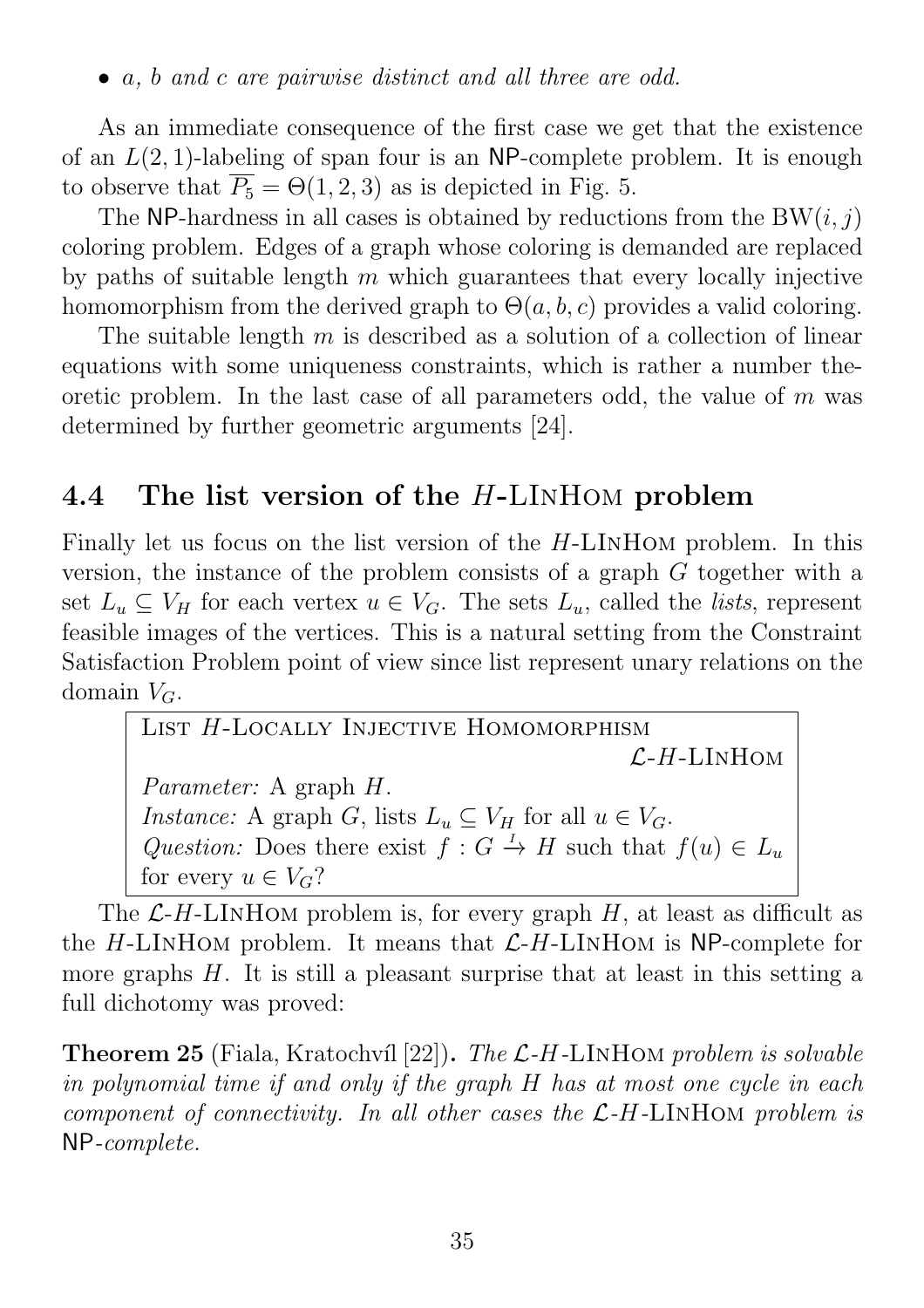It is of some interest that  $\Theta(a, b, c)$  graphs were, together with other two graphs, the core cases of the NP-hardness proof. Also, the following interesting phenomenon plays an important role:

**Lemma 26.** Let H be an induced subgraph of H'. If the  $\mathcal{L}$ -H-LINHOM problem is NP-complete, then the  $\mathcal{L}$ -H'-LINHOM problem is NP-complete as well.

When  $H$  is an induced subgraph of  $H'$ , it is easy to derive the result by assigning  $L_u := V_H$  to every vertex  $u \in V_G$ .

It would be most desired to obtain an analogous result for the H-LBiHom and  $H$ -LINHOM problems. In such setting it is necessary to restrict ourselves to those pairs of  $H \subseteq H'$  where the coarsest equitable partition of H is finer or the same as the coarsest equitable partition of  $H'$ .

# 5 Conclusion

We hope that we have managed to convince the reader that locally constrained homomorphisms provide a realm of interesting interconnections and intriguing open questions. We would like to conclude by naming those open problems that we consider as most stimulating.

First of all, the conjecture of Negami on finite planar coverable graphs stands out as the main structural challenge. The connection to fundamental topological motivation as well as the names connected with the partial progress in its solution speak for themselves.

From the computational complexity point of view, the connection to Constraint Satisfaction Problem and the Dichotomy Conjecture of Feder and Vardi justify the hunt for the characterization of computational complexity of H-LInHom and H-LBiHom problems. The 'jungle' of complexity results on H-LInHom for Theta graphs is particularly annoying, including the fact that most known NP-completeness reductions are based on numerical characteristics of the path lengths, which – intuitively – should not play such an important role.

It came as a small suprise that the list version of H-LInHom allows such a simple characterization (and dichotomy). Again, one would like to see a similar result for the  $\mathcal{L}$ -H-LBIHOM problem.

Last but not least, not enough attention was paid to planar variants of these problems. It is known that all generally NP-complete instances of  $\mathcal{L}$ -H-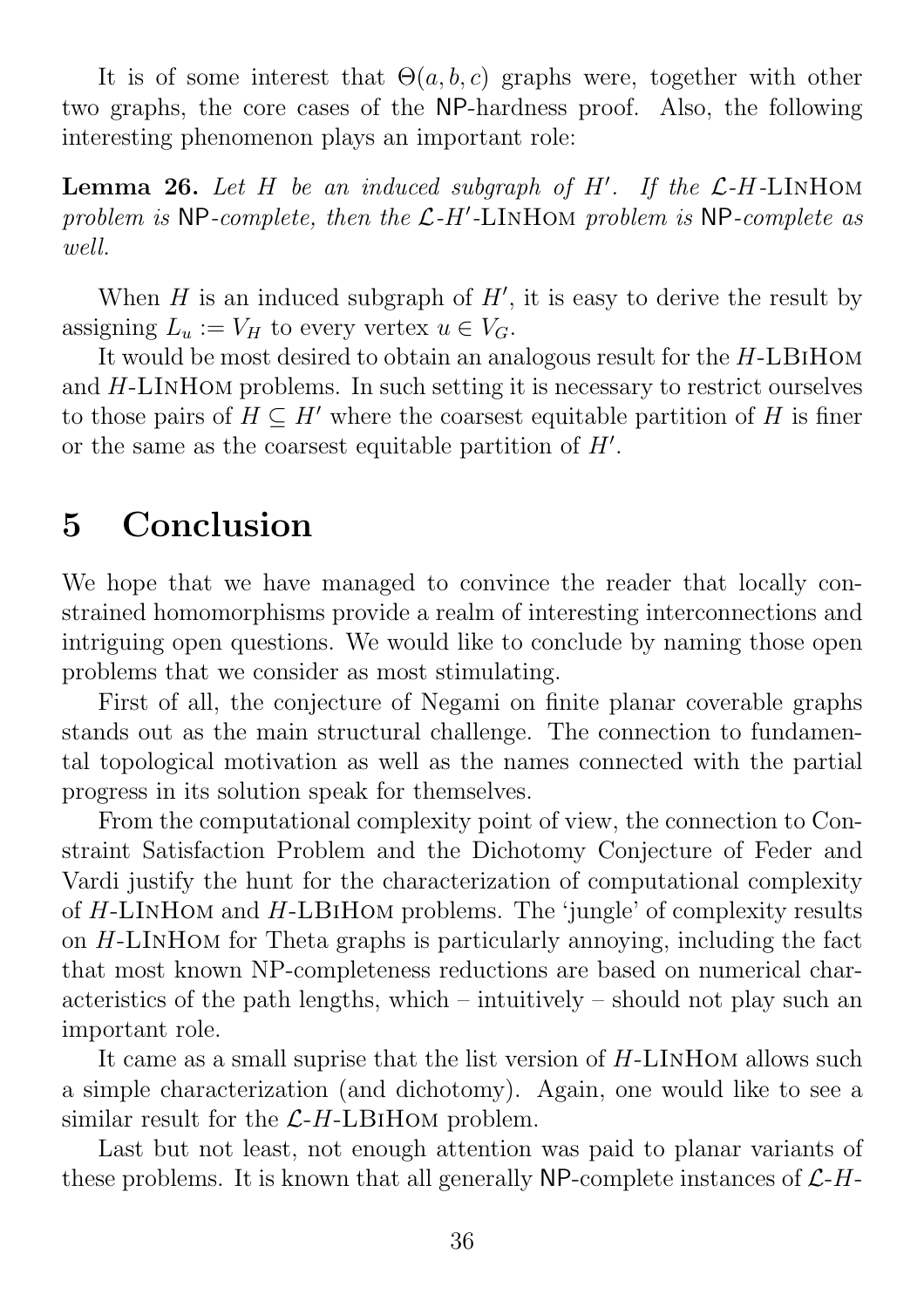LInHom remain NP-complete for planar inputs as well. It is also known that the  $K_4$ -LINHOM problem is NP-complete for planar graphs. But these are isolated results and some unexpected surprises may show up if this direction of research is pursued.

# References

- [1] Abello, J., Fellows, M. R., and Stillwell, J. C. On the complexity and combinatorics of covering finite complexes. Australian Journal of Combinatorics 4 (1991), 103–112.
- [2] Angluin, D. Local and global properties in networks of processors. Proceedings of the 12th ACM Symposium on Theory of Computing (1980), 82–93.
- [3] Angluin, D., and Gardiner, A. Finite common coverings of pairs of regular graphs. Journal of Combinatorial Theory B 30 (1981), 184–187.
- [4] ARCHDEACON, D. A Kuratowski theorem for the projective plane. Journal of Graph Theory 5 (1981), 243–246.
- [5] ARCHDEACON, D. Two graphs without planar covers. *Journal of Graph* Theory 41, 4 (2002), 318–326.
- [6] Aspvall, B., Plass, M. F., and Tarjan, R. E. A linear-time algorithm for testing the truth of certain quantified Boolean formulas. Information Processing Letters 8 (1979), 121–123.
- [7] BIGGS, N. Algebraic Graph Theory. Cambridge University Press, 1974.
- [8] Bodlaender, H. L. The classification of coverings of processor networks. Journal of Parallel Distributed Computing 6 (1989), 166–182.
- [9] BOLDI, P., AND VIGNA, S. Fibrations of graphs. *Discrete Mathematics*  $243, 1-3$  (2002), 21-66.
- [10] CHALOPIN, J., AND PAULUSMA, D. Graph labelings derived from models in distributed computing. In Fomin [27], pp. 301–312.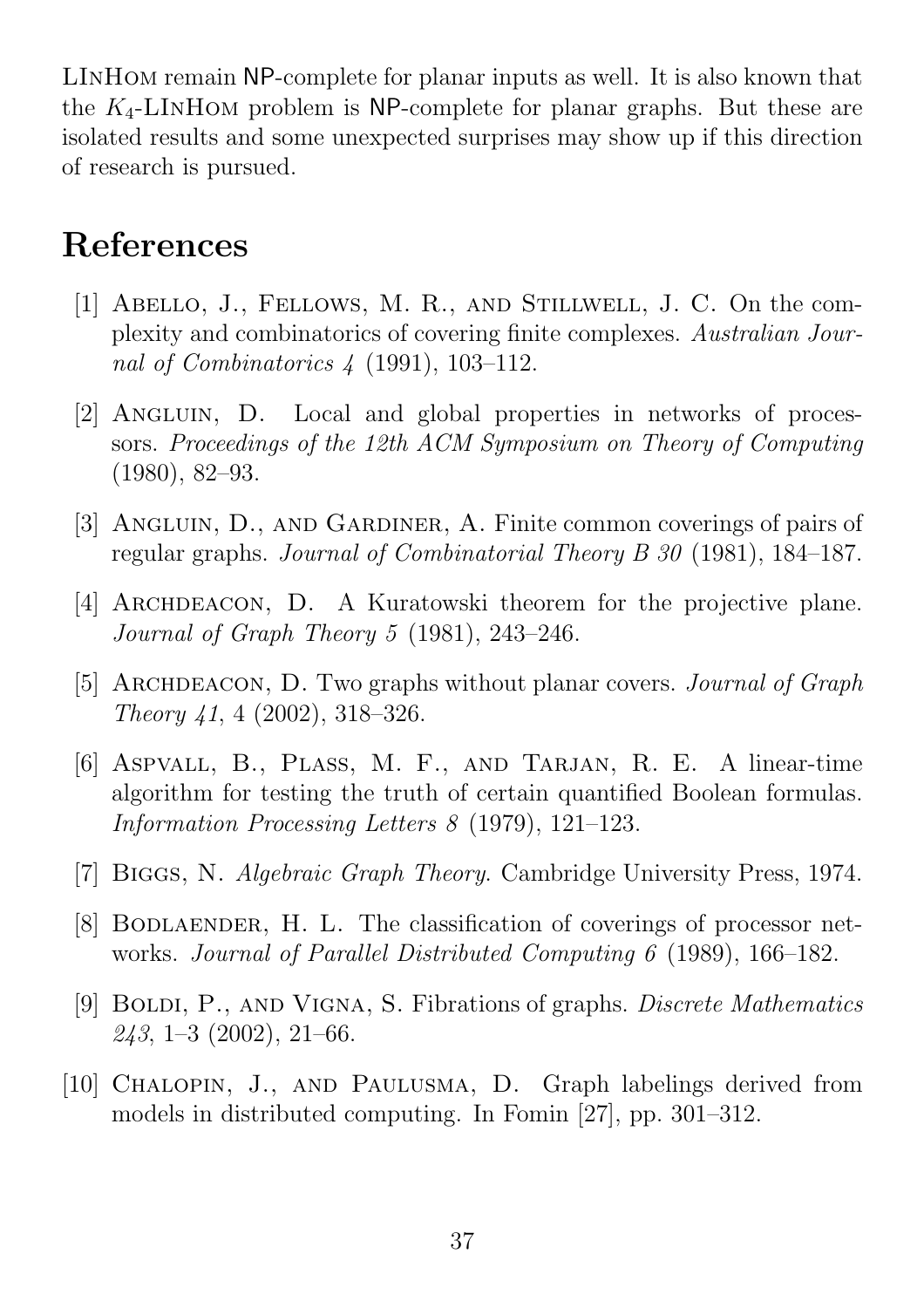- [11] CORNEIL, D., AND GOTLIEB, C. An efficient algorithm for graph isomorphism. Journal of the Association for Computing Machinery 17 (1970), 51–64.
- [12] CORNEIL, D. G. Graph Isomorphism. PhD thesis, University of Toronto, 1968.
- [13] COURCELLE, B., AND MÉTIVIER, Y. Coverings and minors: Applications to local computations in graphs. European Journal of Combinatorics 15 (1994), 127–138.
- [14] CVETKOVIĆ, D. M., DOOB, M., AND SACHS, H. Spectra of graphs — Theory and application, vol. 87 of Pure and Applied Mathematics. Academic Press Inc., New York, 1980.
- [15] DJOKOVIĆ, D.  $\check{Z}$ . Automorphisms of graphs and coverings. *Journal of* Combinatorial Theory B 16 (1974), 243–247.
- [16] EVERETT, M. G., AND BORGATTI, S. Role colouring a graph. *Math*ematical Social Sciences 21, 2 (1991), 183–188.
- [17] FEDER, T., AND VARDI, M. Y. The computational structure of momotone monadic SNP and constraint satisfaction: A sudy through datalog and group theory. SIAM Journal of Computing 1 (1998), 57–104.
- [18] Fellows, M. Planar emulators and planar covers. manuscript, 1989.
- [19] Fiala, J. Graph covers. Master's thesis, Charles University, Prague, 1997. in Czech.
- [20] FIALA, J., AND KRATOCHVÍL, J. Complexity of partial covers of graphs. In ISAAC (2001), P. Eades and T. Takaoka, Eds., vol. 2223 of Lecture Notes in Computer Science, Springer, pp. 537–549.
- [21] FIALA, J., AND KRATOCHVÍL, J. Partial covers of graphs. *Discussiones* Mathematicae Graph Theory 22 (2002), 89–99.
- [22] FIALA, J., AND KRATOCHVÍL, J. Locally injective graph homomorphism: Lists guarantee dichotomy. In Fomin [27], pp. 15–26.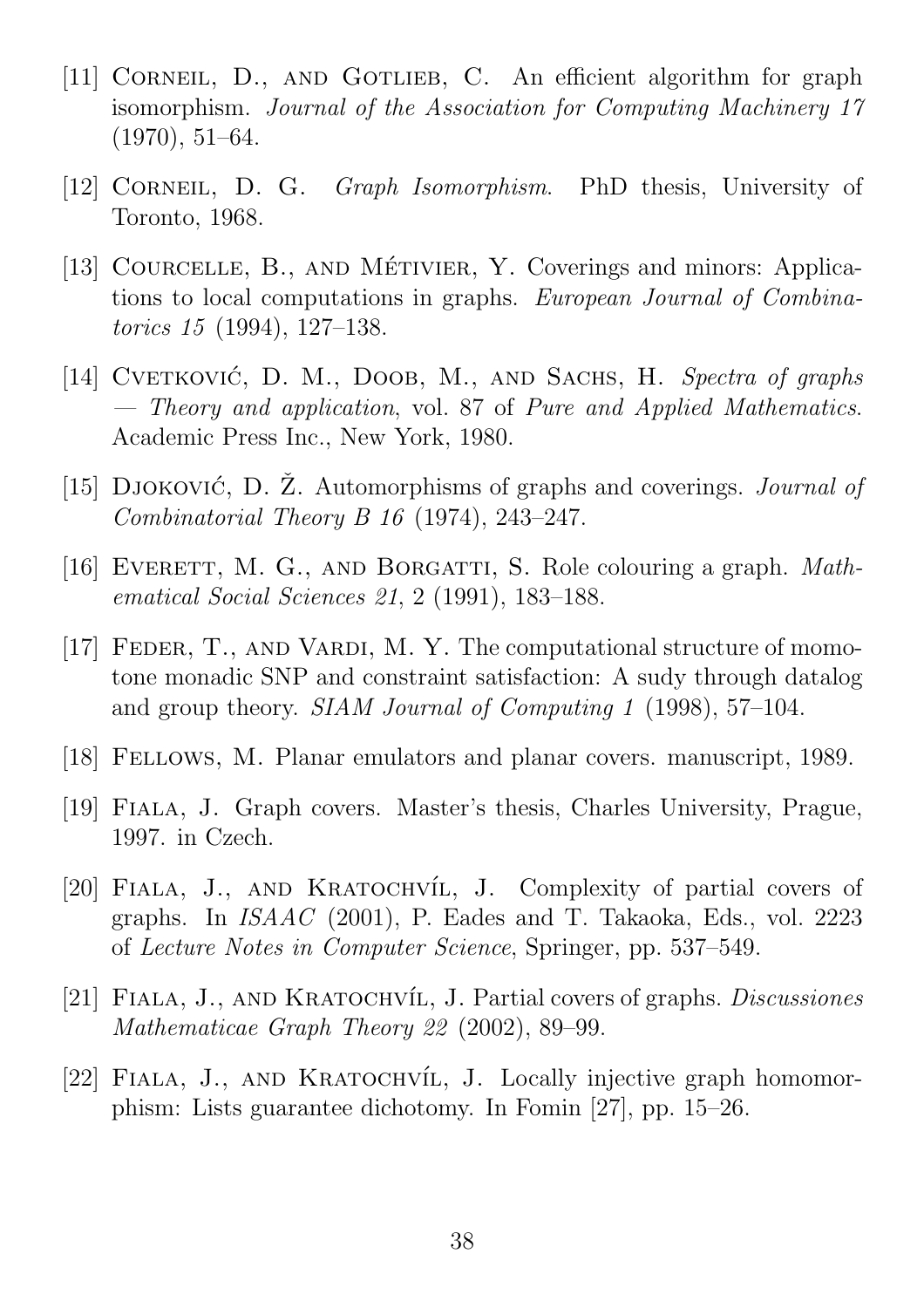- [23] FIALA, J., KRATOCHVÍL, J., AND KLOKS, T. Fixed-parameter complexity of  $\lambda$ -labelings. *Discrete Applied Mathematics 113*, 1 (2001), 59– 72.
- [24] FIALA, J., KRATOCHVÍL, J., AND PÓR, A. On the computational complexity of partial covers of theta graphs. Discrete Applied Mathematics 156 (2008), 1143–1149.
- [25] FIALA, J., AND MAXOVÁ, J. Cantor-Bernstein type theorem for locally constrained graph homomorphisms. European Journal of Combinatorics 7, 27 (2006), 1111–1116.
- [26] Fiala, J., and Paulusma, D. A complete complexity classification of the role assignment problem. Theoretical Computer Science 1, 349 (2005), 67–81.
- [27] Fomin, F. V., Ed. Graph-Theoretic Concepts in Computer Science, 32nd International Workshop, WG 2006, Bergen, Norway, June 22-24, 2006, Revised Papers (2006), vol. 4271 of Lecture Notes in Computer Science, Springer.
- [28] GARDINER, A. Antipodal covering graphs. Journal of Combinatorial Theory B 16 (1974), 255–273.
- [29] GODSIL, C., AND ROYLE, G. Algebraic graph theory. Graduate Texts in Mathematics. 207. New York, Springer, 2001.
- [30] Griggs, J. R., and Yeh, R. K. Labelling graphs with a condition at distance 2. SIAM Journal on Discrete Mathematics 5, 4 (1992), 586–595.
- [31] Gross, J. L., and Tucker, T. W. Generating all graph coverings by permutation voltage assignments. Discrete Mathematics 18 (1977), 273–283.
- [32] GROTHENDIECK, A. Technique de descente et théorèmes d'existence en géométrie algébrique. I: Généralités. Descente par morphismes fidèlement plats. Séminaire Bourbaki 12 (1959/60), 190 (1960).
- [33] HELL, P., AND NEŠETŘIL, J. *Graphs and Homomorphisms*. Oxford University Press, 2004.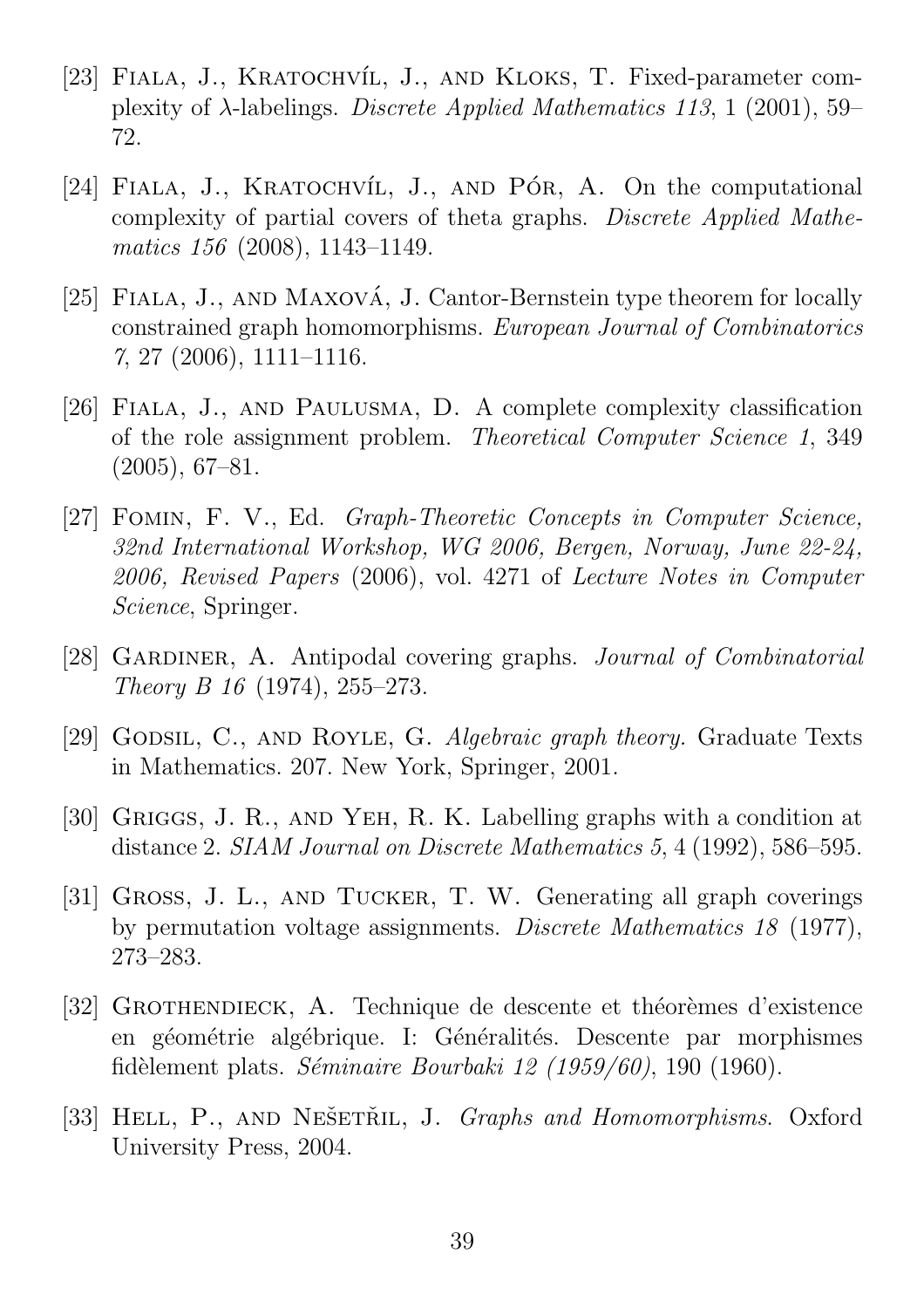- [34] HLINENÝ, P.  $K_{4,4} e$  has no finite planar cover. *Journal of Graph* Theory 21, 1 (1998), 51–60.
- [35] HLINENÝ, P., AND THOMAS, R. On possible counterexamples to Negami's planar cover conjecture. Journal of Graph Theory 46, 3 (2004), 183–206.
- [36] HOPCROFT, J. An  $n \log n$  algorithm for minimizing states in a finite automaton. In Theory of Machines and Computations. Academic Press, 1971, pp. 189–196.
- [37] KRATOCHVÍL, J., PROSKUROWSKI, A., AND TELLE, J. A. Covering directed multigraphs I. colored directed multigraphs. In WG (1997), R. H. Möhring, Ed., vol. 1335 of *Lecture Notes in Computer Science*, Springer, pp. 242–257.
- [38] KRATOCHVÍL, J., PROSKUROWSKI, A., AND TELLE, J. A. Covering directed multigraphs II. when 2-SAT helps. Tech. Rep. 1997–354, KAM-DIMATIA Preprint Series, 1997.
- [39] KRATOCHVÍL, J., PROSKUROWSKI, A., AND TELLE, J. A. Covering regular graphs. Journal of Combinatorial Theory, Series B 71, 1 (1997), 1–16.
- [40] KRATOCHVÍL, J., PROSKUROWSKI, A., AND TELLE, J. A. Complexity of graph covering problems. Nordic Journal of Computing 5 (1998), 173–195.
- [41] Kristiansen, P., and Telle, J. A. Generalized H-coloring of graphs. In ISAAC (2000), D. T. Lee and S.-H. Teng, Eds., vol. 1969 of Lecture Notes in Computer Science, Springer, pp. 456–466.
- [42] Leese, R. A., and Noble, S. D. Cyclic labellings with constraints at two distances. Electronic Journal of Combinatorics 11, 1 (2004).
- [43] LEIGHTON, F. T. Finite common coverings of graphs. *Journal of* Combinatorial Theory B 33 (1982), 231–238.
- [44] LERNER, J. Role assignments. In Network Analysis: Methodological Foundations, U. Brandes and T. Erlebach, Eds., vol. 3418 of Lecture Notes in Computer Science. Springer, 2005, pp. 216–252.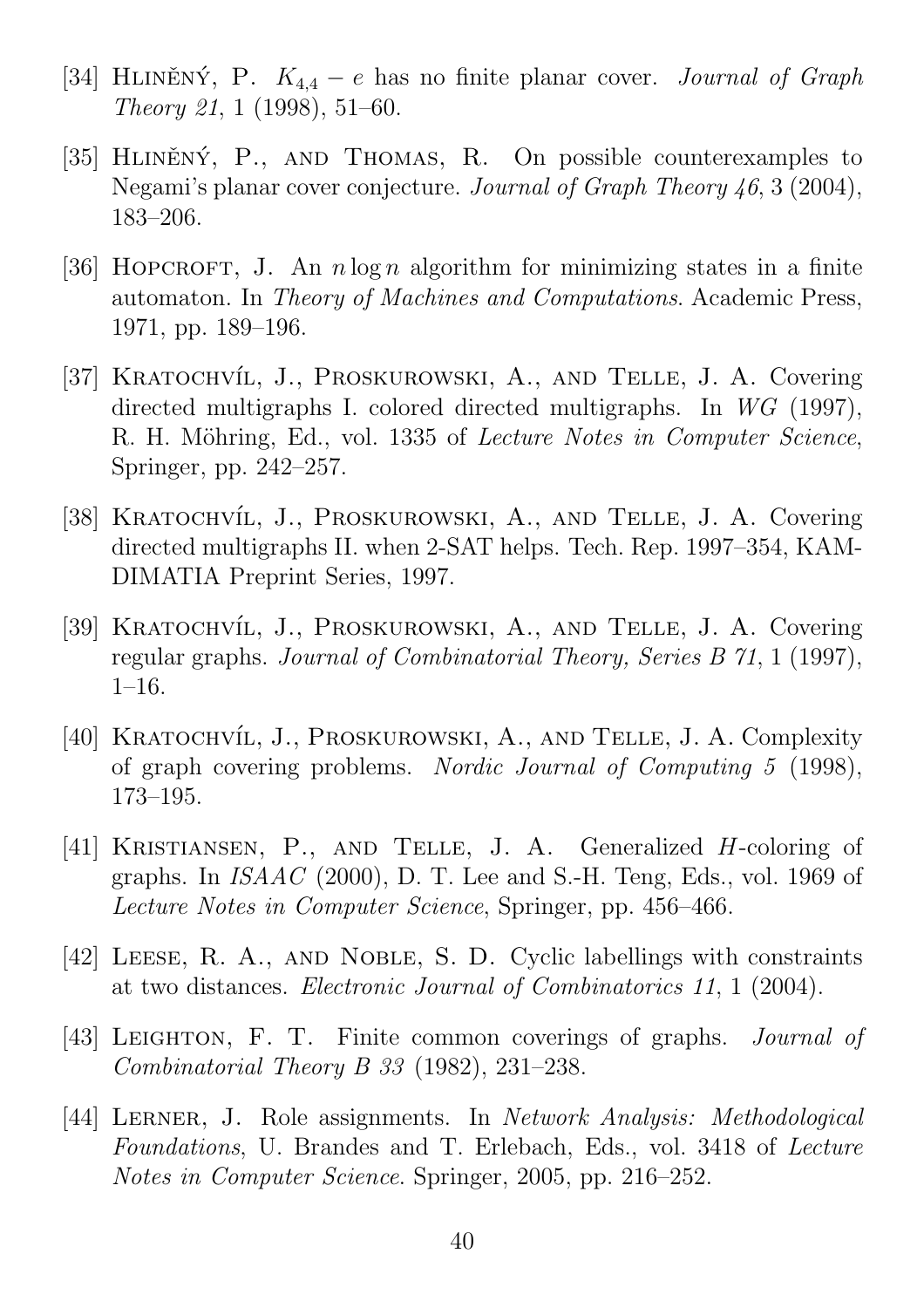- [45] LITOVSKY, I., MÉTIVIER, Y., AND ZIELONKA, W. The power and the limitations of local computations on graphs. In WG (1992), E. W. Mayr, Ed., vol. 657 of *Lecture Notes in Computer Science*, Springer, pp. 333–345.
- [46] Liu, D. D.-F., and Zhu, X. Circulant distant two labeling and circular chromatic number. Ars Combinatoria 69 (2003), 177–183.
- [47] LOVÁSZ, L. *Combinatorial Problems and Exercises*. Akadémiai Kiadó, Budapest, 1979.
- [48] McKay, B. D. Nauty (No AUTomorphisms, Yes?). http://cs.anu. edu.au/∼bdm/nauty/.
- [49] McKay, B. D. Backtrack programming and the graph isomorphism problem. Master's thesis, University of Melbourne, 1974.
- [50] McKay, B. D. Practical graph isomorphism. Congressus Numerantium 30 (1981), 45–87.
- [51] MOHAR, B. A common cover of graphs and 2-cell embeddings. *Journal* of Combinatorial Theory, Series B 40 (1986), 94–106.
- [52] MOHAR, B., AND THOMASSEN, C. Graphs on surfaces. Johns Hopkins University Press, Baltimore, 2001.
- [53] NEGAMI, S. Graphs which have no planar covering. *Bulletin of the* Institute of Mathematics, Academia Sinica 16, 4 (1988), 377–384.
- [54] NEŠETŘIL, J. Homomorphisms of derivative graphs. *Discrete Mathe*matics 1, 3 (1971), 257–268.
- [55] PETERSEN, J. Die Theorie der regulären Graphs. Acta Mathematica XV. (1891), 193–220.
- [56] REIDEMEISTER, K. Einführung in die kombinatorische Topologie. Braunschweig: Friedr. Vieweg & Sohn A.-G. XII, 209 S., 1932.
- [57] ROBERTSON, N., AND SEYMOUR, P. D. Graph Minors. XX. Wagner's conjecture. Journal of Combinatorial Theory Ser. B 92, 2 (2004), 325– 357.